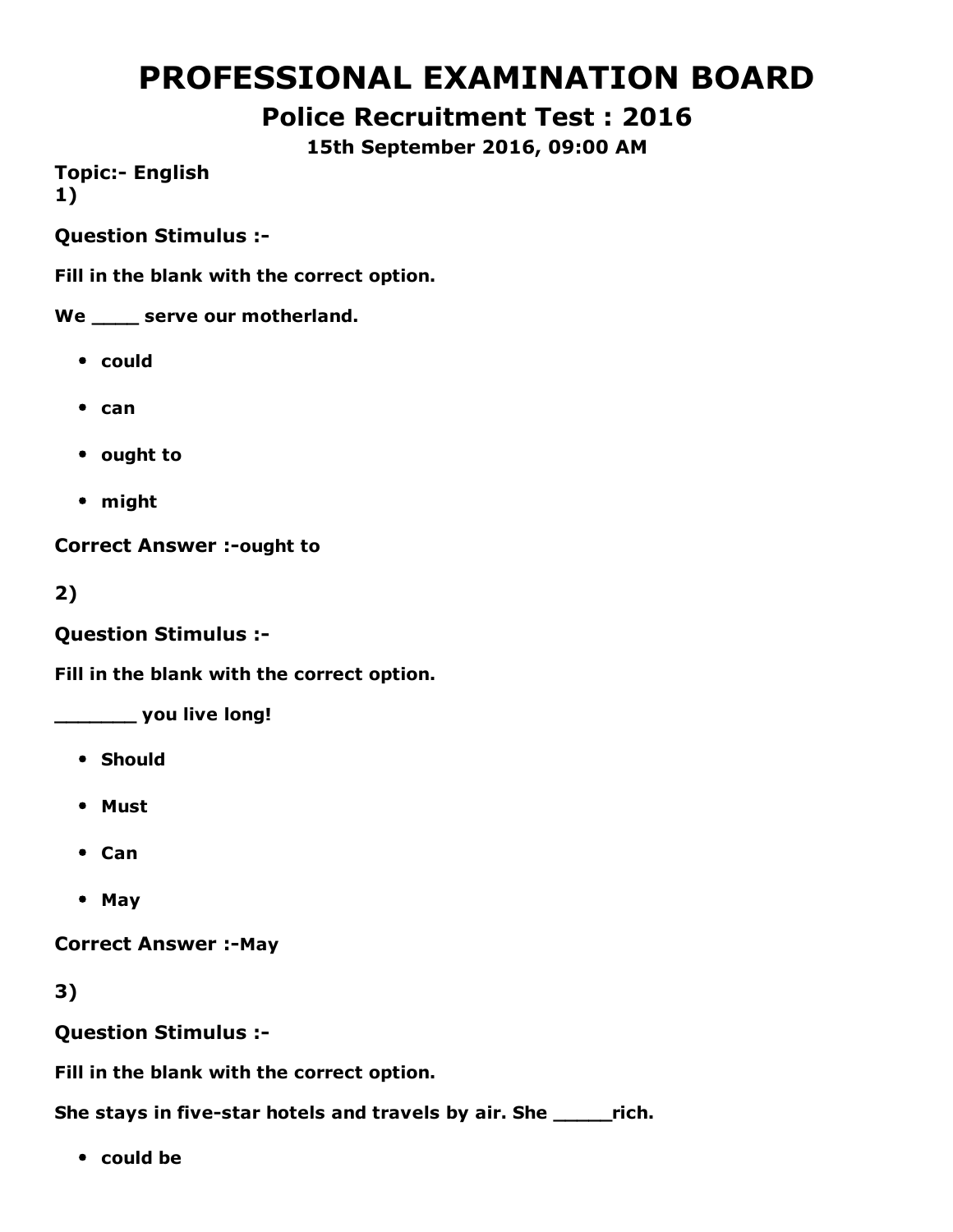- can be
- must be
- ought to

**Correct Answer :- must be** 

4)

Question Stimulus :

Fill in the blank with the correct preposition.

The boy jumped \_\_\_\_\_ the river.

- $\cdot$  in
- for
- by
- into

**Correct Answer :- into** 

5)

#### Question Stimulus :

Fill in the blank with the correct preposition.

The poor child goes to school \_\_\_\_ foot.

- on
- by
- with
- above

**Correct Answer :- on** 

6)

Question Stimulus :

Fill in the blank with the correct preposition.

She was given a scholarship \_\_\_\_\_\_ the award.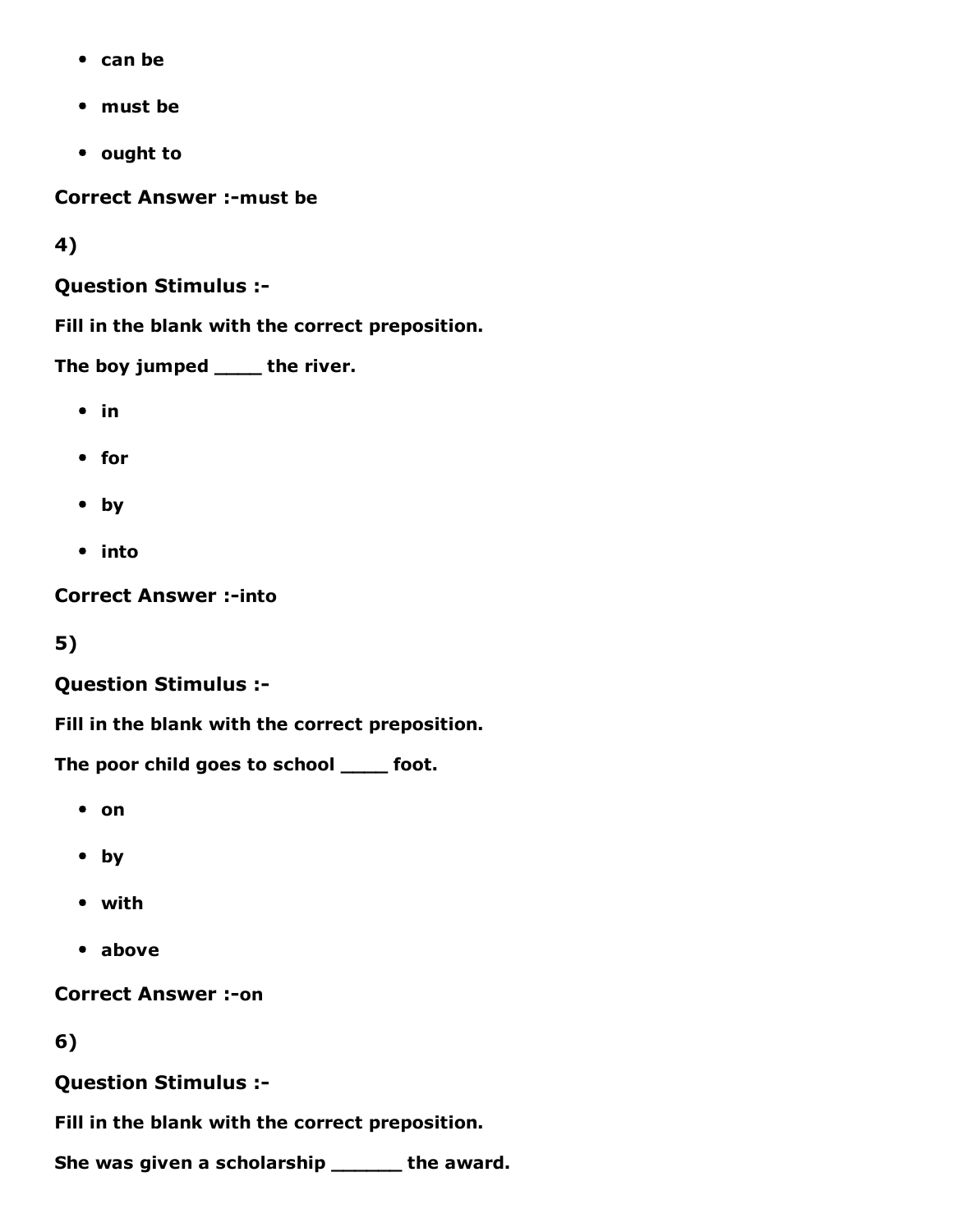- besides
- beside
- along
- across

**Correct Answer :-besides** 

### 7)

#### Question Stimulus :

Fill in the blank with the correct preposition.

He lives \_\_\_\_ Rohini \_\_\_ Delhi.

- at, in
- in, at
- by, across
- from, into

Correct Answer :- at, in

### 8)

Question Stimulus :

DIRECTIONS: In the following questions, some of the sentences have errors and some have none. Find out which part of a sentence has an error: lf there is no error, mark your answer as 'No error'.

- If I had known that you
- were going to the movie,
- I would have gladly accompanied you.
- No Error

**Correct Answer :-No Error** 

9)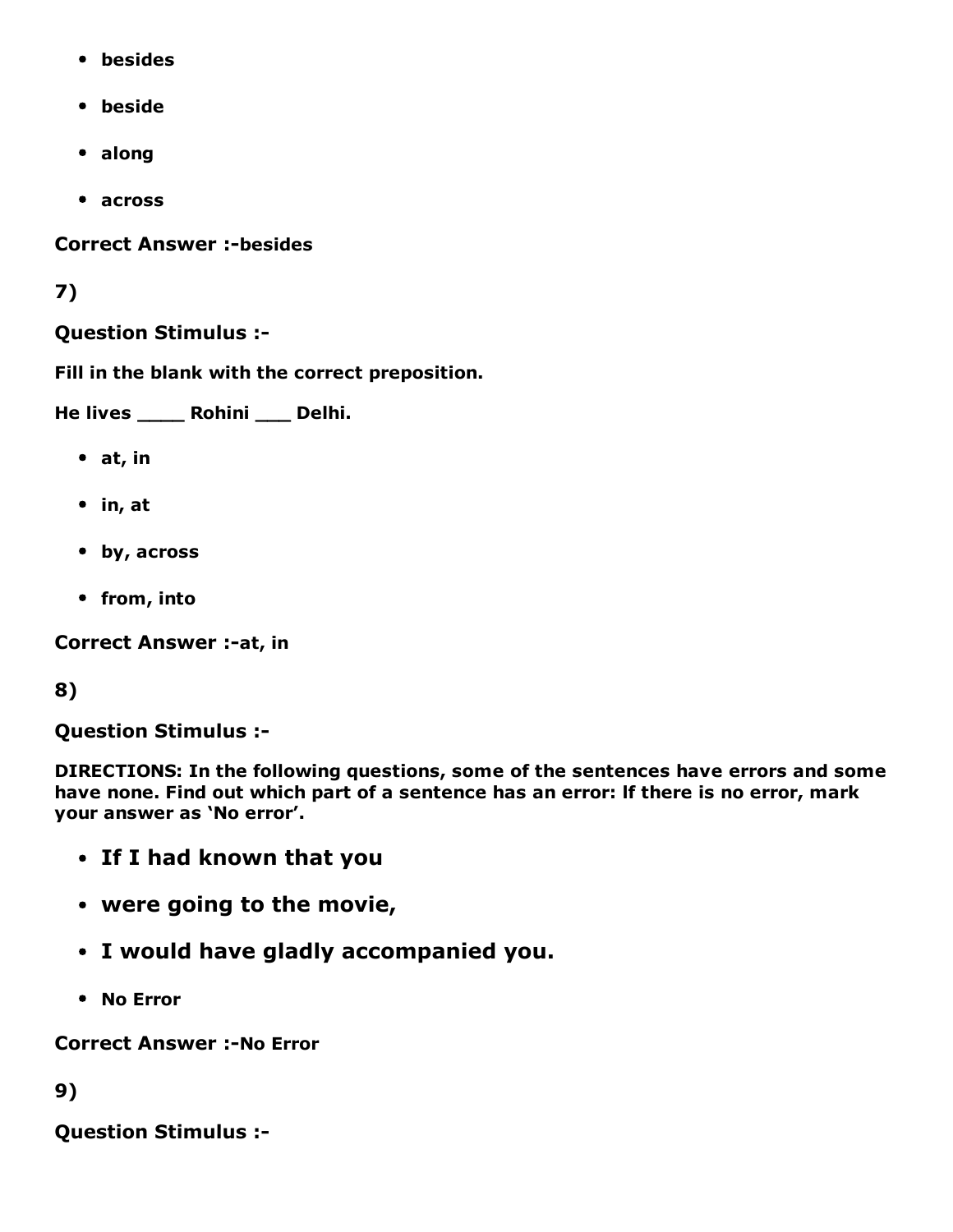DIRECTIONS: In the following questions, some of the sentences have errors and some have none. Find out which part of a sentence has an error: lf there is no error, mark your answer as 'No error'.

- As soon as
- she had gone,
- he started eating the cake.
- No Error

**Correct Answer :-No Error** 

10)

Question Stimulus :

DIRECTIONS: In the following questions, some of the sentences have errors and some have none. Find out which part of a sentence has an error: lf there is no error, mark your answer as 'No error'.

- **Sunil has been teaching**
- his children
- since two hours.
- No Error

Correct Answer :- since two hours.

#### 11)

Question Stimulus :

DIRECTIONS: In the following questions, some of the sentences have errors and some have none. Find out which part of a sentence has an error: lf there is no error, mark your answer as 'No error'.

- I haven't
- seen him since
- he leaves India.
- No Error

Correct Answer :-he leaves India.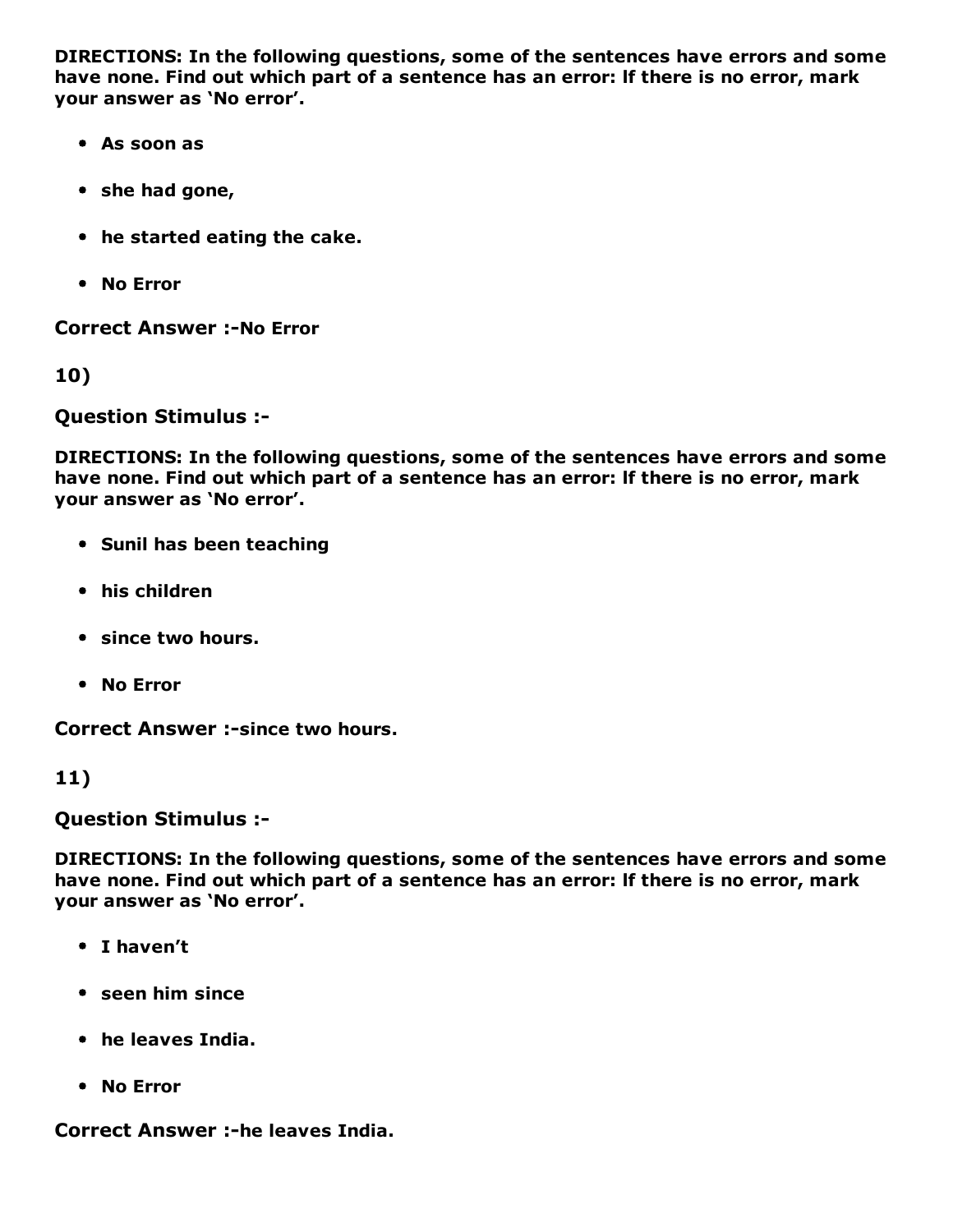### 12)

#### Question Stimulus :

DIRECTIONS: In the following questions, some of the sentences have errors and some have none. Find out which part of a sentence has an error: lf there is no error, mark your answer as 'No error'.

- Reeta has come up
- with an unique proposal
- for his friends and colleagues.
- No Error

Correct Answer :- with an unique proposal

#### 13)

#### Question Stimulus :

DIRECTIONS: In the following questions, some of the sentences have errors and some have none. Find out which part of a sentence has an error: lf there is no error, mark your answer as 'No error'.

- Most of the Terrorist organizations
- kill thousands of people
- to spread a violence.
- No Error

Correct Answer :- to spread a violence.

#### 14)

Question Stimulus :

DIRECTIONS: In the following questions, some of the sentences have errors and some have none. Find out which part of a sentence has an error: lf there is no error, mark your answer as 'No error'.

- When I met Roger
- the couple of days back
- he was writing a new book.
- No Error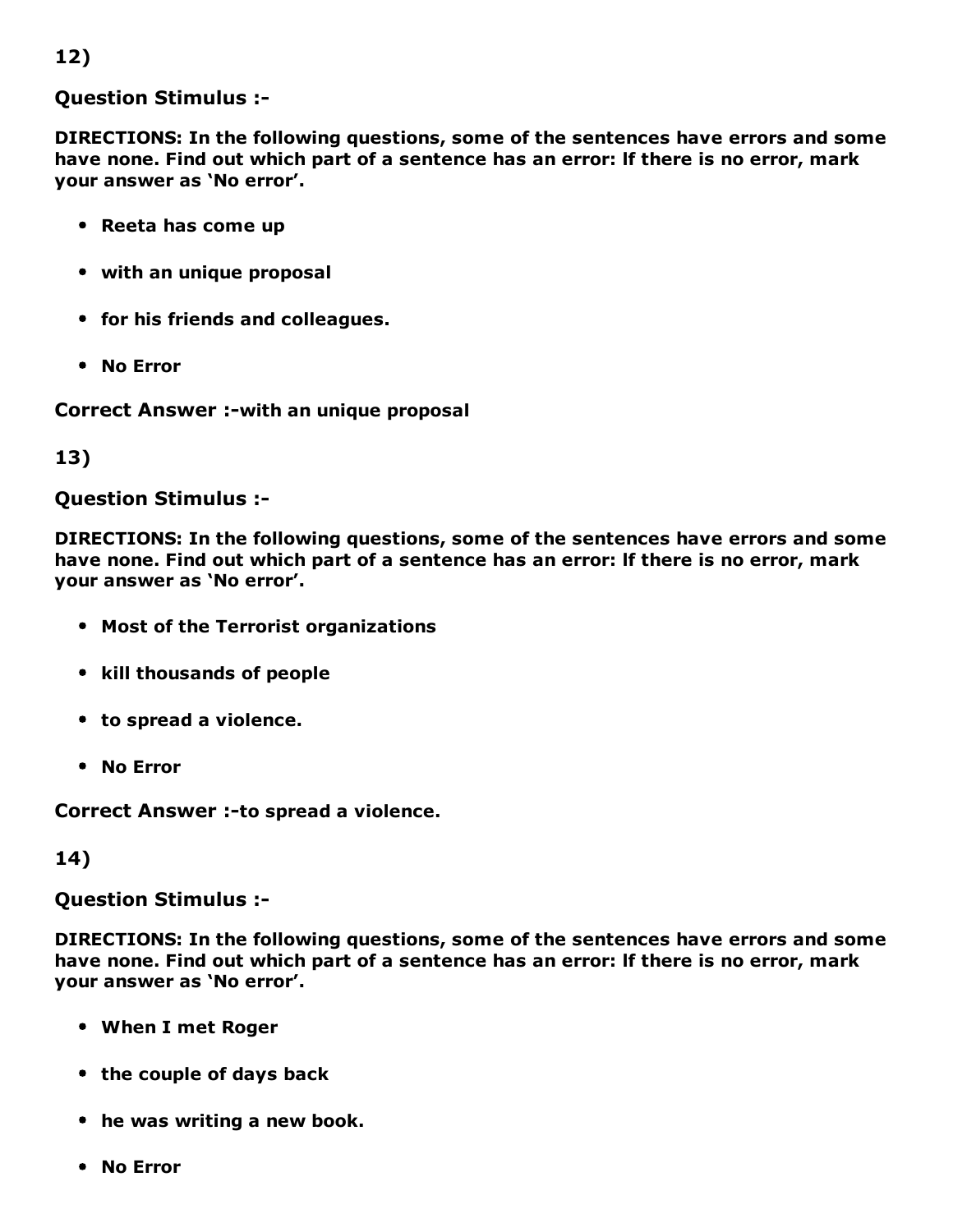Correct Answer :-the couple of days back

15)

Question Stimulus :

DIRECTIONS: In the following questions, some of the sentences have errors and some have none. Find out which part of a sentence has an error: lf there is no error, mark your answer as 'No error'.

- The patient will not get well
- unless he will not follow
- the doctor's instructions.
- No Error

Correct Answer :-unless he will not follow

16)

#### Question Stimulus :

Out of the given options, choose the one which is the correct indirect speech of the sentence given below.

Meera said to me, "I have bought this flat for my mother".

- Meera told me that she has bought this flat for her mother.
- Meera told me that she has bought that flat for her mother.
- Meera told me that she had bought that flat for her mother.
- Meera told me that she was buying that flat for her mother.

Correct Answer :-Meera told me that she had bought that flat for her mother.

17)

Question Stimulus :

Out of the given options, choose the one which is the correct indirect speech of the sentence given below.

Sonam said to me, "Did you watch the cricket match on television last night"?

- Sonam asked me if I watched the cricket match on television last night.
- Sonam asked me if I had watched the cricket match on television last night.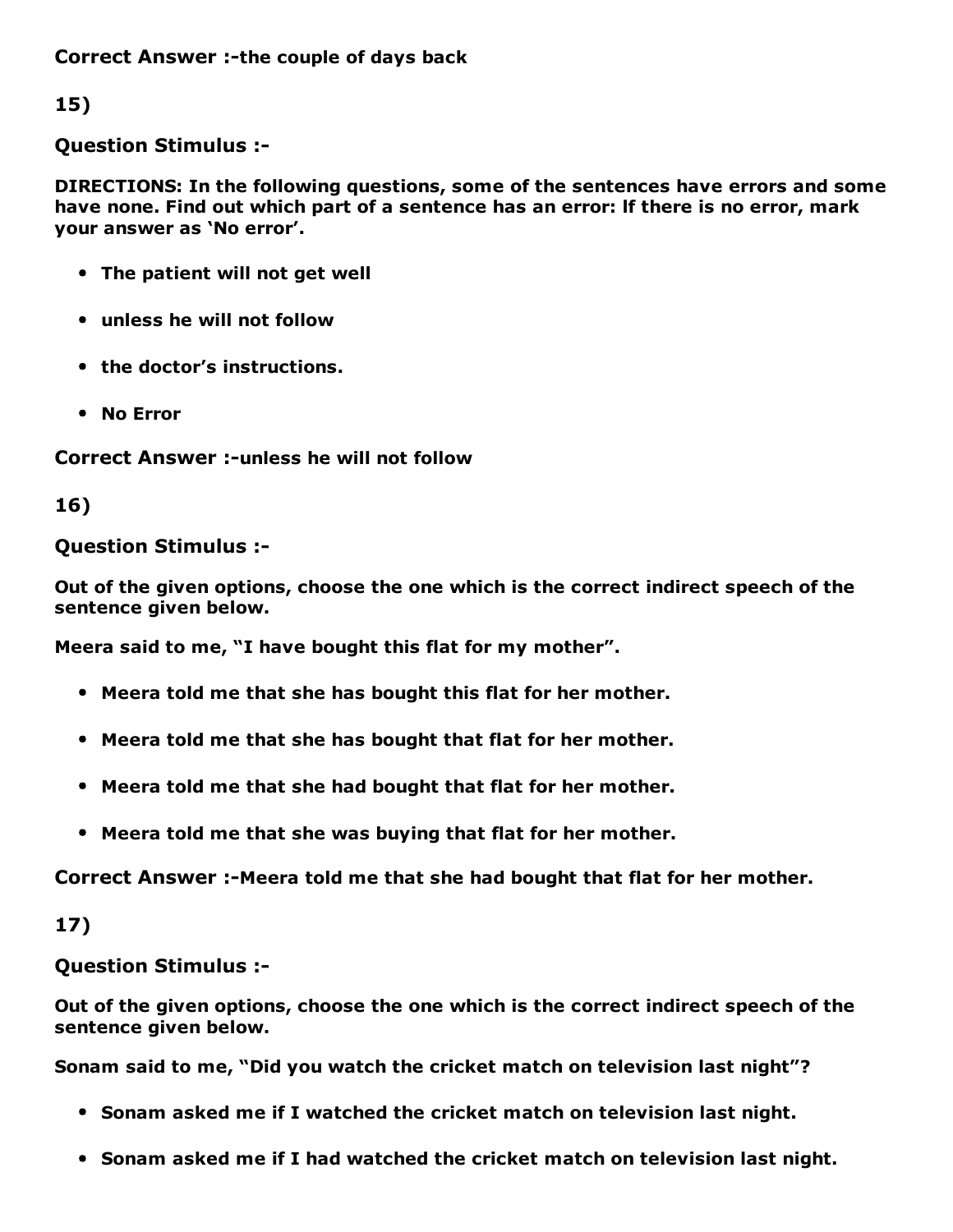- Sonam asked me if I had watched the cricket match on television the previous night.
- Sonam asked me if I have watched the cricket match on television the previous night.

Correct Answer :-Sonam asked me if I had watched the cricket match on television the previous night.

18)

#### Question Stimulus :

Out of the given options, choose the one which is the correct indirect speech of the sentence given below.

Mona said to Anna, "Sheena will leave for her native place tomorrow."

- Mona told Anna that Sheena will leave for her native place tomorrow.
- Mona told Anna that Sheena would leave for her native place tomorrow.
- Mona told Anna that Sheena will be leaving for her native place tomorrow.
- Mona told Anna that Sheena would leave for her native place the next day.

Correct Answer :-Mona told Anna that Sheena would leave for her native place the next day.

19)

Question Stimulus :

Out of the given options, choose the one which is the correct passive voice of the sentence given below.

I give alms to the poor on Mondays.

- Alms is given to the poor by me on Mondays.
- Alms have been given to the poor by me on Mondays.
- Alms has been given to the poor by me on Mondays.
- Alms are given to the poor by me on Mondays.

Correct Answer :-Alms are given to the poor by me on Mondays.

20)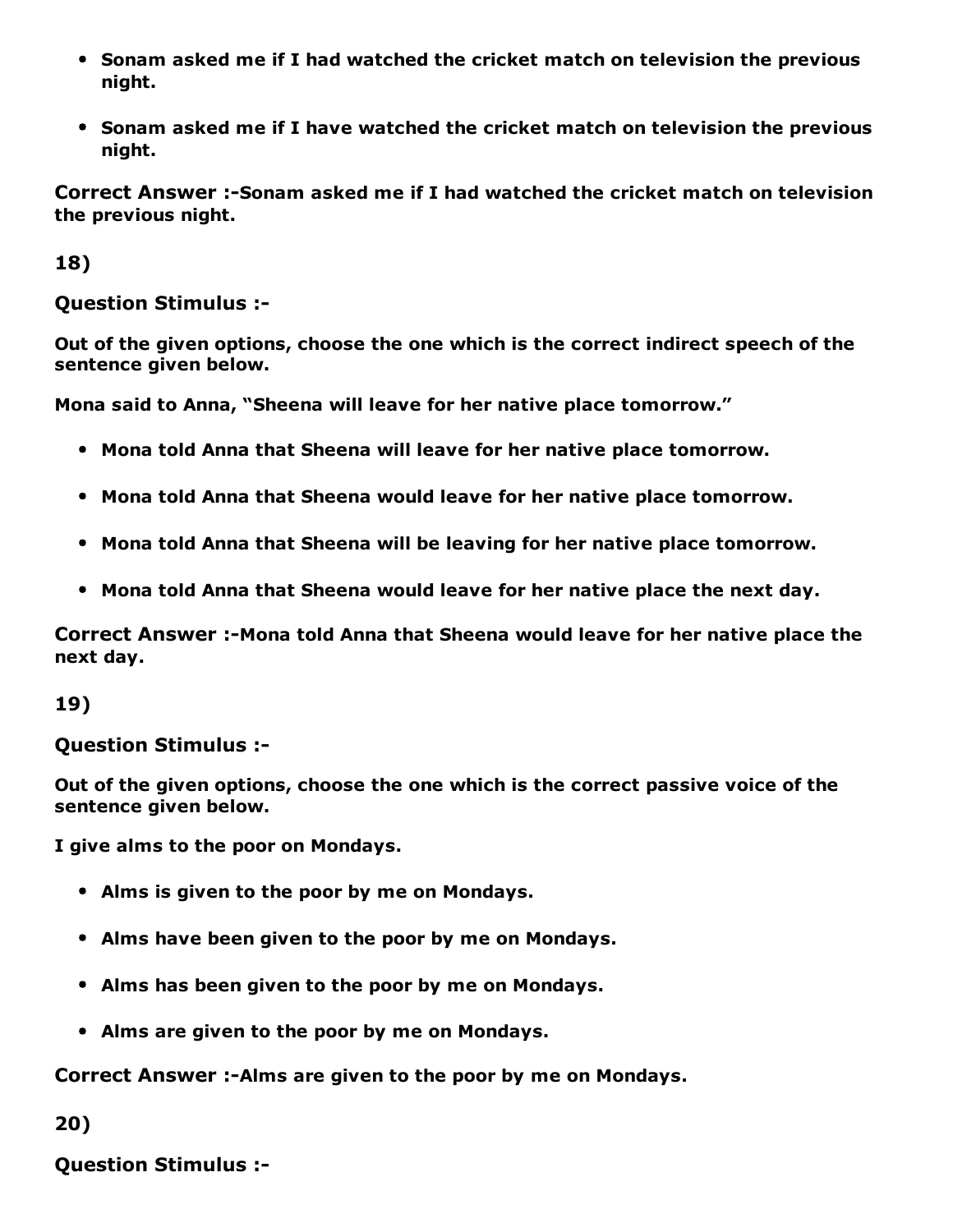Out of the given options, choose the one which is the correct passive voice of the sentence given below.

Mr. Mukherjee is teaching the children in the slum areas.

- The children in the slum areas is being taught by Mr. Mukherjee.
- The children in the slum areas are taught by Mr. Mukherjee.
- The children in the slum areas have been taught by Mr. Mukherjee.
- The children in the slum areas are being taught by Mr. Mukherjee.

Correct Answer :-The children in the slum areas are being taught by Mr. Mukherjee.

21)

#### Question Stimulus :

Out of the given options, choose the one which is the correct active voice of the sentence given below.

The ship is being taken to safe water by the captain and not his crew.

- The captain and not his crew is taking the ship to safe water.
- The captain and not his crew are taking the ship to safe water.
- The captain and not his crew has been taking the ship to safe water.
- The captain and not his crew have been taking the ship to safe water.

Correct Answer :-The captain and not his crew is taking the ship to safe water.

22)

#### Question Stimulus :

Choose the grammatically correct sentence out of the given options.

- The whole class was absent yesterday.
- Whole class was absent yesterday.
- An whole class was absent yesterday.
- The whole class were absent yesterday.

Correct Answer :-The whole class was absent yesterday.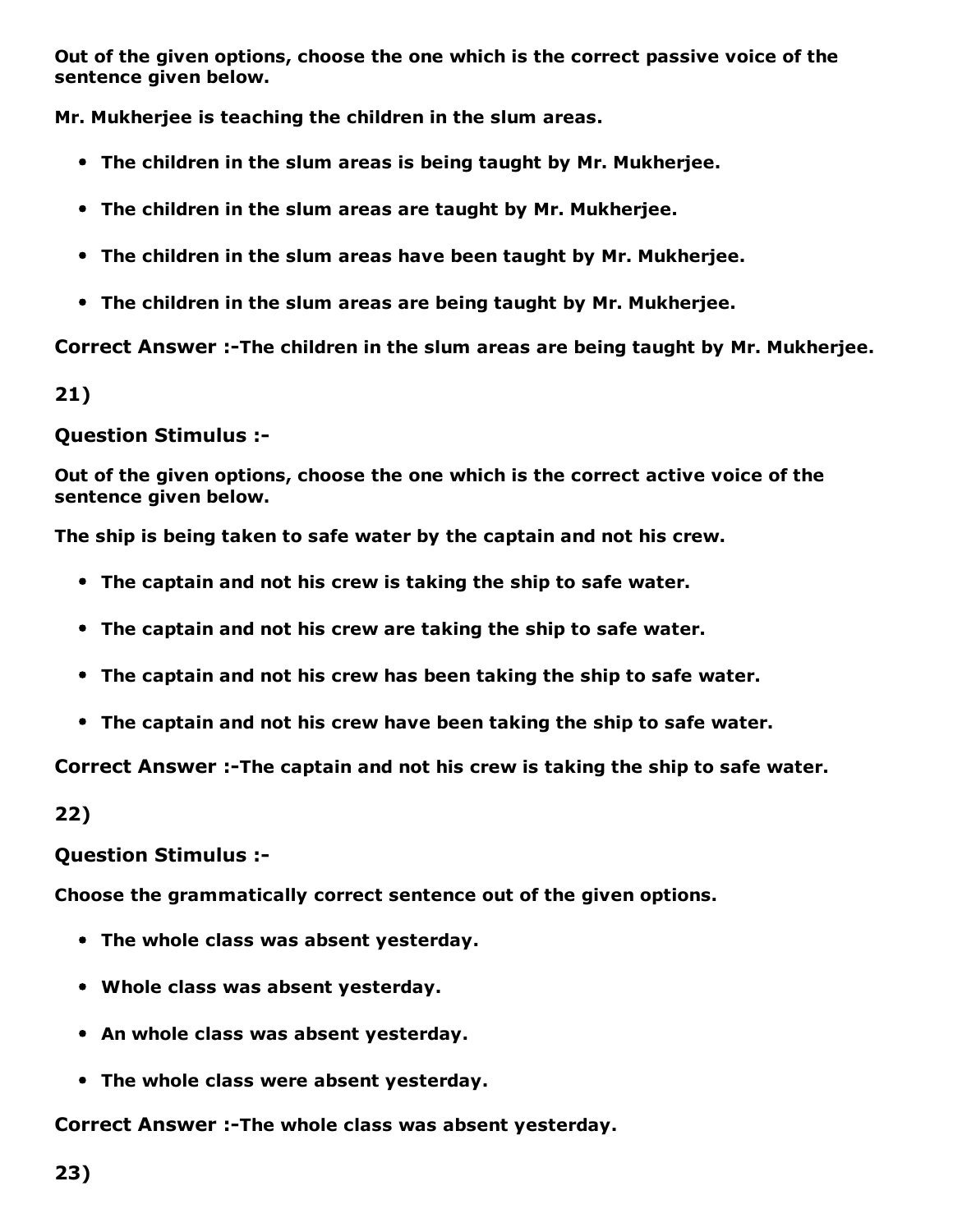#### Question Stimulus :

Fill in the blank with the correct option.

Knowledge of medicine that Varun possessed proved to be a blessing for him when he was in great pain.

- little
- few
- a few
- the little

**Correct Answer :-the little** 

24)

Question Stimulus :

Fill in the blank with the correct option.

There was \_\_\_\_\_ milk in the refrigerator for the guests.

- a little
- the little
- few
- a few

**Correct Answer :- a little** 

25)

Question Stimulus :

Fill in the blank with the correct option.

I met him \_\_\_\_\_ weeks ago.

- few
- a few
- the few
- a little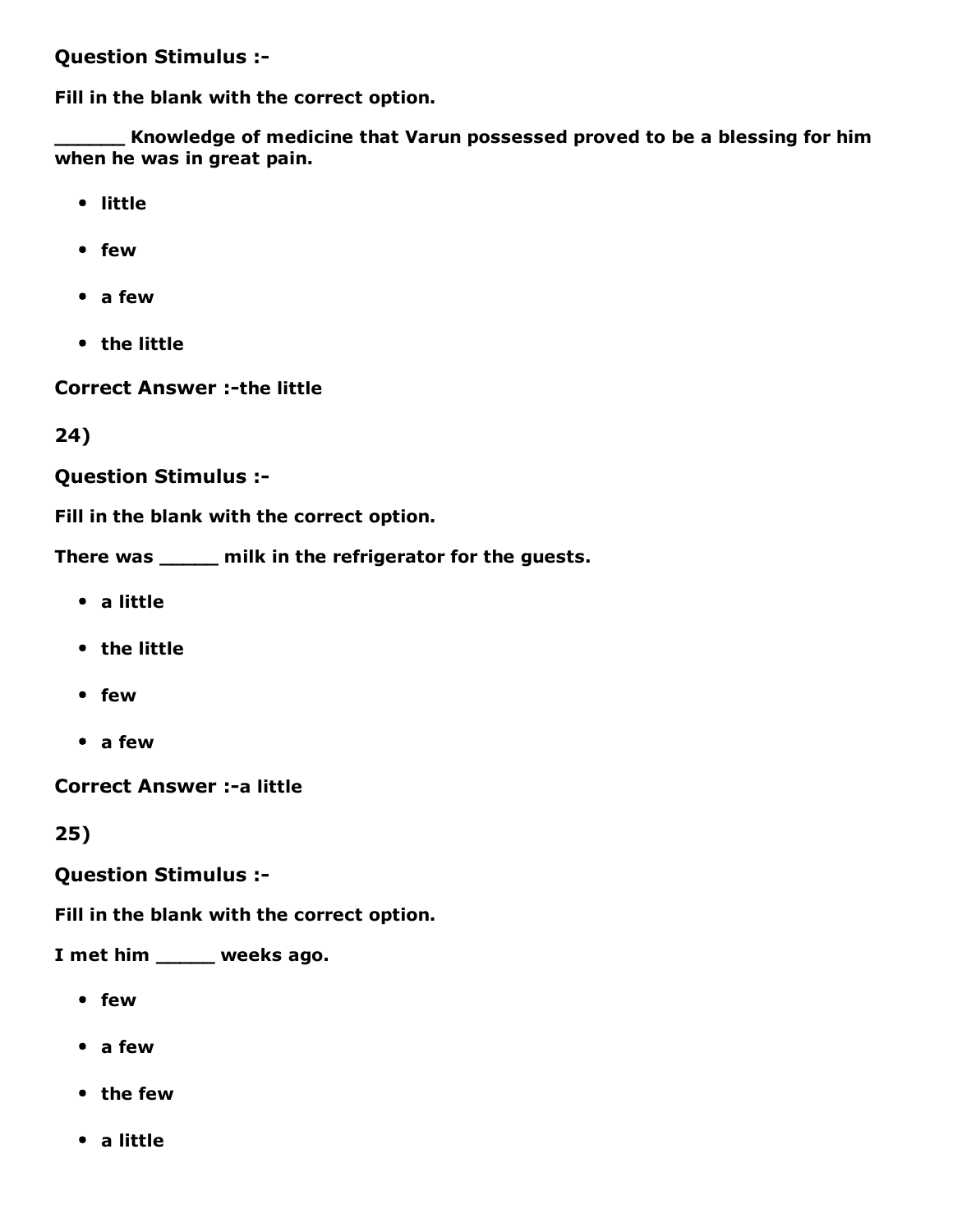**Correct Answer :-a few** 

#### 26)

#### Question Stimulus :

DIRECTIONS: Read the following passage carefully and complete the following sentences.

In the recent years, tourism in India has seen exponential growth. India is one of the most preferred destinations for both overseas and domestic travellers. Due to tourism, the international travellers are able to understand and experience India's cultural diversity first hand. The tremendous progress made by the Indian economy has enabled the growth of tourism in India. India is vibrant, passionate, crowded and bursting with life. Our multi-faceted past reminds the visitor of the diverse culture everywhere which is very much alive & pulsating.

Medical tourism is one of the fastest growing segments in India. India has been able to have influence on other countries, due to certain factors like highly skilled doctors, cost effective treatment, improved quality of private healthcare, etc. Some of the common treatments for which overseas patients come to India are heart surgery, knee transplant, cosmetic surgery and dental care. India's traditional rejuvenation therapy like yoga and ayurvedic therapy are also becoming popular.

India's varied geographical and climatic conditions offer excellent opportunity for adventure sports. In recent times the popularity of adventure tourism has increased. Adventure sports like river rafting, rock climbing, mountaineering, trekking, skiing, snow climbing, scuba diving and angling can be undertaken in the country and the country offers multiple locations to choose from.

What does the term 'exponential growth' mean?

- Increase in number or size at a constantly growing rate
- Stagnant or static growth
- Decreasing rate of growth
- None of the above

Correct Answer :-Increase in number or size at a constantly growing rate

27)

#### Question Stimulus :

DIRECTIONS: Read the following passage carefully and complete the following sentences.

In the recent years, tourism in India has seen exponential growth. India is one of the most preferred destinations for both overseas and domestic travellers. Due to tourism,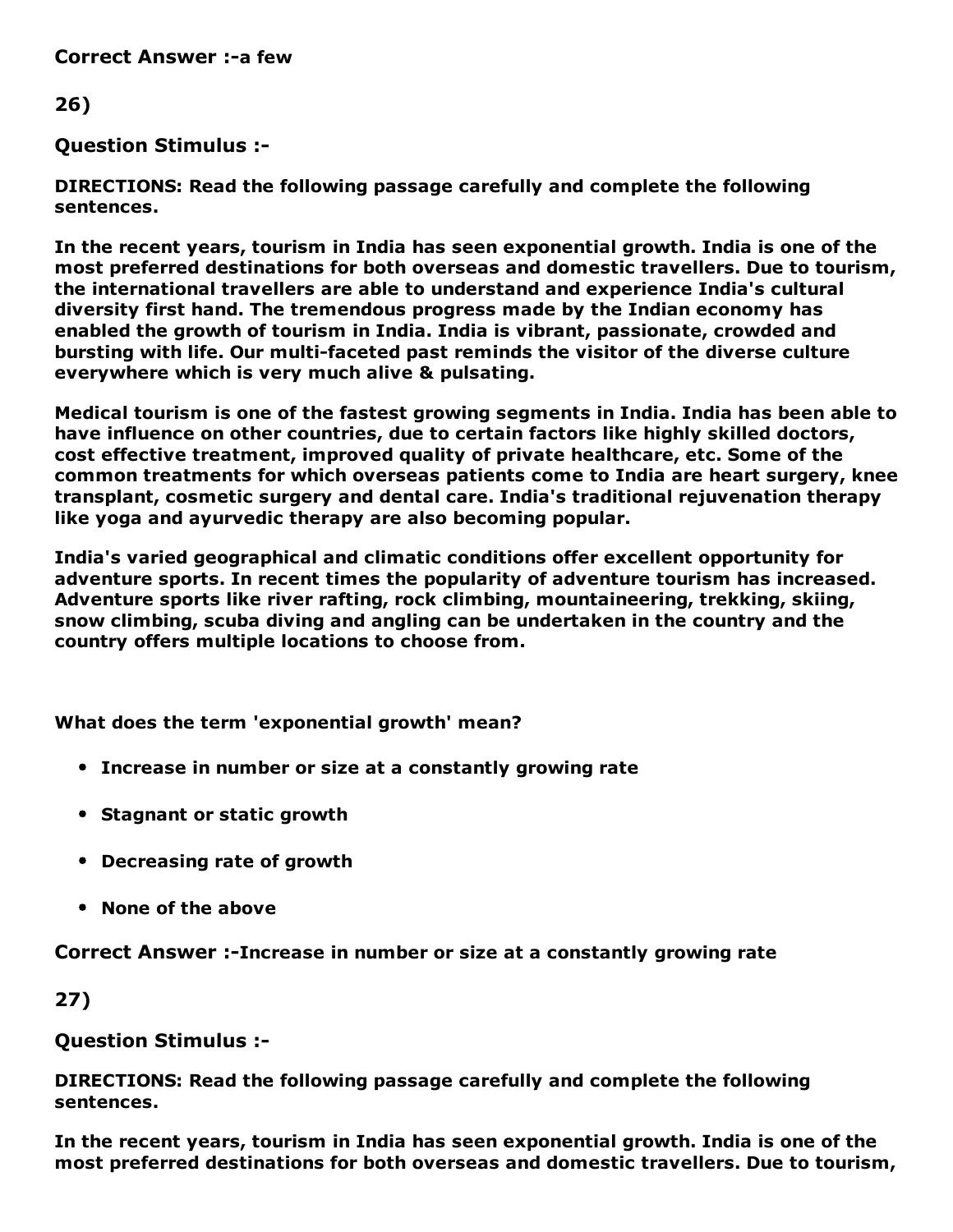the international travellers are able to understand and experience India's cultural diversity first hand. The tremendous progress made by the Indian economy has enabled the growth of tourism in India. India is vibrant, passionate, crowded and bursting with life. Our multi-faceted past reminds the visitor of the diverse culture everywhere which is very much alive & pulsating.

Medical tourism is one of the fastest growing segments in India. India has been able to have influence on other countries, due to certain factors like highly skilled doctors, cost effective treatment, improved quality of private healthcare, etc. Some of the common treatments for which overseas patients come to India are heart surgery, knee transplant, cosmetic surgery and dental care. India's traditional rejuvenation therapy like yoga and ayurvedic therapy are also becoming popular.

India's varied geographical and climatic conditions offer excellent opportunity for adventure sports. In recent times the popularity of adventure tourism has increased. Adventure sports like river rafting, rock climbing, mountaineering, trekking, skiing, snow climbing, scuba diving and angling can be undertaken in the country and the country offers multiple locations to choose from.

Which word in the passage means 'to make someone or something look or feel better, younger, or more vital'?

- tremendous
- rejuvenation
- passionate
- ayurvedic

**Correct Answer :-rejuvenation** 

28)

#### Question Stimulus :

#### DIRECTIONS: Read the following passage carefully and complete the following sentences.

In the recent years, tourism in India has seen exponential growth. India is one of the most preferred destinations for both overseas and domestic travellers. Due to tourism, the international travellers are able to understand and experience India's cultural diversity first hand. The tremendous progress made by the Indian economy has enabled the growth of tourism in India. India is vibrant, passionate, crowded and bursting with life. Our multi-faceted past reminds the visitor of the diverse culture everywhere which is very much alive & pulsating.

Medical tourism is one of the fastest growing segments in India. India has been able to have influence on other countries, due to certain factors like highly skilled doctors, cost effective treatment, improved quality of private healthcare, etc. Some of the common treatments for which overseas patients come to India are heart surgery, knee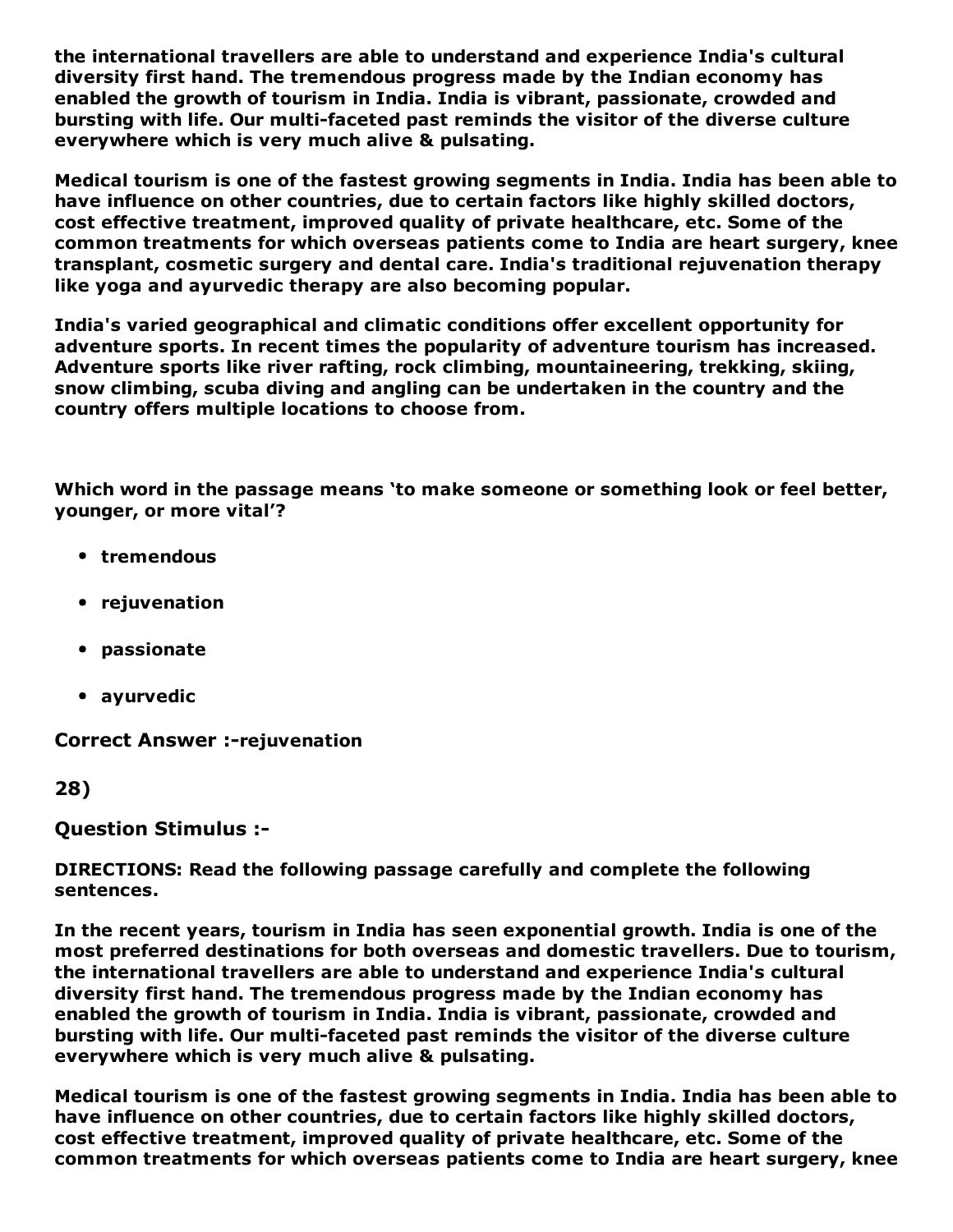transplant, cosmetic surgery and dental care. India's traditional rejuvenation therapy like yoga and ayurvedic therapy are also becoming popular.

India's varied geographical and climatic conditions offer excellent opportunity for adventure sports. In recent times the popularity of adventure tourism has increased. Adventure sports like river rafting, rock climbing, mountaineering, trekking, skiing, snow climbing, scuba diving and angling can be undertaken in the country and the country offers multiple locations to choose from.

What is the reason of the rapid growth of tourism industry in India?

- Rich cultural heritage of India
- Preference of overseas and domestic travellers
- The high growth of Indian economy
- None of the above

Correct Answer :-The high growth of Indian economy

29)

Question Stimulus :

DIRECTIONS: Read the following passage carefully and complete the following sentences.

In the recent years, tourism in India has seen exponential growth. India is one of the most preferred destinations for both overseas and domestic travellers. Due to tourism, the international travellers are able to understand and experience India's cultural diversity first hand. The tremendous progress made by the Indian economy has enabled the growth of tourism in India. India is vibrant, passionate, crowded and bursting with life. Our multi-faceted past reminds the visitor of the diverse culture everywhere which is very much alive & pulsating.

Medical tourism is one of the fastest growing segments in India. India has been able to have influence on other countries, due to certain factors like highly skilled doctors, cost effective treatment, improved quality of private healthcare, etc. Some of the common treatments for which overseas patients come to India are heart surgery, knee transplant, cosmetic surgery and dental care. India's traditional rejuvenation therapy like yoga and ayurvedic therapy are also becoming popular.

India's varied geographical and climatic conditions offer excellent opportunity for adventure sports. In recent times the popularity of adventure tourism has increased. Adventure sports like river rafting, rock climbing, mountaineering, trekking, skiing, snow climbing, scuba diving and angling can be undertaken in the country and the country offers multiple locations to choose from.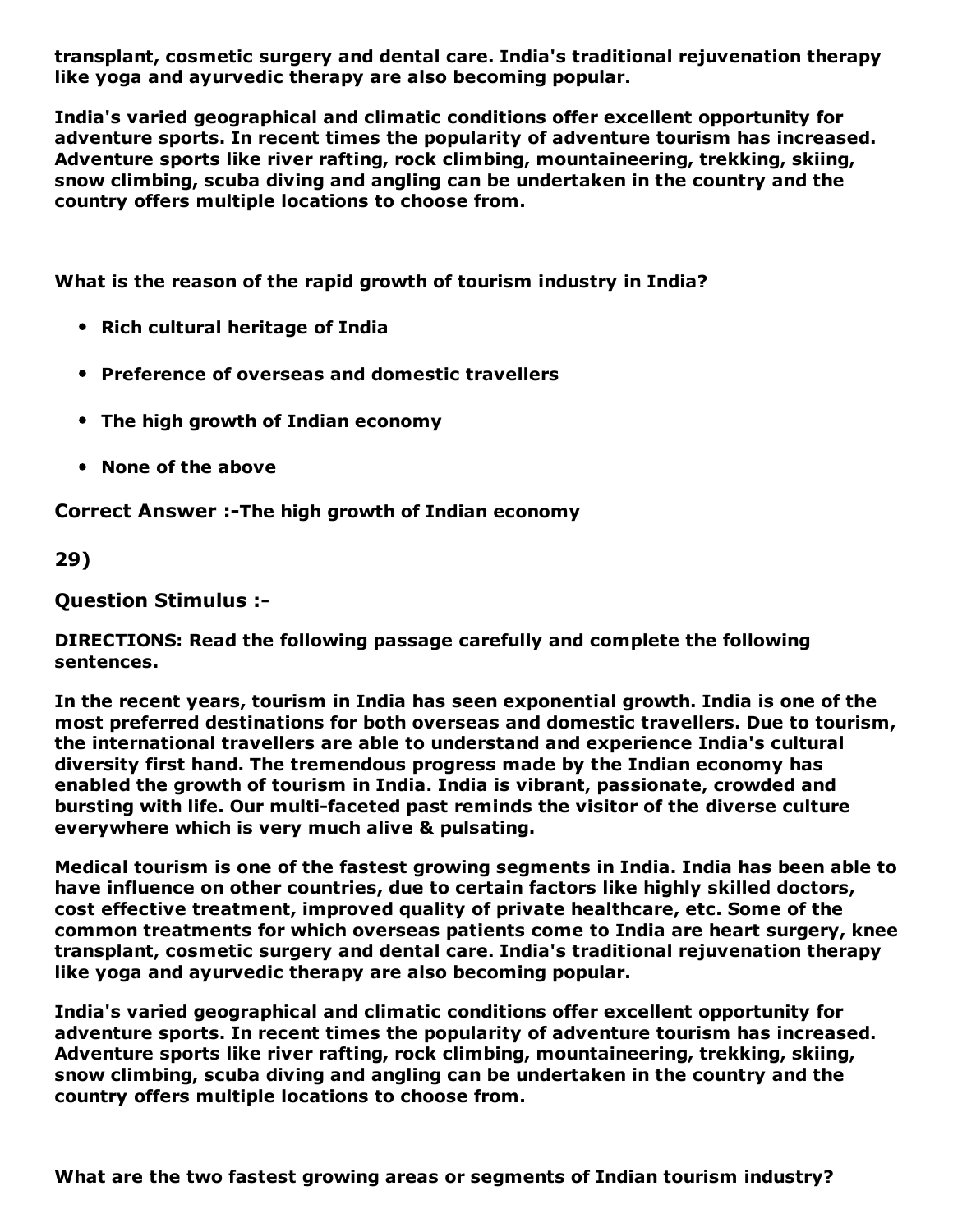- Medical and adventure tourism
- Wildlife and adventure tourism
- Environmental and wildlife tourism
- None of the above

**Correct Answer :-Medical and adventure tourism** 

30)

Question Stimulus :

DIRECTIONS: Read the following passage carefully and complete the following sentences.

In the recent years, tourism in India has seen exponential growth. India is one of the most preferred destinations for both overseas and domestic travellers. Due to tourism, the international travellers are able to understand and experience India's cultural diversity first hand. The tremendous progress made by the Indian economy has enabled the growth of tourism in India. India is vibrant, passionate, crowded and bursting with life. Our multi-faceted past reminds the visitor of the diverse culture everywhere which is very much alive & pulsating.

Medical tourism is one of the fastest growing segments in India. India has been able to have influence on other countries, due to certain factors like highly skilled doctors, cost effective treatment, improved quality of private healthcare, etc. Some of the common treatments for which overseas patients come to India are heart surgery, knee transplant, cosmetic surgery and dental care. India's traditional rejuvenation therapy like yoga and ayurvedic therapy are also becoming popular.

India's varied geographical and climatic conditions offer excellent opportunity for adventure sports. In recent times the popularity of adventure tourism has increased. Adventure sports like river rafting, rock climbing, mountaineering, trekking, skiing, snow climbing, scuba diving and angling can be undertaken in the country and the country offers multiple locations to choose from.

What attracts the overseas travellers the most?

- Medical treatments like heart surgery, knee transplant, cosmetic surgery and dental care
- The rich cultural heritage of India
- The hospitality of India
- None of the above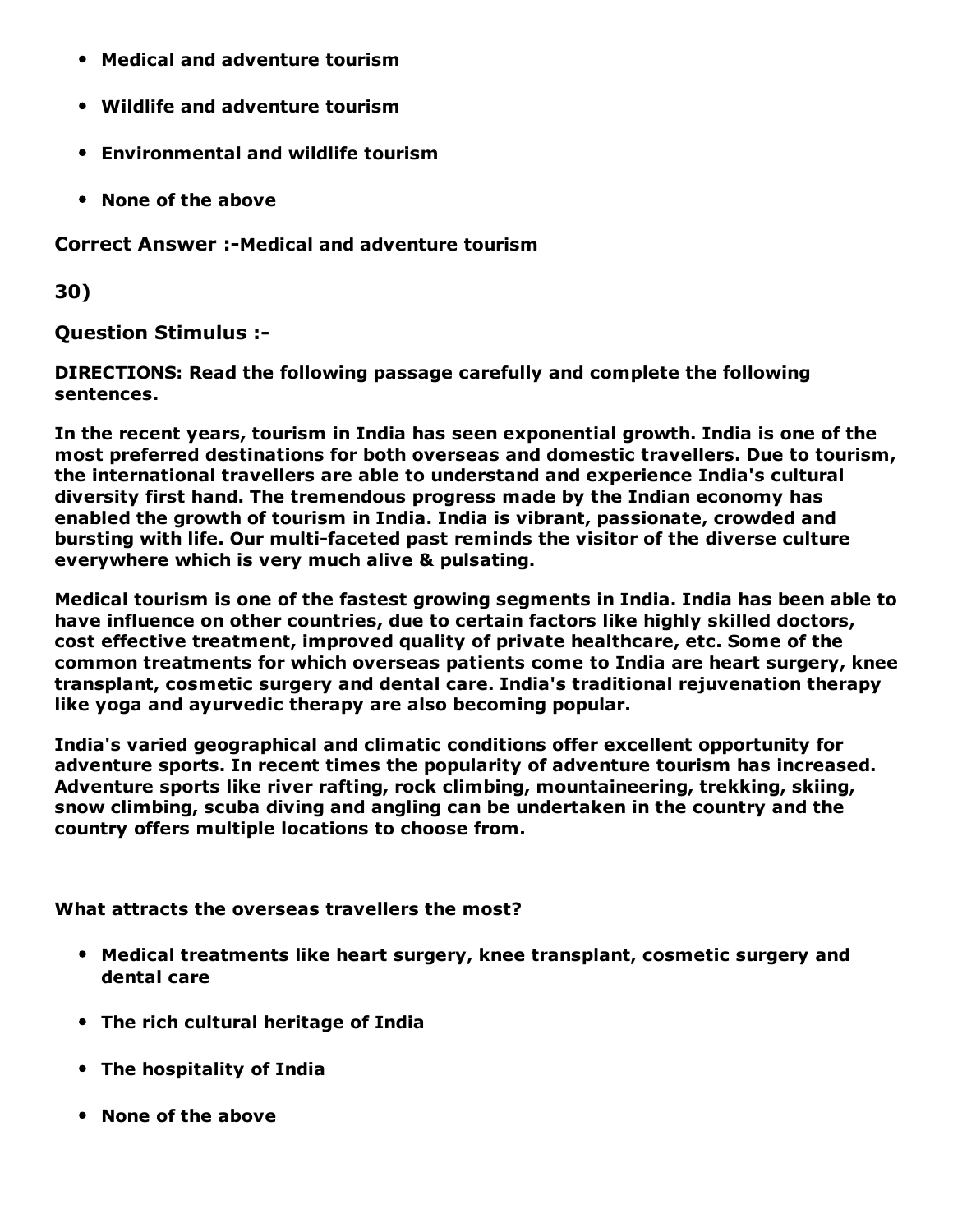Correct Answer :-Medical treatments like heart surgery, knee transplant, cosmetic surgery and dental care

**Topic:- Hindi** 1)

### Question Stimulus :

निम्नलिखित गद्यांश को ध्यानपूर्वक पढ़कर उसके नीचे दिये गये बहविकल्पी प्रश्नों में सही विकल्प का चयन करें।

एक अंग्रेज डॉक्टर कहता है कि किसी नगर में दवाई लदे हुये बीस गधे ले जाने से एक हँसोड़ आदमी को ले जाना अधिक लाभकारी है। हँसी शरीर के स्वास्थ्य का शुभ संवाद देने वाली है। वह एक साथ ही शरीर और मन को प्रसन्न करती है। पाचन-शक्ति बढ़ाती है, रक्त को चलाती और अधिक पर्सीना लाती है। हँसी एक शक्तिशाली दवा है। एक डॉक्टर कहता है कि वह जीवन की मीठी मदिरा है। डॉक्टर हूंयड कहते हैं कि आनंद से बढ़कर बहुमूल्य वस्तु मनुष्य के पास और नहीं है। कारलाइल एक राजकुमार था। संसार-त्यागी हो गया था। वह कहता है कि जो जी से हँसता है, वह कभी बुरा नहीं होता। जी से हँसो, तुम्हें अच्छा लगेगा। अपने मित्र को हँसाओ, वह अधिक प्रसन्न होगा। शत्रु को हँसाओं, तुमसे कम घृणा करेगा। एक अंजान को हँसाओ, तुम पर भरोसा करेगा। उदास को हँसाओ, उसका दुख घटेगा। िनराश को हँसाओ, उसकी आशा बढ़ेगी। एक बूढ़ेको हँसाओ, वह अपने को जवान समझने लगेगाँ। एक बालक को हँसाओ, उसके स्वास्थ्य में वृद्धि होगी। वह प्रसन्न और प्यारा बालक बनेगा। पर हमारे जीवन का उद्देश्य केवल हँसी ही नहीं है, हमको बहुत काम करने है। तथापि उन कामों में, कृष्टों में और चिंताओं में एक संदर आंतरिक हँसी, बड़ी प्यारी वस्त भगवान ने दी है।

अंग्रेज डॉक्टर ने दवाईयों से लदे बीस गधों की बजाय एक हँसोड़ को ले जाना अच्छा क्यों माना है

- दवाइयाँमहँगी पड़ती है
- गधे बहुत परेशान करते है
- हँसोड़ व्यक्ति बीमारियों को हँसी से भगा देता है
- हँसोड़ गधोंसेकम नहींहोते

Correct Answer :-हँसोड़ व्यक्ति बीमारियों को हँसी से भगा देता है

#### 2)

### Question Stimulus :

निम्नलिखित गद्यांश को ध्यानपूर्वक पढ़कर उसके नीचे दिये गये बहुविकल्पी प्रश्नों में सही विकल्प का चयन करें।

एक अंग्रेज डॉक्टर कहता है कि किसी नगर में दवाई लदे हुये बीस गधे ले जाने से एक हँसोड़ आदमी को ले जाना अधिक लाभकारी है। हँसी शरीर के स्वास्थ्य का शुभ संवाद देने वाली है। वह एक साथ ही शरीर और मन को प्रसन्न करती है। पाचन-शक्ति बढ़ाती है, रक्त को चलाती और अधिक पर्सीना लाती है। हँसी एक शक्तिशाली दवा है। एक डॉक्टर कहता है कि वह जीवन की मीठी मदिरा है। डॉक्टर हूंयड कहते हैं कि आनंद से बढ़कर बहुमूल्य वस्तु मनुष्य के पास और नहीं है। कारलाइल एक राजकुमार था। संसार-त्यागी हो गया था। वह कहता है कि जो जी से हँसता है, वह कभी बुरा नहीं होता। जी से हँसो, तुम्हें अच्छा लगेगा। अपने मित्र को हँसाओ, वह अधिक प्रसन्न होगा। शत्र को हँसाओं, तुमसे कम घुणा करेगा। एक अंजान को हँसाओ, तुम पर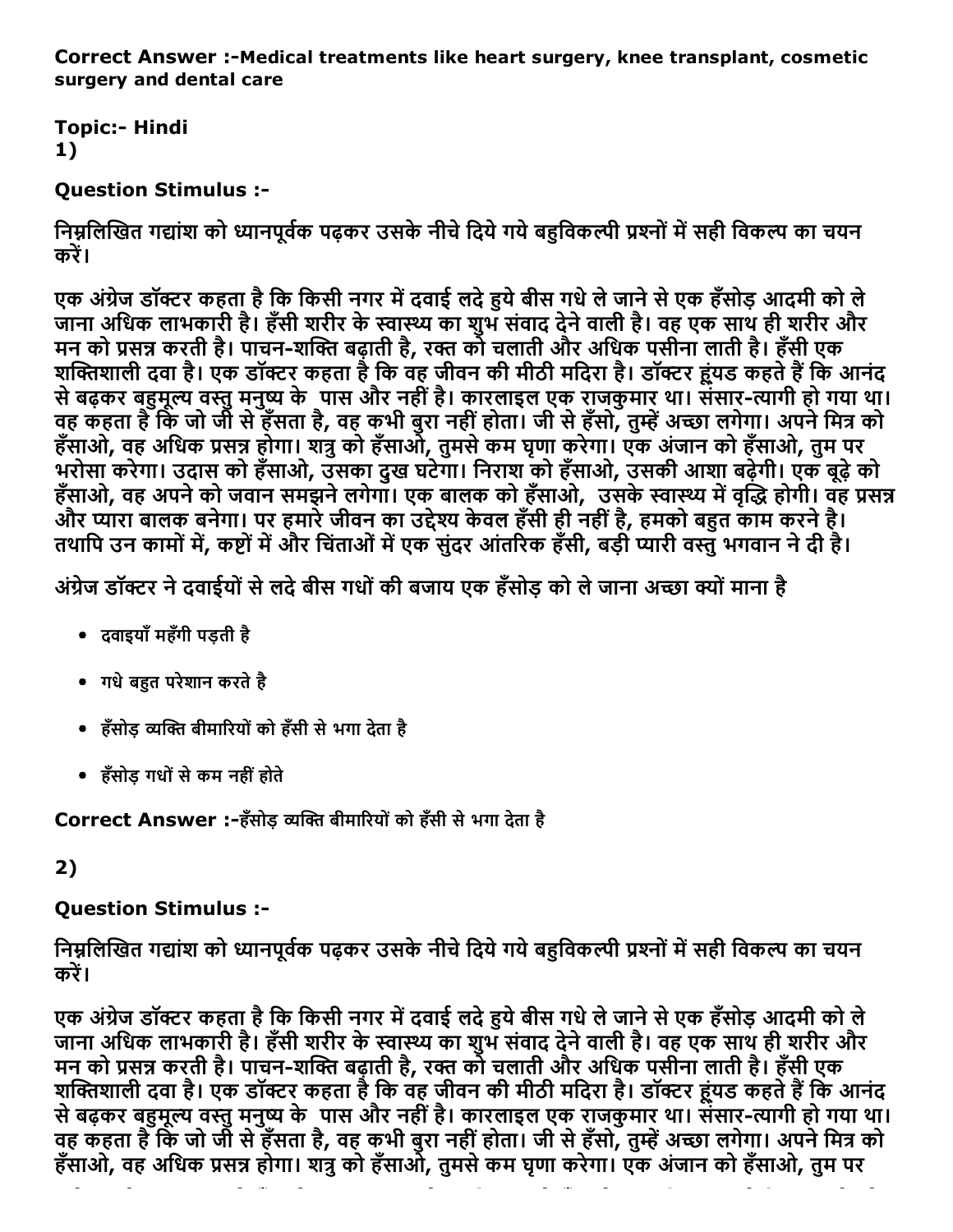भरोसा करेगा। उदास को हँसाओ, उसका दुख घटेगा। िनराश को हँसाओ, उसकी आशा बढ़ेगी। एक बूढ़ेको हँसाओ, वह अपने को जवान समझने लगेगाँ। एक बालक को हँसाओ, उसके स्वास्थ्य में वृद्धि होगी। वह प्रसन्न और प्यारा बालक बनेगा। पर हमारे जीवन का उद्देश्य केवल हँसी ही नहीं है, हमको बहुत काम करने है। तथापि उन कामों में, कष्टों में और चिंताओं में एक संदर आंतरिक हँसी, बड़ी प्यारी वस्तु भगवान ने दी है।

कारलाइल के अनुसार हँसी से शत्र-

- का दिल द्रेष से भर जाता है
- की घृणा बढ़ जाती है
- की घृणा कम हो जाती है
- बार करना भूल जाता है

Correct Answer :-की घृणा कम हो जाती है

## 3)

### Question Stimulus :

निम्नलिखित गद्यांश को ध्यानपूर्वक पढ़कर उसके नीचे दिये गये बहुविकल्पी प्रश्नों में सही विकल्प का चयन करें।

एक अंग्रेज डॉक्टर कहता है कि किसी नगर में दवाई लदे हुये बीस गधे ले जाने से एक हँसोड़ आदमी को ले जाना अधिक लाभकारी है। हँसी शरीर के स्वास्थ्य का शुभ संवाद देने वाली है। वह एक साथ ही शरीर और मन को प्रसन्न करती है। पाचन-शक्ति बढ़ाती है, रक्त को चलाती और अधिक पर्सीना लाती है। हँसी एक शक्तिशाली दवा है। एक डॉक्टर कहता है कि वह जीवन की मीठी मदिरा है। डॉक्टर हूंयड कहते हैं कि आनंद से बढ़कर बहुमूल्य वस्तु मनुष्य केपास और नहीं है। कारलाइल एक राजकुमार था। संसार-त्यागी हो गया था। वह कहता है कि जो जी से हँसता है, वह कभी बुरा नहीं होता। जी से हँसो, तुम्हें अच्छा लगेगा। अपने मित्र को हँसाओ, वह अधिक प्रसन्न होगा। शत्रु को हँसाओ, तुमसे कम घृणा करेगा। एक अंजान को हँसाओ, तुम पर भरोसा करेगा। उदास को हँसाओ, उसका दुख घटेगा। िनराश को हँसाओ, उसकी आशा बढ़ेगी। एक बूढ़ेको हँसाओ, वह अपने को जवान समझने लगेगाँ। एक बालक को हँसाओ, उसके स्वास्थ्य में वृद्धि होगी। वह प्रसन्न और प्यारा बालक बनेगा। पर हमारे जीवन का उद्देश्य केवल हँसी ही नहीं है, हमको बहुत काम करने है। तथापि उन कामों में, कष्टों में और चिंताओं में एक सुंदर आंतरिक हँसी, बड़ी प्यारी वस्तु भगवान ने दी है।

## हँसी शरीर के लिए कैसे लाभदायक है-

- वह पाचन शक्ति बढ़ाती है
- वह रक्त का प्रवाह तीव्र करती है
- वह अिधक पसीना लाती है
- उर्पयुक्त तीनों

### Correct Answer :-उर्पयुक्त तीनों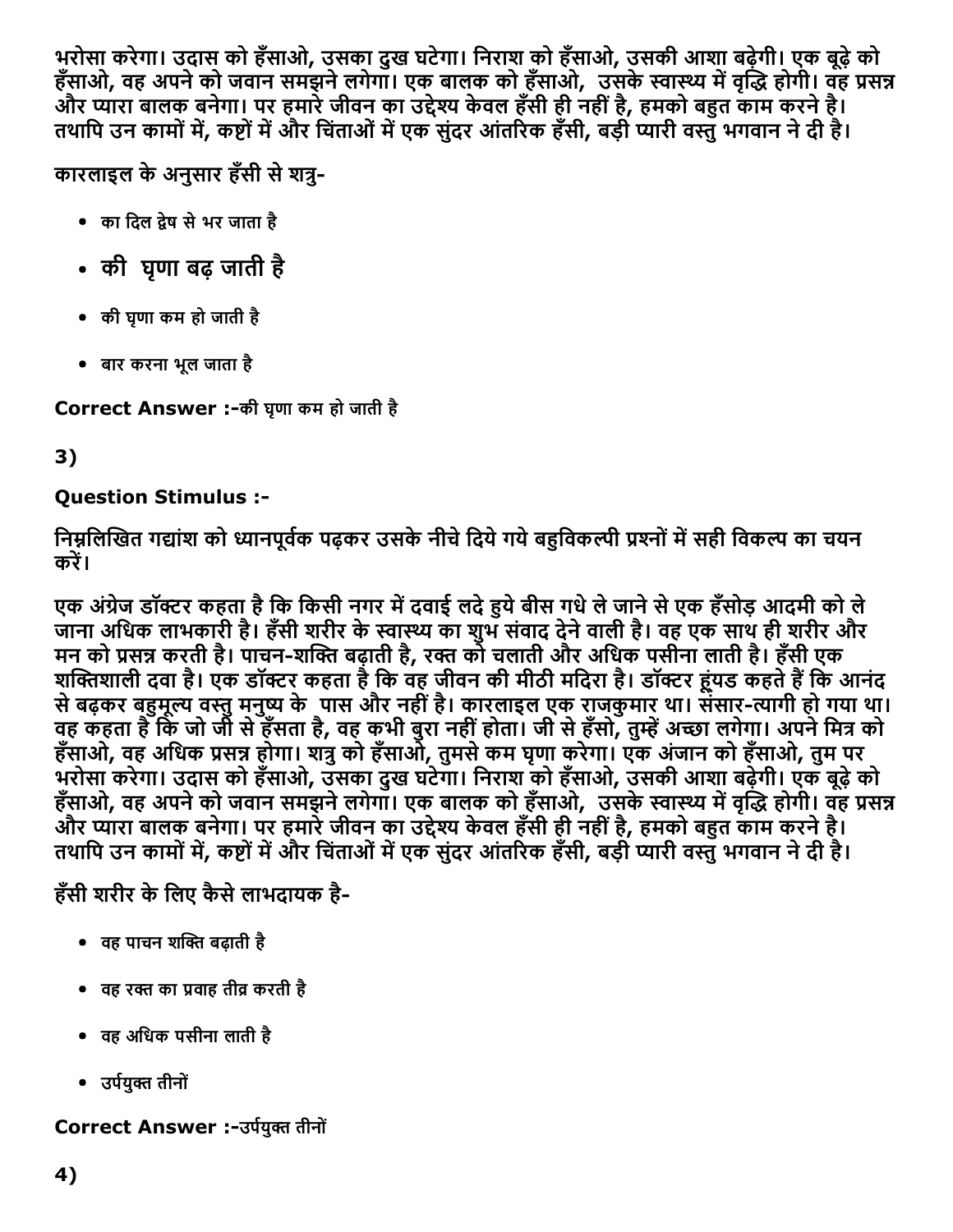### Question Stimulus :

निम्नलिखित गद्यांश को ध्यानपूर्वक पढ़कर उसके नीचे दिये गये बहुविकल्पी प्रश्नों में सही विकल्प का चयन करें।

एक अंग्रेज डॉक्टर कहता है कि किसी नगर में दवाई लदे हुये बीस गधे ले जाने से एक हँसोड़ आदमी को ले जाना अधिक लाभकारी है। हँसी शरीर के स्वास्थ्य का शुभ संवाद देने वाली है। वह एक साथ ही शरीर और मन को प्रसन्न करती है। पाचन-शक्ति बढ़ाती है, रक्त को चलाती और अधिक पर्सीना लाती है। हँसी एक शक्तिशाली दवा है। एक डॉक्टर कहता है कि वह जीवन की मीठी मदिरा है। डॉक्टर हूंयड कहते हैं कि आनंद से बढ़कर बहुमूल्य वस्तु मनुष्य के पास और नहीं है। कारलाइल एक राजकुमार था। संसार-त्यागी हो गया था। वह कहता है कि जो जी से हँसता है, वह कभी बुरा नहीं होता। जी से हँसो, तुम्हें अच्छा लगेगा। अपने मित्र को हँसाओ, वह अधिक प्रसन्न होगा। शत्रु को हँसाओं, तुमसे कम घृणा करेगा। एक अंजान को हँसाओ, तुम पर भरोसा करेगा। उदास को हँसाओ, उसका दुख घटेगा। िनराश को हँसाओ, उसकी आशा बढ़ेगी। एक बूढ़ेको हँसाओ, वह अपने को जवान समझने लगेगा। एक बालक को हँसाओ, उसके स्वास्थ्य में वृद्धि होगी। वह प्रसन्न और प्यारा बालक बनेगा। पर हमारे जीवन का उद्देश्य केवल हँसी ही नहीं है, हमको बहुत काम करने है। तथापि उन कामों में, कष्टों में और चिंताओं में एक संदर आंतरिक हँसी, बड़ी प्यारी वस्त भगवान ने दी है।

'पाचन-शक्ति का समास विग्रह कीजिए"

- पाचन से शक्ति
- $\bullet$  पाचन की शक्ति
- पाचन में शक्ति
- पाचन और शक्ति

Correct Answer :-पाचन की शक्ति

### 5)

### Question Stimulus :

निम्नलिखित गद्यांश को ध्यानपूर्वक पढ़कर उसके नीचे दिये गये बहुविकल्पी प्रश्नों में सही विकल्प का चयन करें।

एक अंग्रेज डॉक्टर कहता है कि किसी नगर में दवाई लदे हुये बीस गधे ले जाने से एक हँसोड़ आदमी को ले जाना अधिक लाभकारी है। हँसी शरीर के स्वास्थ्य का शुभ संवाद देने वाली है। वह एक साथ ही शरीर और मन को प्रसन्न करती है। पाचन-शक्ति बढ़ाती है, रक्त को चलाती और अधिक पर्सीना लाती है। हँसी एक शक्तिशाली दवा है। एक डॉक्टर कहता है कि वह जीवन की मीठी मदिरा है। डॉक्टर हूंयड कहते हैं कि आनंद से बढ़कर बहुमूल्य वस्तु मनुष्य के पास और नहीं है। कारलाइल एक राजकुमार था। संसार-त्यागी हो गया था। वह कहता है कि जो जी से हँसता है, वह कभी बुरा नहीं होता। जी से हँसो, तुम्हें अच्छा लगेगा। अपने मित्र को हँसाओ, वह अधिक प्रसन्न होगा। शत्रु को हँसाओ, तुमसे कम घृणा करेगा। एक अंजान को हँसाओ, तुम पर भरोसा करेगा। उदास को हँसाओ, उसका दुख घटेगा। िनराश को हँसाओ, उसकी आशा बढ़ेगी। एक बूढ़ेको हँसाओ, वह अपने को जवान समझने लगेगाँ। एक बालक को हँसाओ, उसके स्वास्थ्य में वृद्धि होगी। वह प्रसन्न और प्यारा बालक बनेगा। पर हमारे जीवन का उद्देश्य केवल हँसी ही नहीं है, हमको बहुत काम करने है। तथापि उन कामों में, कष्टों में और चिंताओं में एक संदर आंतरिक हँसी, बड़ी प्यारी वस्तु भगवान ने दी है।

निषेधात्मक वाक्य छाँटिए-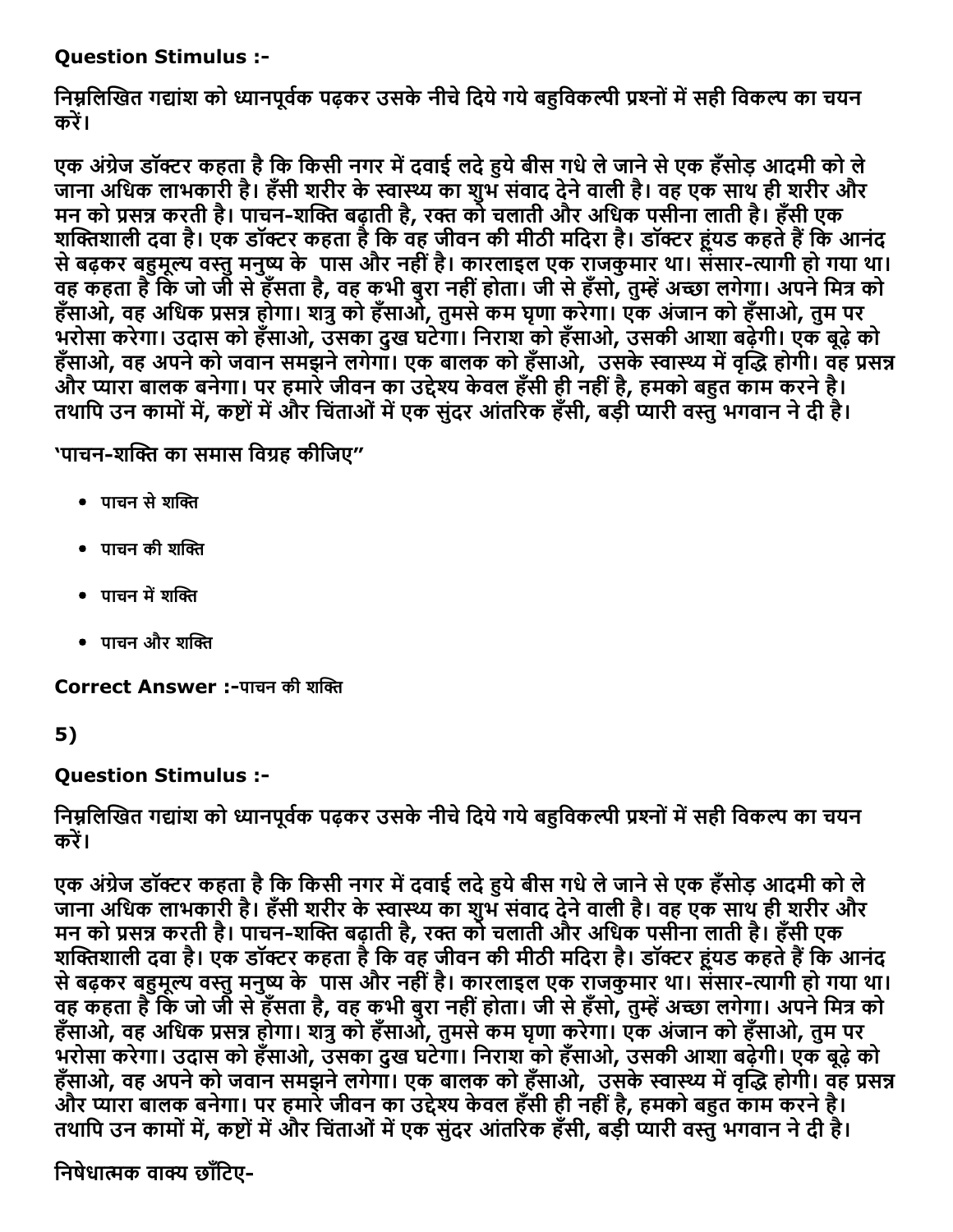- हँसी शरीर के स्वास्थ्य का शुभ संवाद देने वाली है
- जी से हँसो, तुम्हें अच्छा लगेगा
- श╨ुको हँसाओ, तुमसेकम घृणा करेगा
- आनंद से बढ़कर बहुमूल्य वस्तु मनुष्य के पास और नहीं है।

Correct Answer :-आनंद से बढ़कर बहुमूल्य वस्तु मनुष्य के पास और नहीं है।

## 6)

## Question Stimulus :

निम्नलिखित काव्यांश को ध्यानपूर्वक पढ़कर उसके नीचे दिये गये बहुविकल्पी प्रश्नों में सही विकल्प का चयन करें।

बार-बार आती है मुझको मधुर याद बचपन तेरी। गया ले गया तू जीवन की सबसे मस्त खुशी मेरी।। चिंता-रहित खेलना, खाना, वह फिरना निर्भय स्वच्छंद, कैसेभूला जा सकता है , बचपन का अतुिलत आनंद ? रोना और मचल जाना भी क्या आनंद दिखाते थे।, बड़े-बड़े मोती से आँसू जयमाला पहनाते थे। मैं बचपन को बुला रही थी बोल उठी बिटिया मेरी, नंदन वन-सी फूल उठी यह, छोटी-सी कुटिया मेरी। माँओ! कहकर बुला रही थी िम'ी खाकर आई थी कुछ मुख में कुछ लिए हाथ में मुझे खिलाने लाई थी मैंने पूछा-''यह क्या लाई ?'' बोल उठी वह-''माँ काओ'' हुआ प्रफुल्लित हृदय खुशी से मैंने कहा-''तुम्हीं खाओ।''

"कवयित्री को बार-बार बचपन की याद क्यों आती है?" इस प्रश्न के उत्तर हेतु निम्न में से अनुपयुक्त कथन छाँटिए।

- बचपन के दिन मधुर होते हैं
- बच्चे सबको प्यारे लगते हैं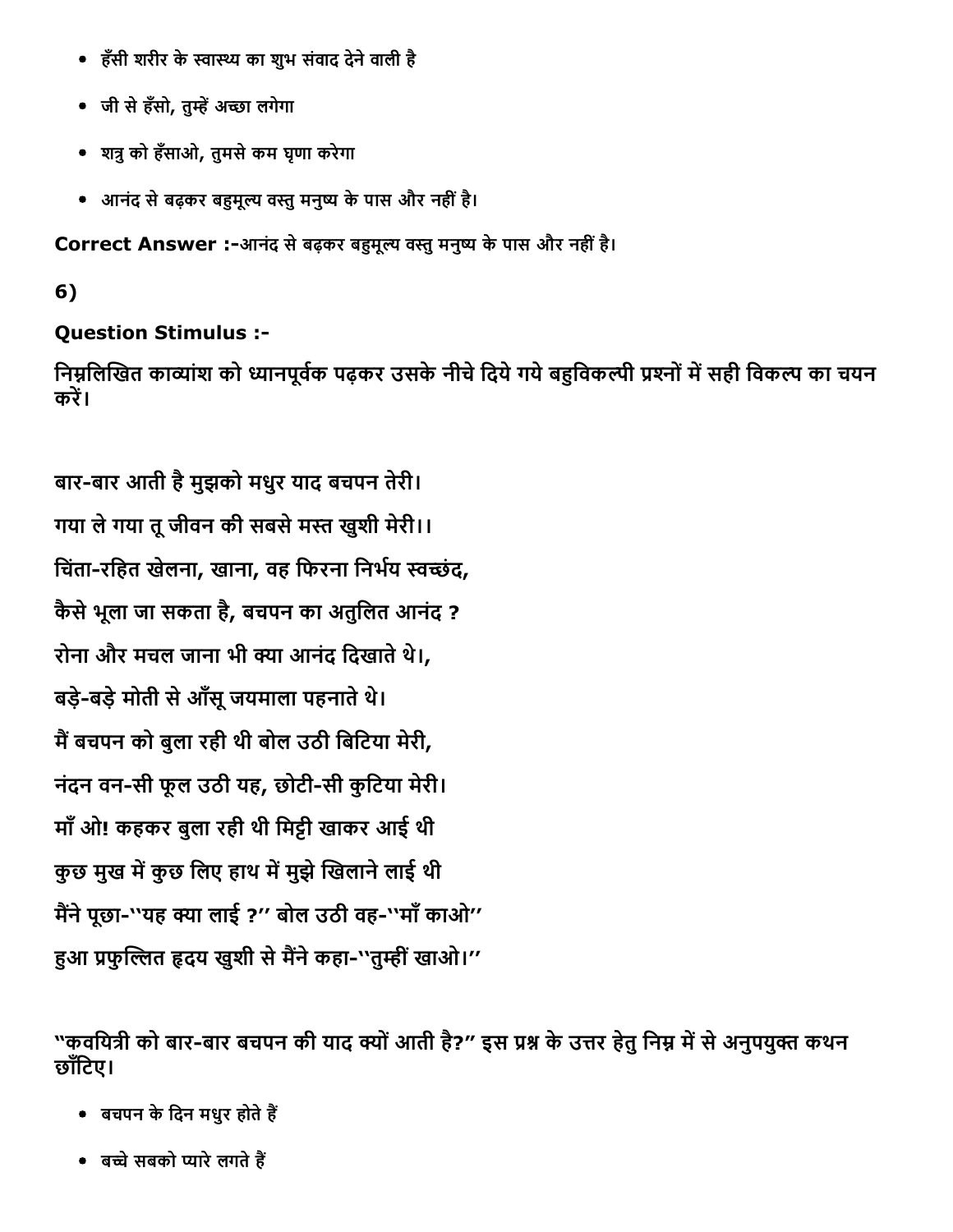- बचपन के दिन स्वच्छंद और उल्लासपूर्ण होते हैं
- बचपन के दिन चिंता रहित होते हैं।

#### Correct Answer :-बच्चे सबको प्यारे लगते हैं

### 7)

### Question Stimulus :

निम्नलिखित काव्यांश को ध्यानपूर्वक पढ़कर उसके नीचे दिये गये बहुविकल्पी प्रश्नों में सही विकल्प का चयन करें।

बार-बार आती है मुझको मधुर याद बचपन तेरी। गया ले गया तू जीवन की सबसे मस्त खुशी मेरी।। चिंता-रहित खेलना, खाना, वह फिरना निर्भय स्वच्छंद, कैसेभूला जा सकता है, बचपन का अतुिलत आनंद ? रोना और मचल जाना भी क्या आनंद दिखाते थे।, बड़े-बड़े मोती से आँसू जयमाला पहनाते थे। मैं बचपन को बुला रही थी बोल उठी बिटिया मेरी, नंदन वन-सी फूल उठी यह, छोटी-सी कूटिया मेरी। माँओ! कहकर बुला रही थी िम'ी खाकर आई थी कुछ मुख में कुछ लिए हाथ में मुझे खिलाने लाई थी मैंने पूछा-''यह क्या लाई ?'' बोल उठी वह-''माँ काओ'' हुआ प्रफुल्लित हृदय खुशी से मैंने कहा-''तुम्हीं खाओ।''

"बचपन की कौन सी बात भूली नहीं जा सकती?" इस प्रश्न के उत्तर हेतु निम्न में से अनुपयुक्त कथन छाँटिए।

- चिंता रहित जीवन, उल्लासपूर्वक खेलना-कूदना
- मचलना
- मातािपता सेअपनी हठ पूरी करवाना।
- इनमें से कोई नहीं

Correct Answer :-चिंता रहित जीवन, उल्लासपूर्वक खेलना-कूदना

### 8)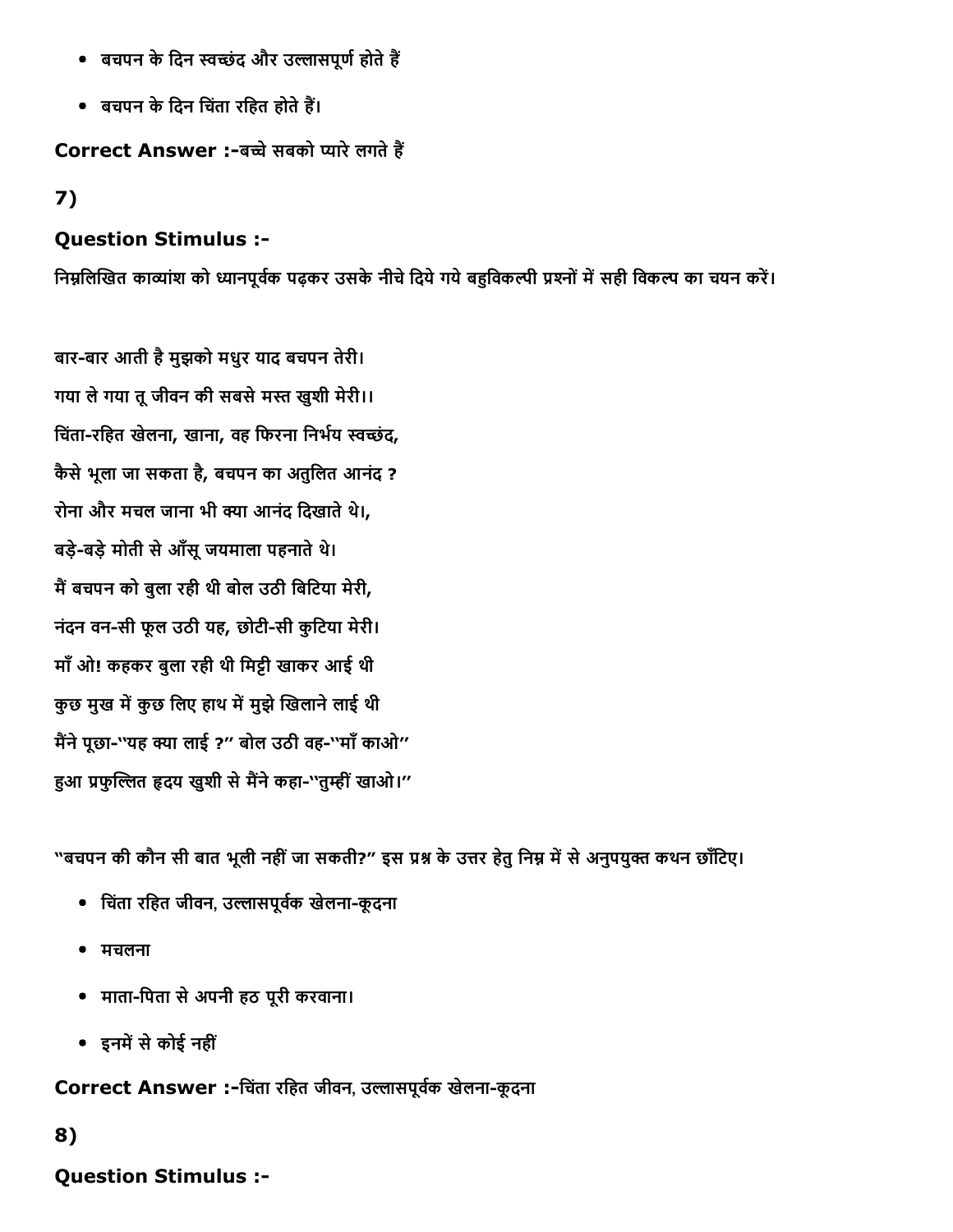निम्नलिखित काव्यांश को ध्यानपूर्वक पढ़कर उसके नीचे दिये गये बहुविकल्पी प्रश्नों में सही विकल्प का चयन करें।

बार-बार आती है मुझको मधुर याद बचपन तेरी। गया ले गया तू जीवन की सबसे मस्त खुशी मेरी।। चिंता-रहित खेलना, खाना, वह फिरना निर्भय स्वच्छंद, कैसेभूला जा सकता है , बचपन का अतुिलत आनंद ? रोना और मचल जाना भी क्या आनंद दिखाते थे।, बड़े-बड़े मोती से आँसू जयमाला पहनाते थे। मैं बचपन को बुला रही थी बोल उठी बिटिया मेरी, नंदन वन-सी फूल उठी यह, छोटी-सी कुटिया मेरी। माँओ! कहकर बुला रही थी िम'ी खाकर आई थी कुछ मुख में कुछ लिए हाथ में मुझे खिलाने लाई थी मैंने पूछा-''यह क्या लाई ?'' बोल उठी वह-''माँ काओ'' हुआ प्रफुल्लित हृदय खुशी से मैंने कहा-''तुम्हीं खाओ।''

'नंदनवन' का प्रयोग किसके लिए किया गया है ?(सही विकल्प चुनिए)

- अपनी बिटिया के लिए
- अपनेघर केिलए
- תּयंकेिलए
- अपने लिए और अपनी पुत्री के लिए

Correct Answer :-अपनी बिटिया के लिए

### 9)

### Question Stimulus :

निम्नलिखित काव्यांश को ध्यानपूर्वक पढ़कर उसके नीचे दिये गये बहुविकल्पी प्रश्नों में सही विकल्प का चयन करें।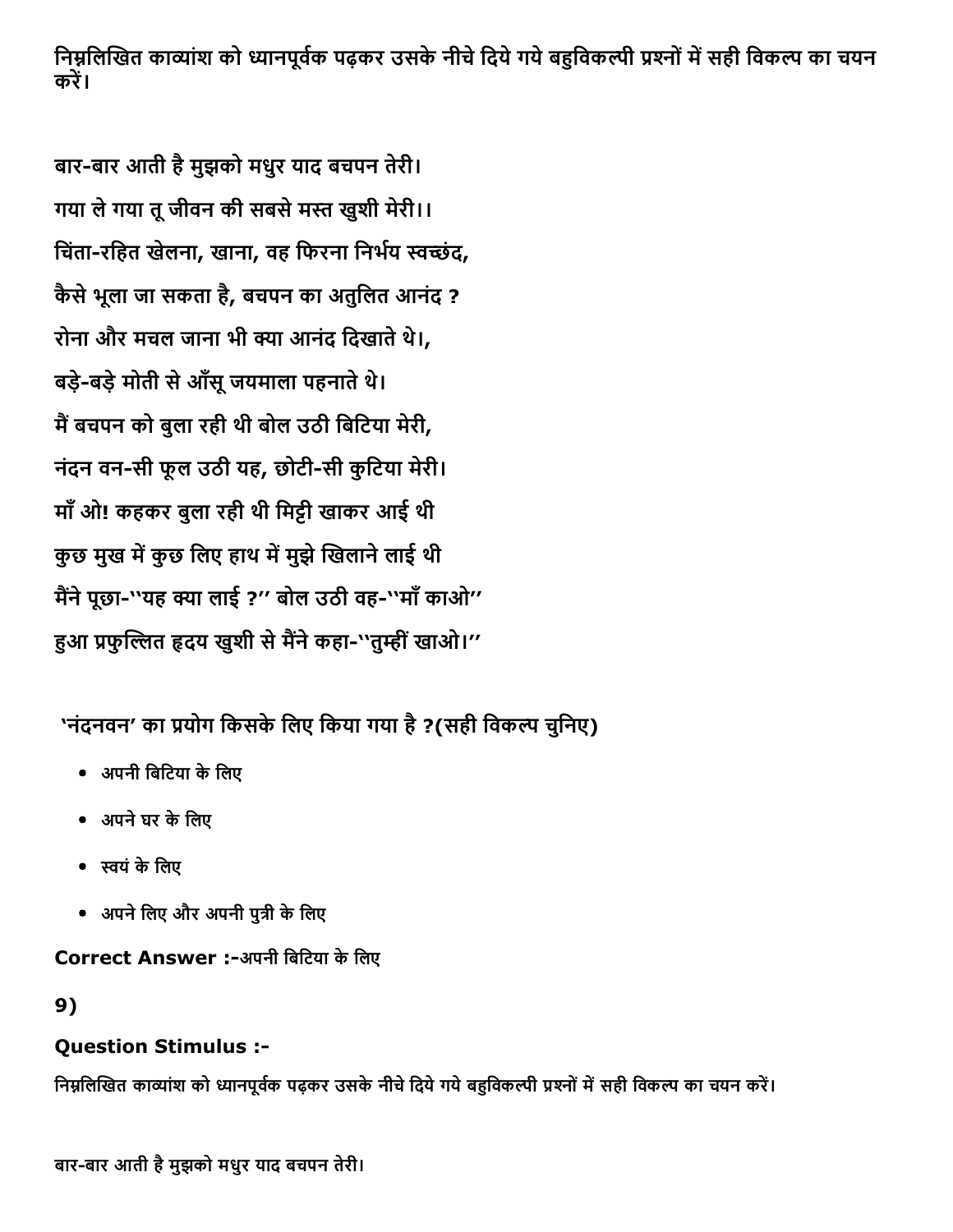गया ले गया तू जीवन की सबसे मस्त खुशी मेरी।। चिंता-रहित खेलना, खाना, वह फिरना निर्भय स्वच्छंद, कैसेभूला जा सकता है, बचपन का अतुिलत आनंद ? रोना और मचल जाना भी क्या आनंद दिखाते थे।, बड़े-बड़े मोती से आँसू जयमाला पहनाते थे। मैं बचपन को बुला रही थी बोल उठी बिटिया मेरी, नंदन वन-सी फूल उठी यह, छोटी-सी कुटिया मेरी। माँओ! कहकर बुला रही थी िम'ी खाकर आई थी कुछ मुख में कुछ लिए हाथ में मुझे खिलाने लाई थी मैंने पूछा-''यह क्या लाई ?'' बोल उठी वह-''माँ काओ'' हुआ प्रफुल्लित हृदय खुशी से मैंने कहा-''तुम्हीं खाओ।''

'बड़े-बड़े' मोती से आँसू जयमाला पहनाते थे' पंक्ति में निहित अलंकार का नाम चुनिए-

- उपमा
- रूपक
- $\bullet$  उत्प्रेक्षा
- अनुप्रास

#### Correct Answer :उपमा

#### 10)

#### Question Stimulus :

निम्नलिखित काव्यांश को ध्यानपूर्वक पढ़कर उसके नीचे दिये गये बहुविकल्पी प्रश्नों में सही विकल्प का चयन करें।

बार-बार आती है मुझको मधुर याद बचपन तेरी। गया ले गया तू जीवन की सबसे मस्त खुशी मेरी।। चिंता-रहित खेलना, खाना, वह फिरना निर्भय स्वच्छंद, कैसेभूला जा सकता है, बचपन का अतुिलत आनंद ? रोना और मचल जाना भी क्या आनंद दिखाते थे।, बड़े-बड़े मोती से आँसू जयमाला पहनाते थे।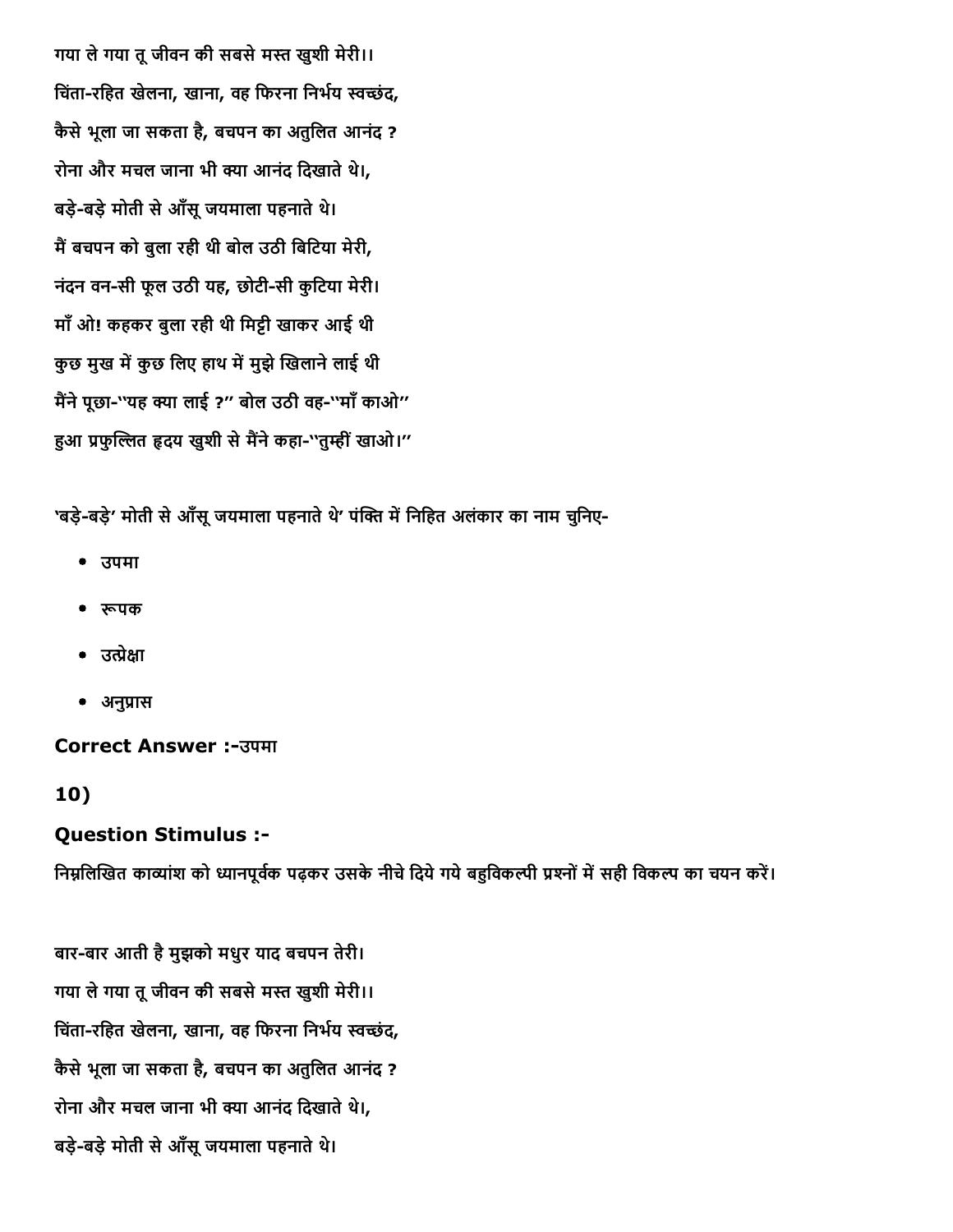मैं बचपन को बुला रही थी बोल उठी बिटिया मेरी, नंदन वन-सी फूल उठी यह, छोटी-सी कुटिया मेरी। माँ ओ! कहकर बुला रही थी मिट्टी खाकर आई थी कुछ मुख में कुछ लिए हाथ में मुझे खिलाने लाई थी मैंने पूछा-''यह क्या लाई ?'' बोल उठी वह-''माँ काओ'' हुआ प्रफुल्लित हृदय खुशी से मैंने कहा-''तुम्हीं खाओ।''

तत्सम शब्द छाँटिए-

- िम'ी
- हाथ
- मुख
- आँसू

**Correct Answer :- मुख** 

11)

### Question Stimulus :

निम्न लिखित 6 वाक्यांशों में से प्रथम व अंतिम निश्चित हैं, शेष को उचित क्रम में व्यवस्थित कीजिए।

- (1)- बुद्धिमान व्यक्ति
- (य)- के लिए बातें
- (र) समय पूरा करने
- (ल)- नहीं करते हैं, बल्कि
- (व) वेसमय की बचत
- (6) के लिए बातें करते हैं।
	- य र ल व
	- र य ल व
	- व य र ल
	- य व ल र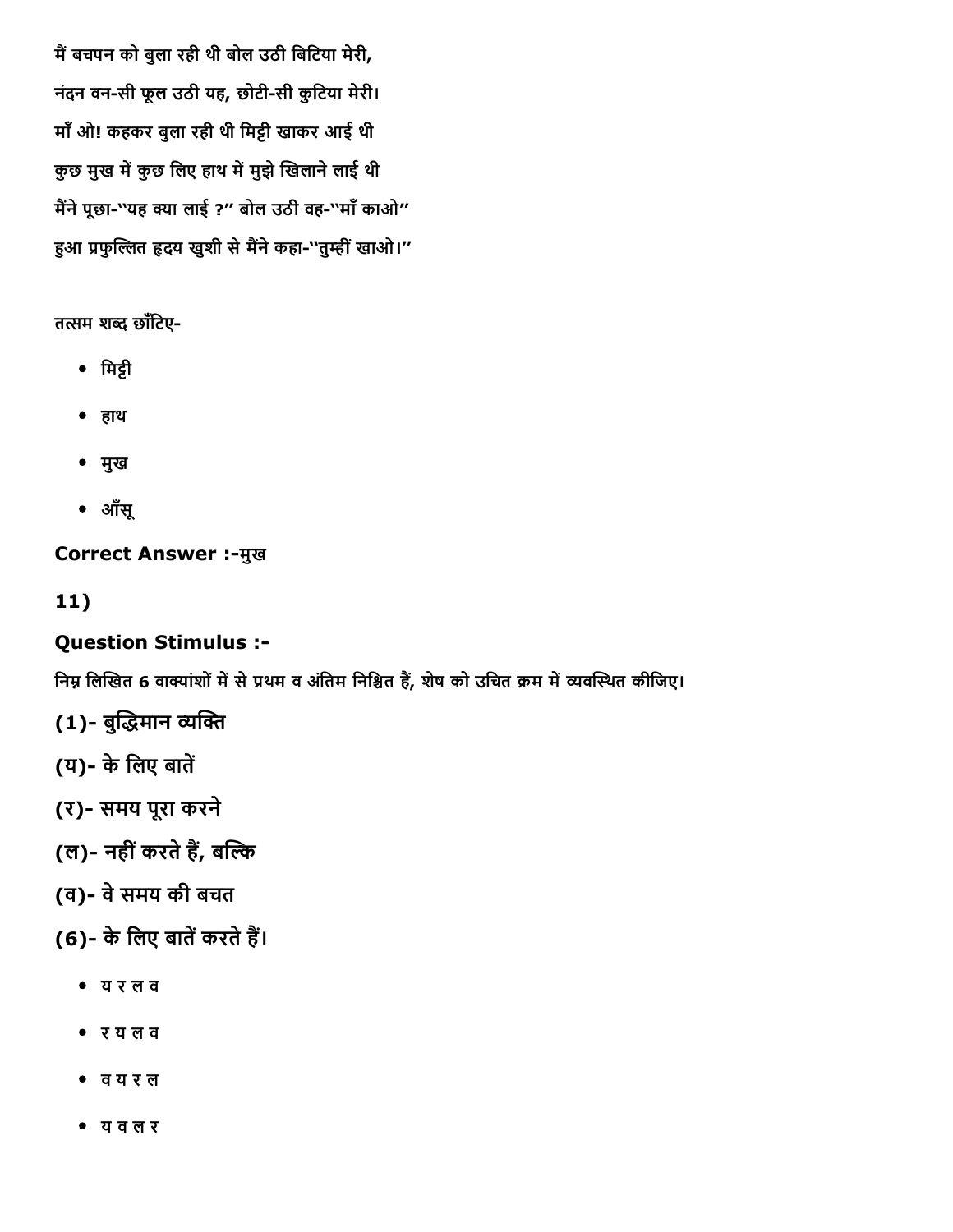Correct Answer :- र य ल व

### 12)

Question Stimulus :

निम्न लिखित 6 वाक्यांशों में से प्रथम व अंतिम निश्चित हैं, शेष को उचित क्रम में व्यवस्थित कीजिए।

- (1)- प्राचीन परम्परा के अनुसार
- (य) -सारी रात होता है
- (र)- जिसमें शहर के लोग
- (ल)- मणिपुरी नृत्य में रास
- (व)- एकत्र होकर

(6)- रास का आनंद लेते हैं।

- ल य र व
- ल र य व
- य र ल व
- य व र ल

Correct Answer :-ल य र व

## 13)

## Question Stimulus :

विशेषण और विशेष्य के योग से कौन-सा समास बनता है ?

- द्विगु
- द्वंद्व
- कर्मधारय
- तत्पुरूष

Correct Answer :-कर्मधारय

## 14)

## Question Stimulus :

किस पद में द्विगु समास है-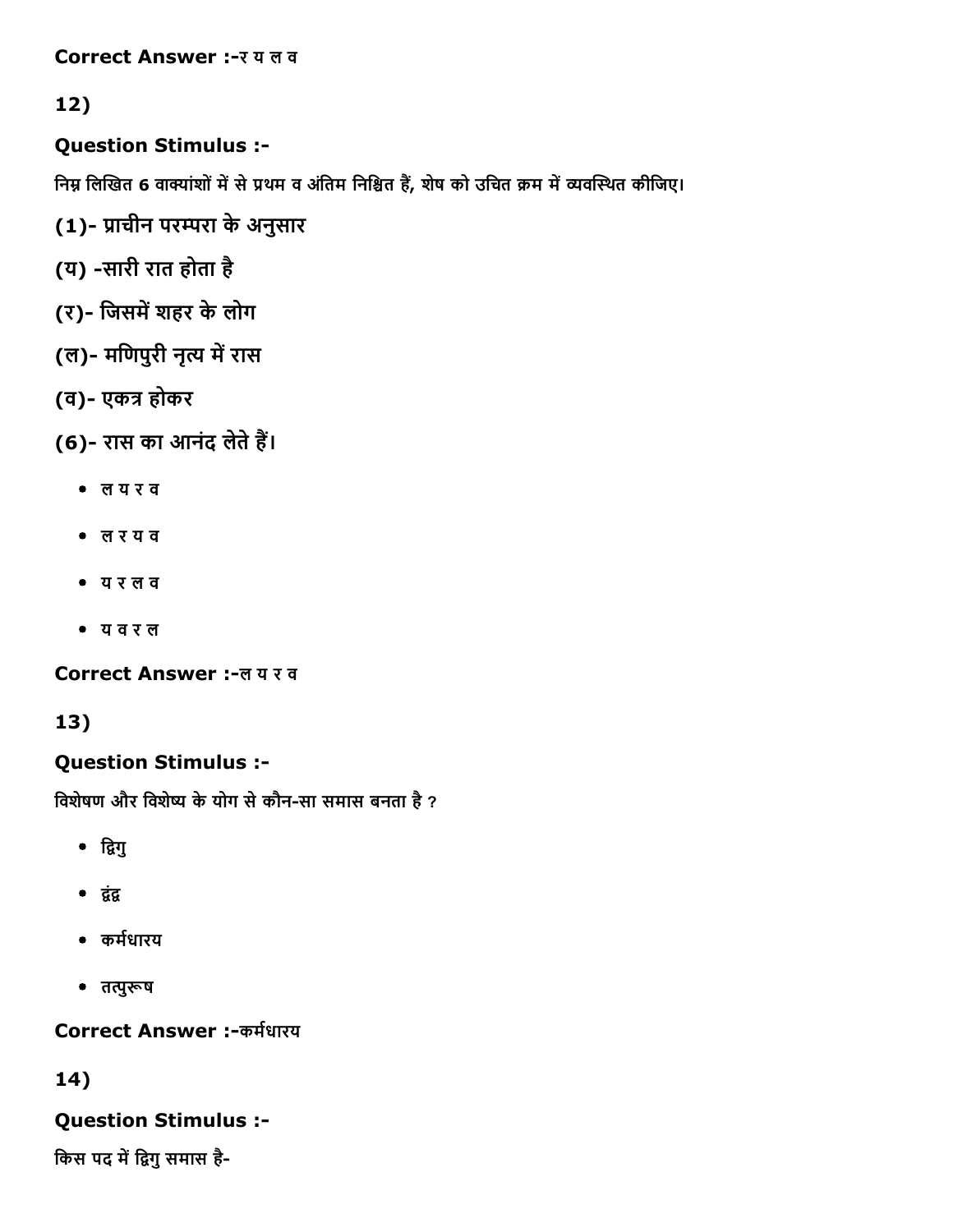- पंचवटी
- वनगमन
- आजन्म
- संदर्भ

### Correct Answer :-पंचवटी

### 15)

### Question Stimulus :

'देहलता'' में समास है-

- द्विगु
- द्वंद्व
- बहुव्रीहि
- कर्मधारय

Correct Answer :-कर्मधारय

16)

## Question Stimulus :

 $\cdot$ 'त्रिलोचन'' में समास है-

- बहुब्रीहि समास
- तत्पुरूष समास
- कर्मधारय समास
- अיयीभाव समास

Correct Answer :-बहुब्रीहि समास

17)

## Question Stimulus :

निम्न वाक्य के रिक्त स्थान को सही मुहावरे से भरें-

मंत्री बनने के बाद मोहन का दिमाग.......गया है।

आसमान सेउतर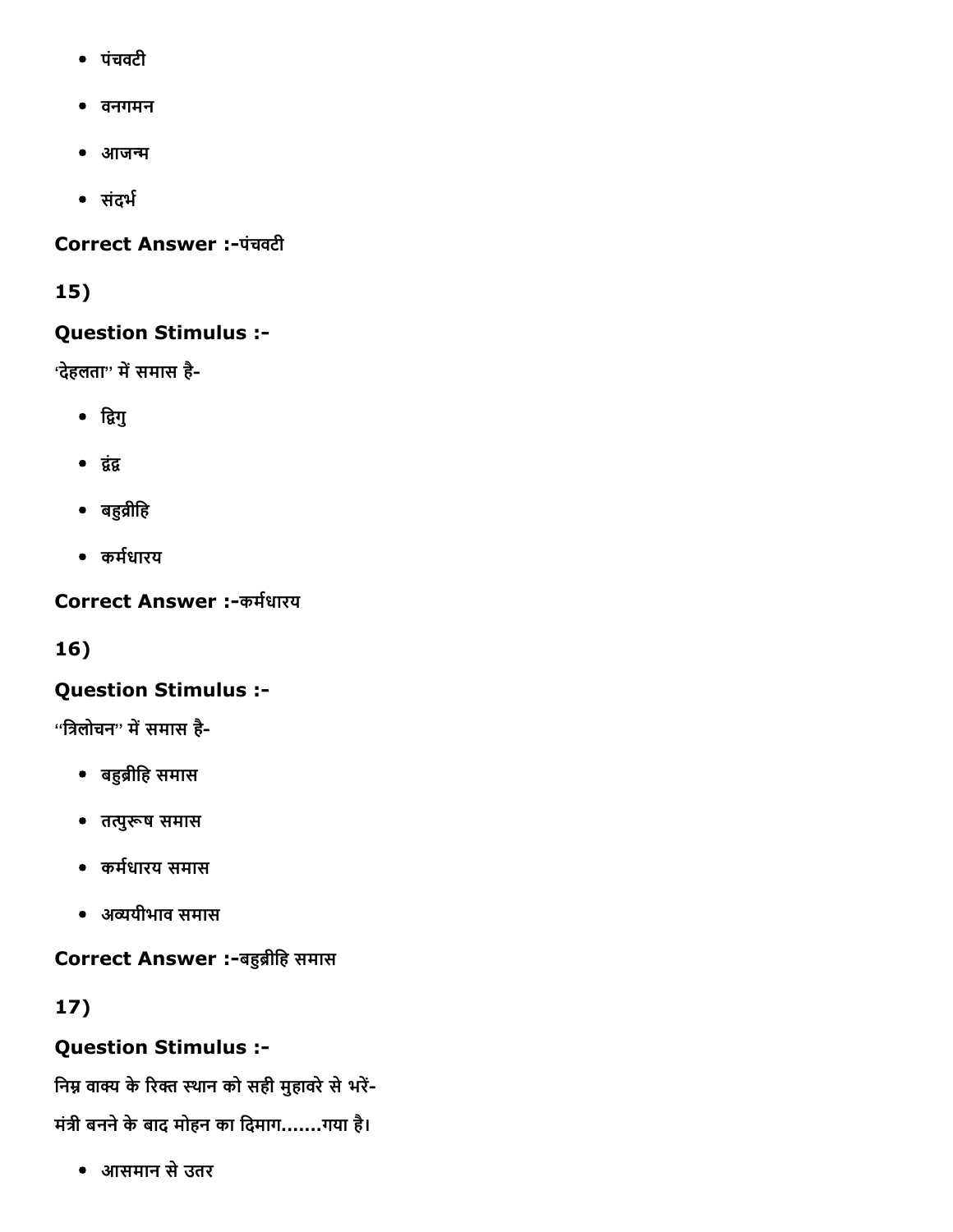- आसमान पर चढ़  $\bullet$
- आसमान सेिगर
- आकाश में सवार

Correct Answer :-आसमान पर चढ़

18)

#### Question Stimulus :

मुहावरा किसे कहते हैं सही विकल्प चुनें-

- ऐसे शब्द या वाक्यांश जो भावों को प्रकट करें
- ऐसे शब्द या वाक्यांश जो भाषा को कठिन बना दें
- ऐसे शब्द या वाक्यांश जो सामान्य से अलग किसी विशेष अर्थ का बोध कराएँ
- इनमें से कोई नहीं

Correct Answer :-ऐसे शब्द या वाक्यांश जो सामान्य से अलग किसी विशेष अर्थ का बोध कराएँ

19)

### Question Stimulus :

निम्न शब्द-युग्म के सही अर्थ-भेद का चयन कीजिए।

'अतप-आतप'

- शीतलधूप
- शीतल-आग
- आगधूप
- इनमें से कोई नहीं

Correct Answer :-शीतल-धूप

20)

#### Question Stimulus :

निम्न शब्द-युग्म के सही अर्थ-भेद का चयन कीजिए।  $\cdot$ मणि-मणी $\cdot$ 

• रत्न-आग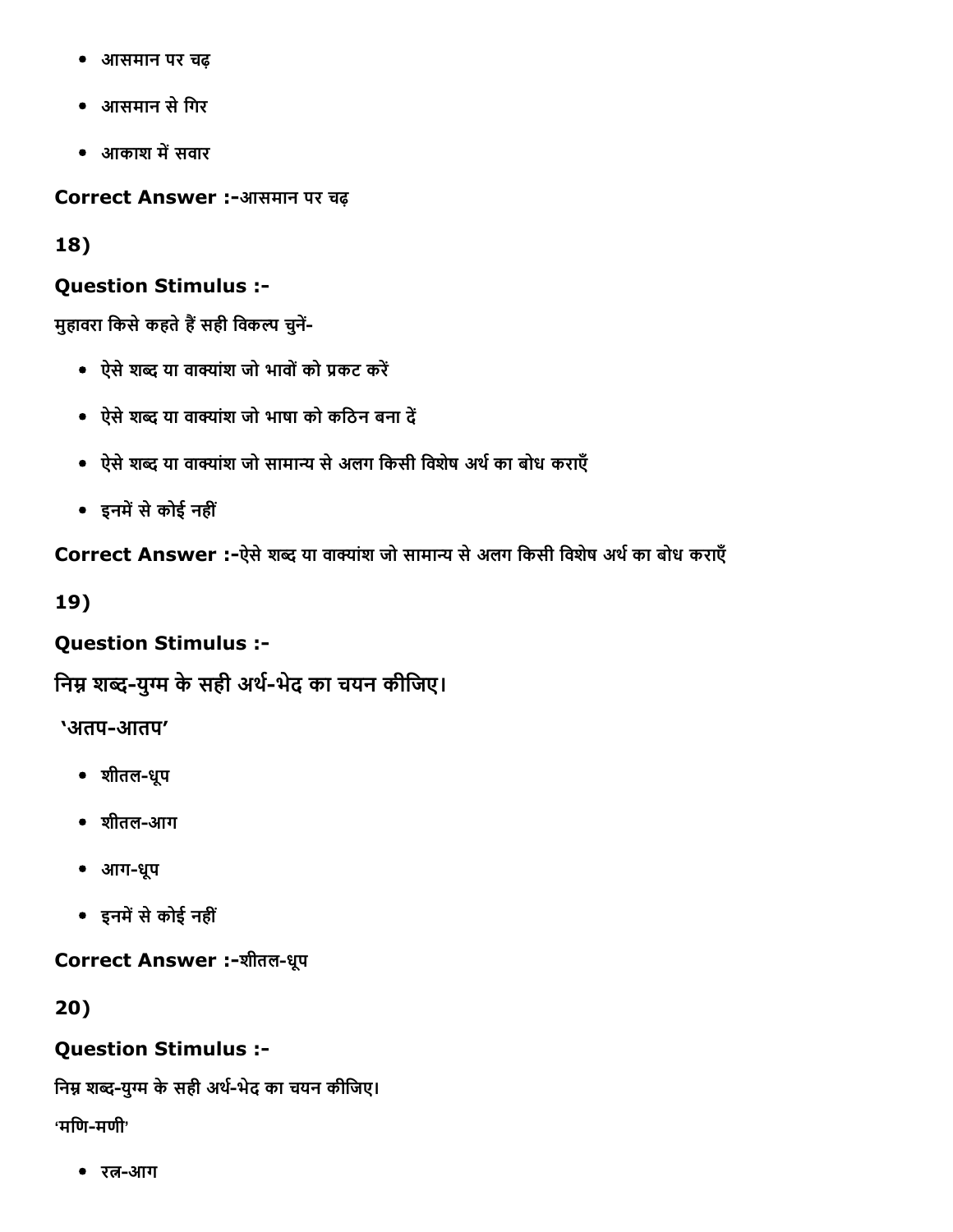- आगसाँप
- $\bullet$  रत-साँप
- इनमें से कोई नहीं

**Correct Answer :-रत्न-साँप** 

21)

## Question Stimulus :

"एक तवे की रोटी, क्या छोटी क्या मोटी" लोकोक्ति का सही अर्थ है-

- भोजन की सामग्री में दोष निकालना ठीक नहीं
- सब लगभग एक समान न होना
- व्यक्ति को उसके गुण और दोष दोनों के साथ परखना चाहिए
- एक परिवार के सभी सदस्य एक समान होते हैं।

Correct Answer :-एक परिवार के सभी सदस्य एक समान होते हैं।

22)

## Question Stimulus :

''मुंह से निकली बात गुप्त नहीं रहती'' वाक्यांश के अर्थ के लिए उपयुक्त लोकोक्ति है-

- थोथा चना बाजेघना
- बड़ों के कान होते हैं, आँखे नहीं
- ओठोंिनकली कोठोंचढ़ी
- कखरी में लरका गाँव गोहार

Correct Answer :-ओठों निकली कोठों चढ़ी

23)

## Question Stimulus :

स्वर संधि का उदाहरण है-

- अन्वेषण
- $\bullet$  जगन्नाथ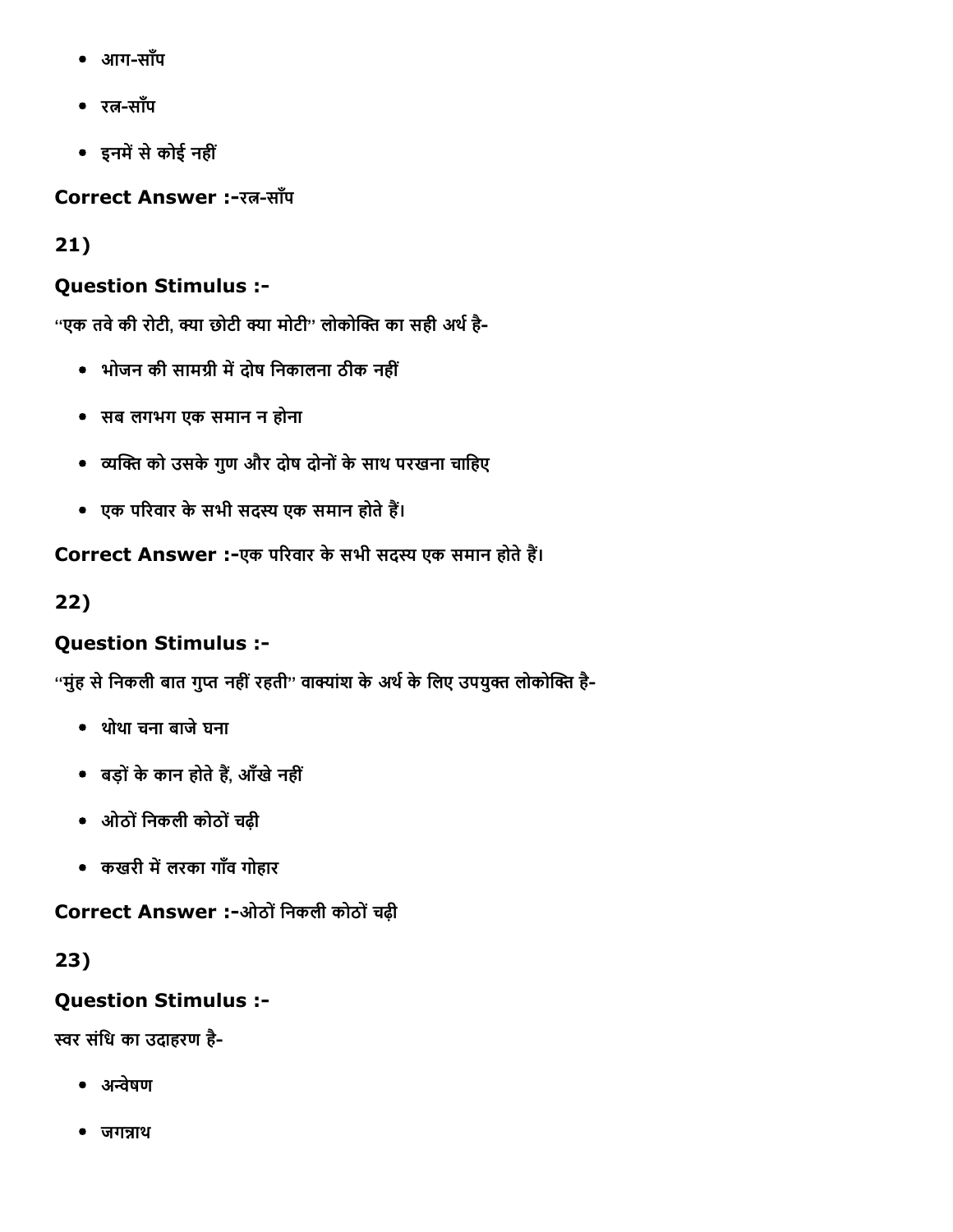- उद्गम
- निर्यात

Correct Answer :-अन्वेषण

24)

### Question Stimulus :

 $'$ ''लोकोक्ति'' में संधि-

- यण תּर संिध
- गुण תּर संिध
- दीर्घ स्वर संधि
- वεृο תּर संिध

Correct Answer :-गुण स्वर संधि

25)

## Question Stimulus :

अशुद्ध वाक्य का चयन कीजिए-

- हाथी मोटा है।
- हाथी मोटी है।
- यह भोजन दस आदिमयोंकेिलए है।
- लड़के ने पत्र लिखा।

Correct Answer :-हाथी मोटी है।

26)

## Question Stimulus :

शुद्ध वाक्य का चयन कीजिए-

- मोहन नेसहायता मुझेदी।
- हो जाती है प्रेम और मोहब्बत।
- भैंस का दूध ताकतवर होता है।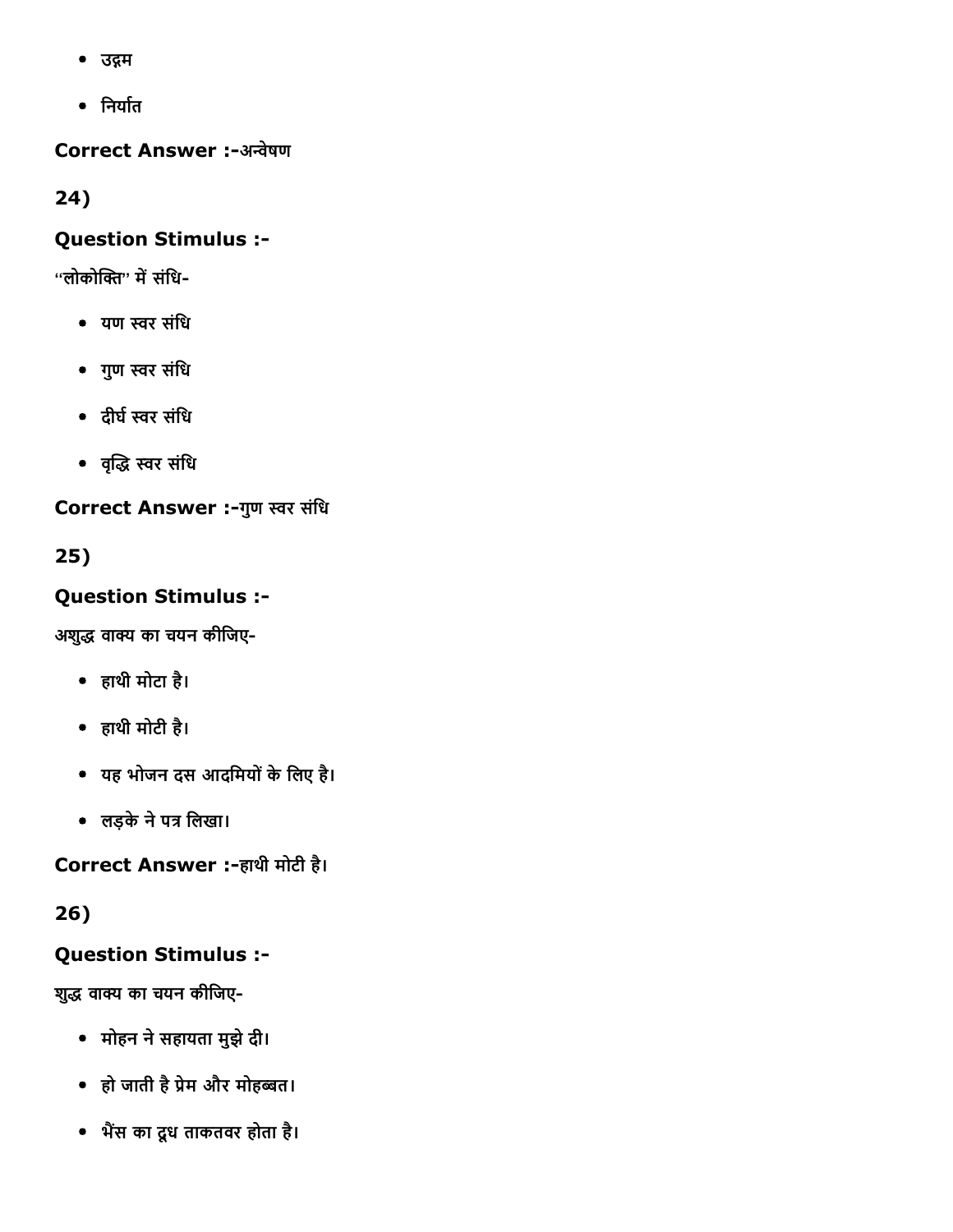• भाषण प्रधानमंत्री देता हैं।

#### Correct Answer :-भैंस का दूध ताकतवर होता है।

### 27)

### Question Stimulus :

...................वाक्य में एक से अधिक उपवाक्यों का मिश्रण होता है। इसमें एक प्रधान उपवाक्य होता है और शेष वाक्य आश्रित होता है

- साधारण
- $\bullet$  संयुक्त
- मिश्रित
- इनमें से कोई नहीं

#### Correct Answer :-मिश्रित

### 28)

### Question Stimulus :

''घर में श्याम से मोटा कोई नहीं है'' में वाक्य चयन कीजिए -

- $\bullet$  निषेधात्मक वाक्य
- विधानार्थक वाक्य
- $\bullet$  विधिवाचक वाक्य
- $\bullet$  प्रश्नवाचक वाक्य

Correct Answer :-निषेधात्मक वाक्य

29)

### Question Stimulus :

''घृणा'' शब्द के सही अनेकार्थी रूप दिये गये विकल्पों में से छाँटिए-

- बादल, िघन
- इंद्रपुत्र, बादल
- िघन, िकरण
- िकरण, बादल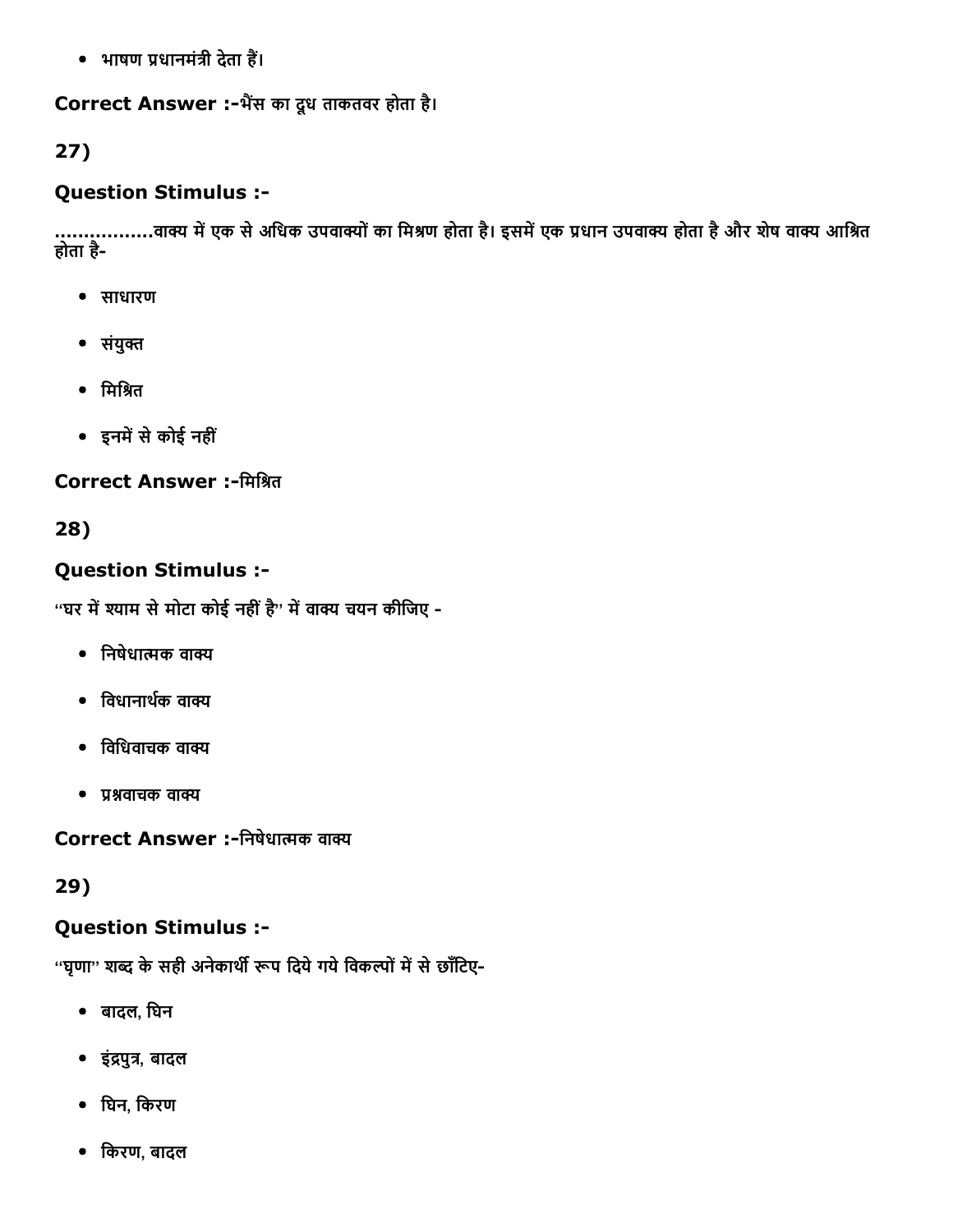Correct Answer :-बादल, घिन

## 30)

### Question Stimulus :

''धाम'' शब्द के सही अनेकार्थी रूप दिये गये विकल्पों में से छाँटिए -

- पृκी, घर, शरीर
- घर, शरीर, देव洄थान
- देवस्थान, प्रवाह, मंदिर
- घर, मकान, पृκी

Correct Answer :-घर, शरीर, देवस्थान

31)

### Question Stimulus :

निम्न वाक्यांश के लिए एक शब्द लिखिए-

"जिसका कोई दोष नहीं है"

- संदोश
- दोषी
- निर्दोष
- इनमें से कोई नहीं

Correct Answer :-निर्दोष

32)

### Question Stimulus :

निम्न वाक्यांश के लिए एक शब्द लिखिए-

"जो अपनेकाम की िजњेदारी सँभाले"

- उत्तराधिकारी
- िजњेदारी
- उत्तराधिकार
- उत्तरदायी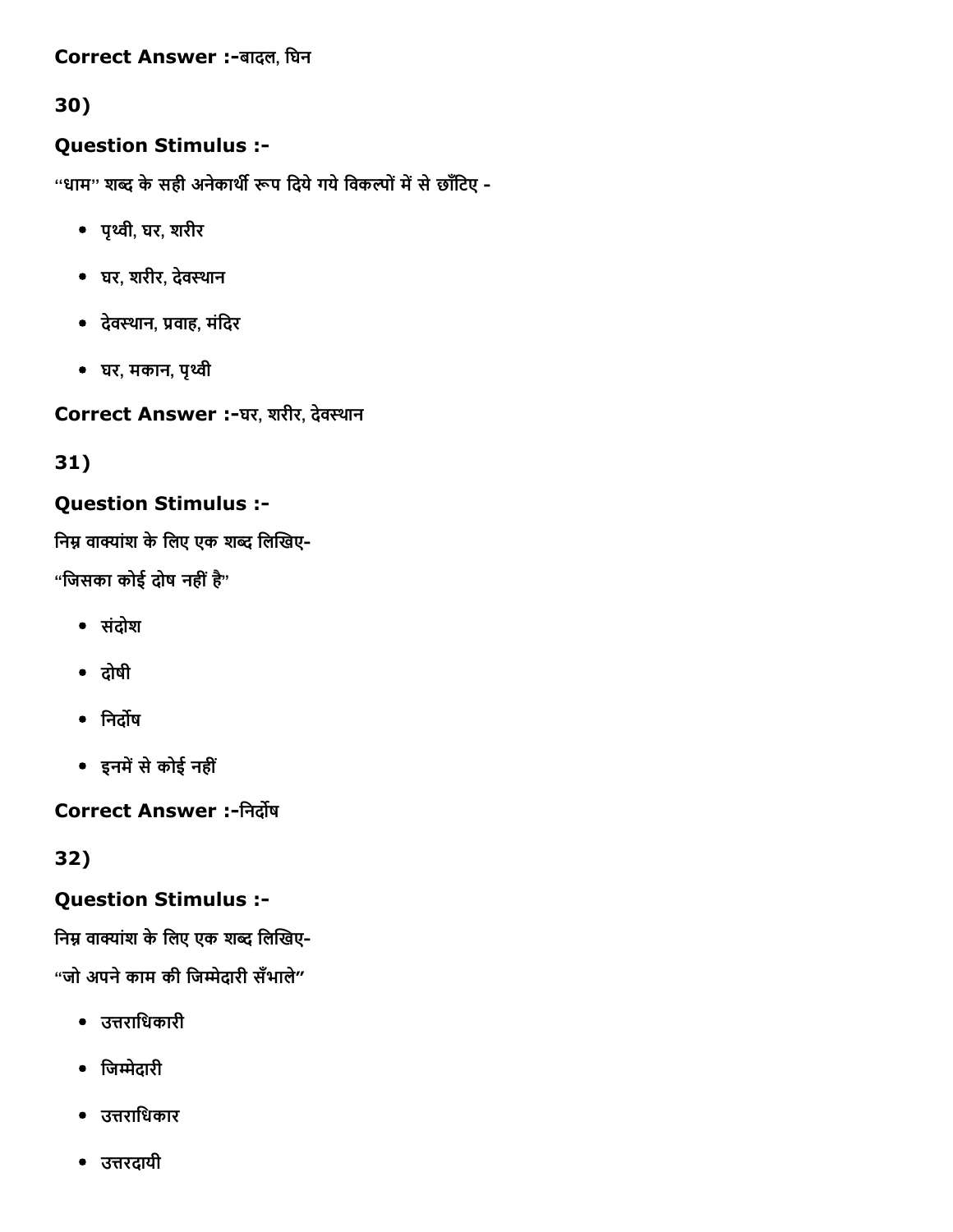#### Correct Answer :-उत्तरदायी

### 33)

### Question Stimulus :

शांत प्रकृति व्यक्ति भी अधिक चिढ़ाने कोसने या तंग करने से खीज जाता है। क़ुद्ध हो जाता है। कहाँ तक बरदास्त करे ? उपरोक्त गद्यांश का संक्षेपण कीजिए -

- अतिशय रगड़ करे जो कोई अनल प्रगट चंदन तें होई
- का वषा└जब कृिष सुखानी
- बाप बड़ा न भैया सबसेबड़ा ╜पैया
- बोया पेड़ बबूल का तो आम कहाँसेहोय

### Correct Answer :-अतिशय रगड़ करे जो कोई अनल प्रगट चंदन तें होई

### 34)

### Question Stimulus :

''बिन मांगे मोती मिले मांगे मिले न भीख'' का पल्लवन कीजिए-

- आदमी जैसा कर्म करता है वैसा ही फल पाता है कर्म से भविष्य बनता बिगड़ता है।
- कभी तो बैठे-बिठाये कार्य सिद्ध हो जाते हैं और कभी बहुत हाथ-पैर मारने पर भी कुछ हाथ नहीं आता।
- उपरोक्त दोनों
- इनमें से कोई नहीं

Correct Answer :-कभी तो बैठे-बिठाये कार्य सिद्ध हो जाते हैं और कभी बहुत हाथ-पैर मारने पर भी कुछ हाथ नहीं आता।

### 35)

### Question Stimulus :

निम्न में से दृश्य काव्य के भेद हैं-

- नाटक, एकांकी, महाकाव्य
- नाटक, एकांकी, रूपक
- महाकाव्य, खंडकाव्य, आख्यानकगीत
- महाकाव्य, खंडकाव्य, रूपक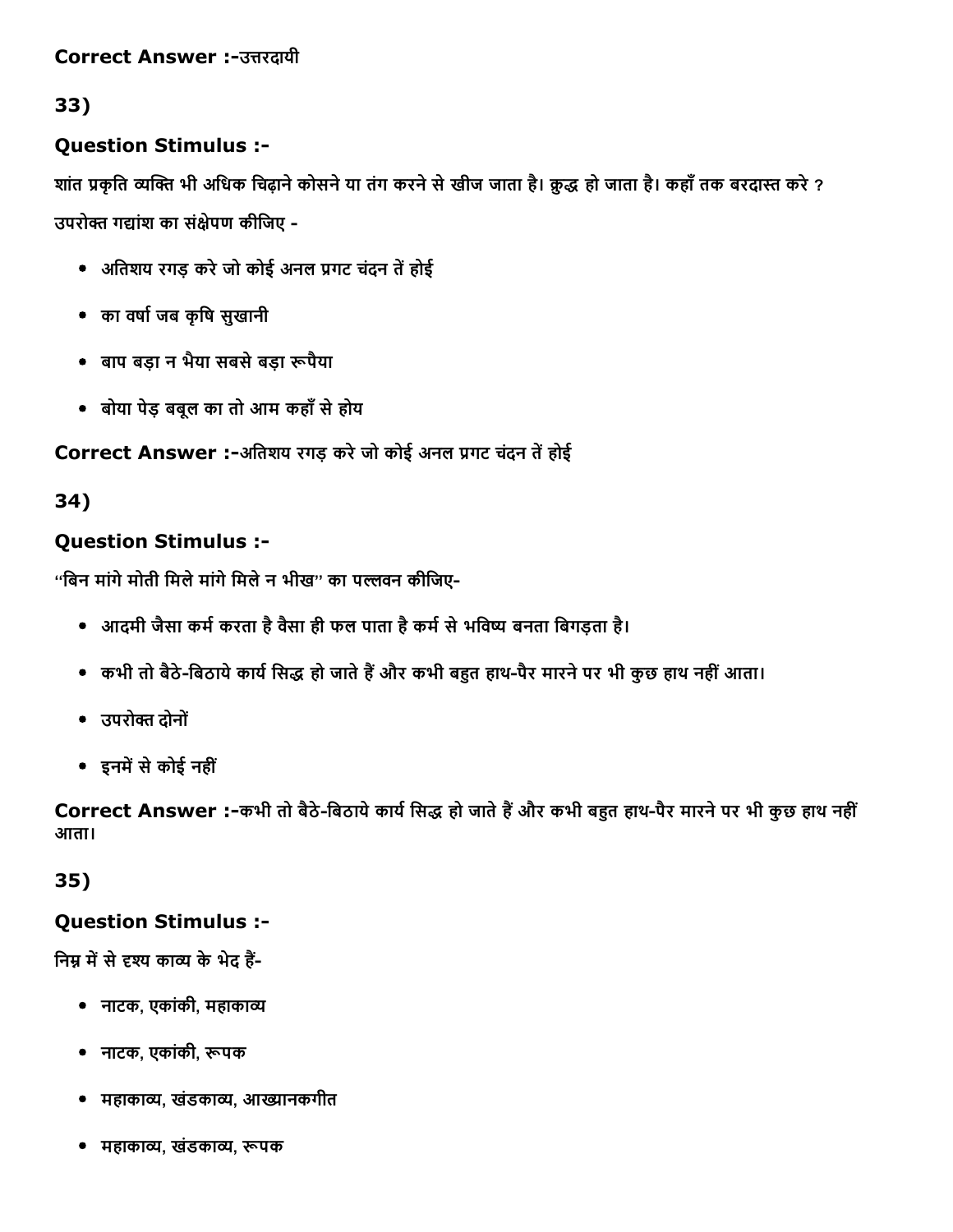#### Correct Answer :-नाटक, एकांकी, रूपक

### 36)

### Question Stimulus :

"यशोधरा" कौन-सा काव्य है-

- खण्डकाव्य
- आġानक गीत
- महाकाव्य
- इनमें से कोई नहीं

Correct Answer :-खण्डकाव्य

## 37)

### Question Stimulus :

निम्न पंक्तियों में कौन-सा छंद है-

नव उज्वल जल धार, हार हीरत सी-सोहति,

बिच-बिच छह रति बुँद, मध्य मुक्ता-मनि पोहति।

लाल लहर लिह पवन, एक पैइक इिम आवत,

िजिम नर गन िविवध, मनोरथ करत िमटावत ।।

- गीितका
- हδरगीितका
- उल्लाला
- रोला

**Correct Answer :-रोला** 

### 38)

### Question Stimulus :

''यह एक सममात्रिक छंद है। इसके प्रत्येक चरण में 28 मात्राएँ होती हैं। अंत में एक लघु और एक गुरू होता है।'' किस की परिभाषा है?

• उल्लाला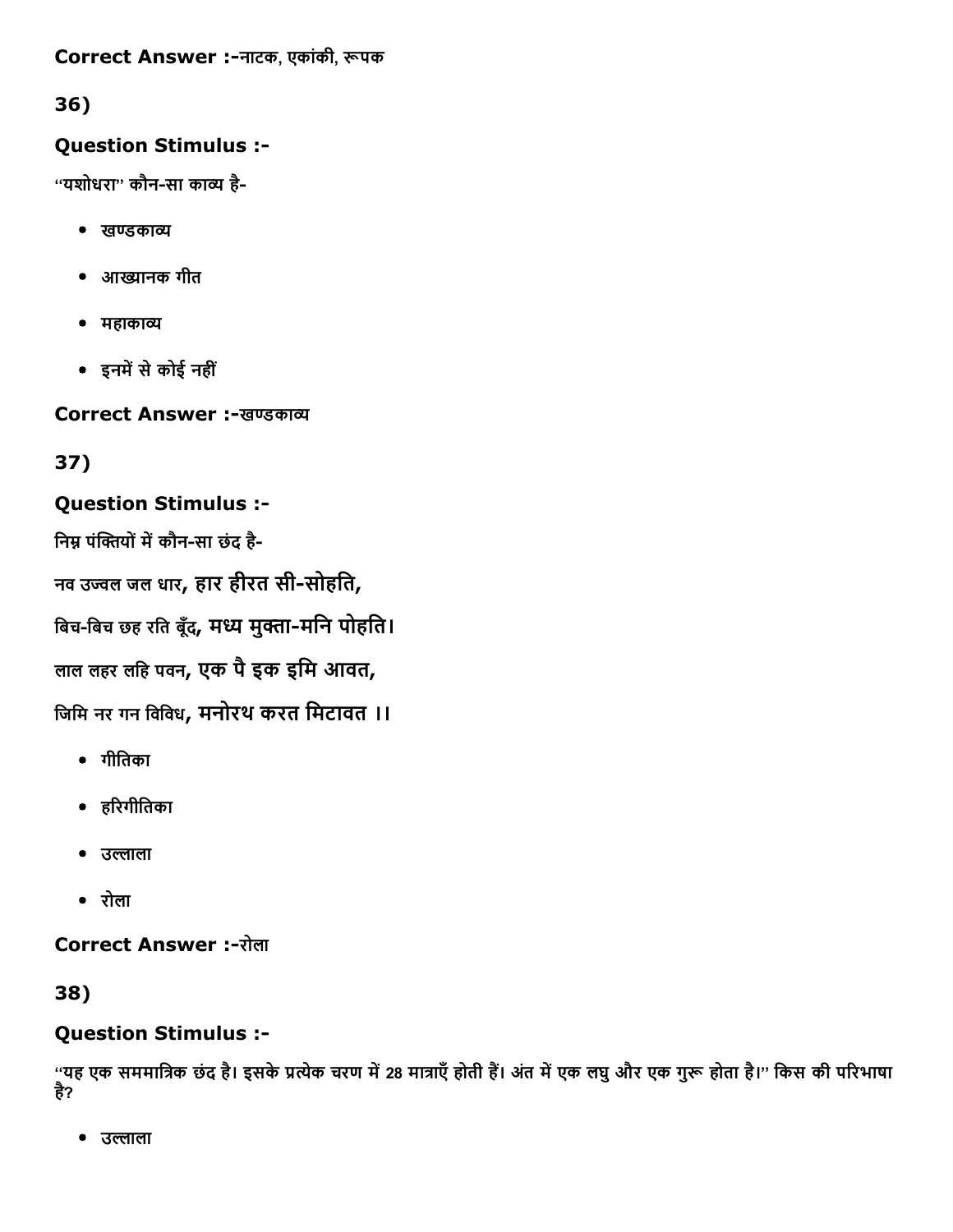- रोला
- हδरगीितका
- गीितका

Correct Answer :-हरिगीतिका

### 39)

### Question Stimulus :

निम्न पंक्तियों में कौन-सा रस है?

नभ में झपटत बाज लखि, मूल्यों सकल प्रपंच।

कंपित तन व्याकुल नयन, लावक हिल्यो न रंच।।

- वीर रस
- रौद्र रस
- $\bullet$  वात्सल्य रस
- भयानक रस

Correct Answer :-भयानक रस

40)

Question Stimulus :

निम्न पंक्तियों में कौन-सा रस है?

अखिल भुवन चर-अचर, सब हरिमुख में लखि मातु।

चकित भई गदगद वचन, विकसित हग पुलकातु।।

- वीर रस
- अद्ुभत रस
- वात्सल्य रस
- भयानक रस

Correct Answer :-अदुभत रस

## 41)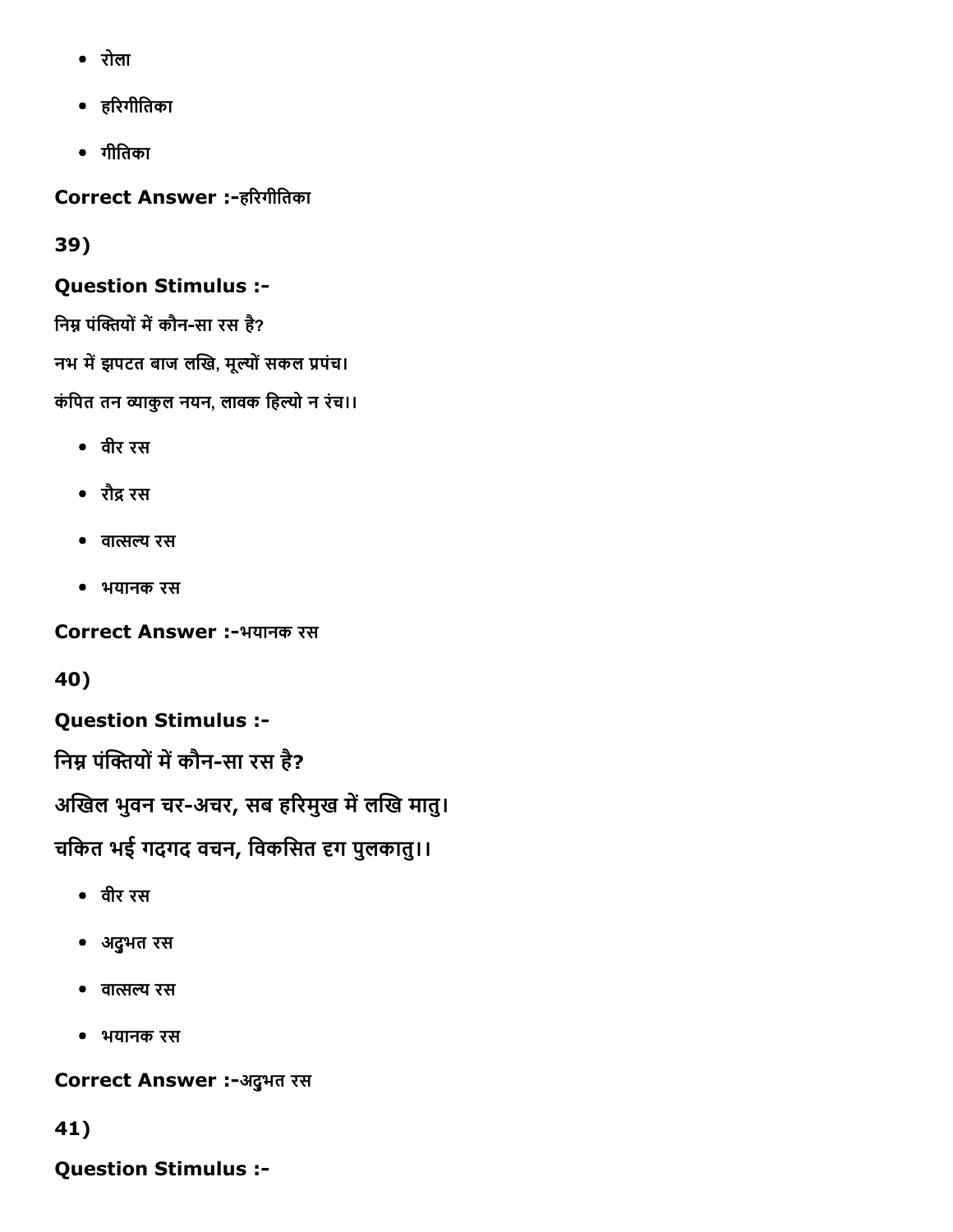वक्रोक्ति अलंकार का उदाहरण है-

- मो सम कौन कुिटल खल कामी।
- तापस वाला सी गंगा कूल।
- चरण कमल वदंोंहδररायी
- नवल सुंदर 樄याम शरीर

Correct Answer :-मो सम कौन कुटिल खल कामी।

42)

### Question Stimulus :

निम्न पंक्तियों में कौन-सा अलंकार है?

रंभा झमूत ही कहा, कछुक िदनन केहेत।

तुमते केते है गये और है हैं यहि खेत।।

- $\bullet$  वक्रोक्ति
- िवरोधाभास
- $\bullet$  लोकोक्ति
- $\bullet$  अन्योक्ति

Correct Answer :-अन्योक्ति

43)

Question Stimulus :

''काले खेत में दही का छीटा'' पहेली सुलझाइयें ?

- अदरक
- भुट्टा
- कपास
- अगंारे

**Correct Answer :- कपास** 

44)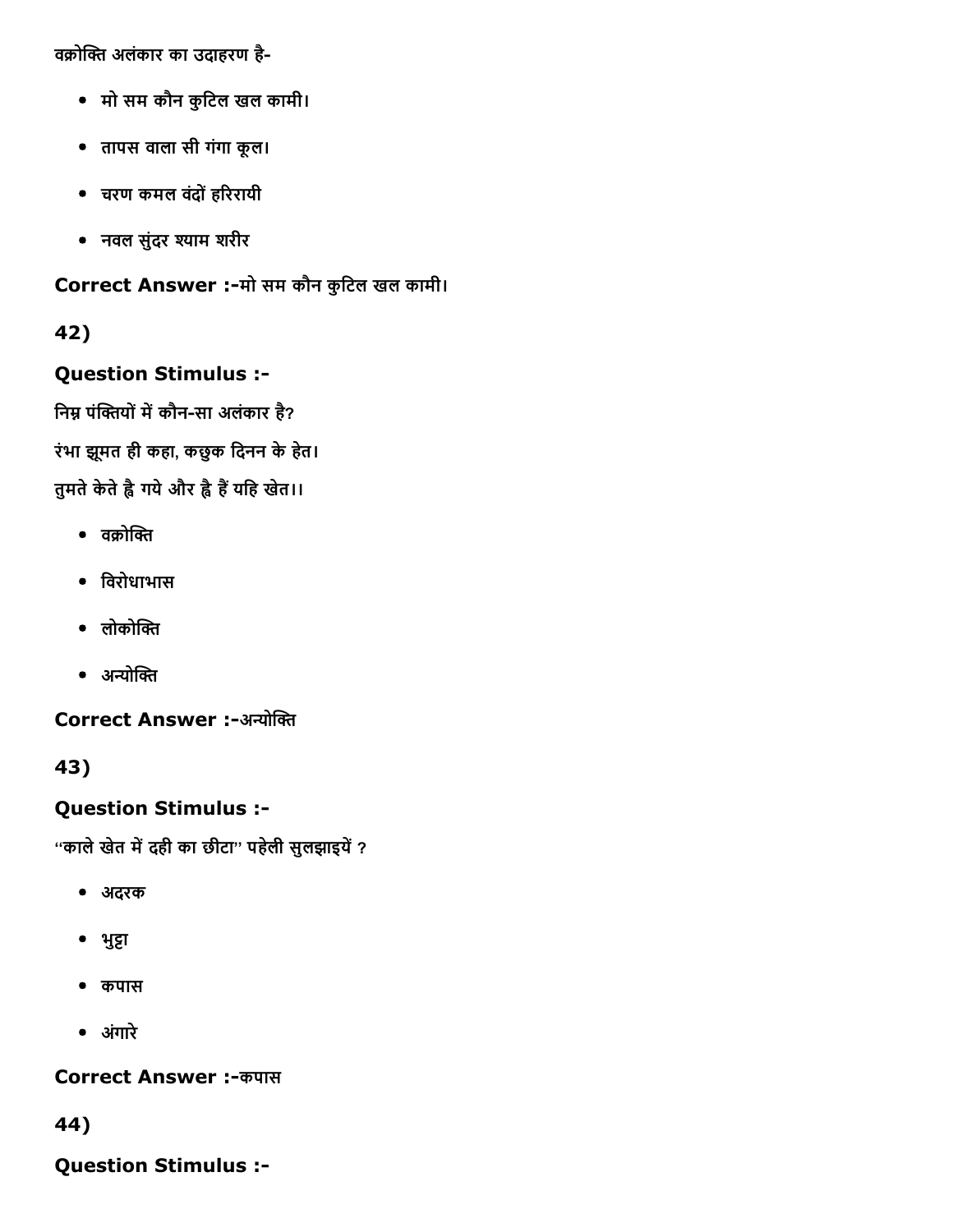"हाहाकार हुआ क्रन्दन मय, कठिन वज्र होते थे चूर। हुए दिगन्त बधिर भीषण रव बार-बार होता था क्रूर।।" उक्त पंक्तियां किस रस का उदाहरण हैं?

- रौद्र रस
- भयानक रस
- करुण रस
- हास्य रस

### Correct Answer :-भयानक रस

45)

## Question Stimulus :

किस छंद के पहले और तीसरे चरण में 13‐13 तथा दूसरे और चौथे चरण में 11‐11 मात्रायें होती हैं?

- रोला
- दोहा
- सोरठा
- चौपाई

**Correct Answer :-दोहा** 

46)

## Question Stimulus :

'गंगोदक' का सन्धि विच्छेद होगा-

- गंगा+ओदक
- गंग+ओदक
- गंगा+उदक
- गंगा+आदक

Correct Answer :-गंगा+उदक

47)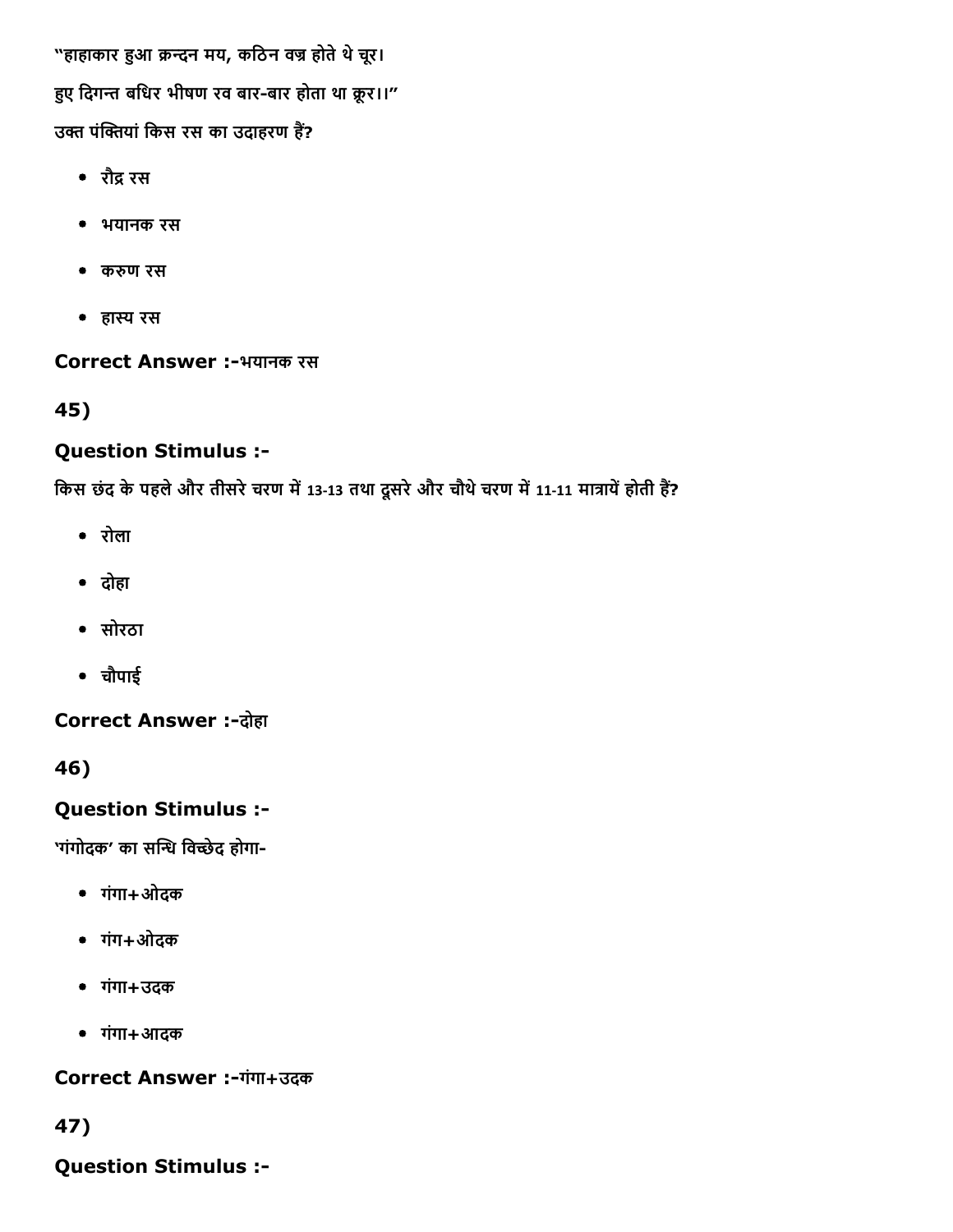निम्नलिखित में कौन सा विकल्प स्वर संधि का उदाहरण है?

- संताप
- पावक
- यशोदा
- सन्मार्ग

Correct Answer :-पावक

48)

Question Stimulus :

बहुब्रीहि का अर्थ है-

- समान होना
- बहुत धन वाला (सम्पन्न)
- िवशे氄य िवशेषण
- उपर्युक्त सभी

Correct Answer :-बहुत धन वाला (सम्पन्न)

49)

## Question Stimulus :

"माँ घर आएगी तो मैं उनके साथ बाजार जाऊँगा।" ........ वाक्य है।

- इ⤄छा वाचक
- िविध वाचक
- संकेत वाचक
- संदेहवाचक

Correct Answer :-संकेत वाचक

50)

### Question Stimulus :

निम्न विकल्पों में से अशुद्ध वाक्य का चयन कीजिए

तुम िकस गाँव सेआयेहो?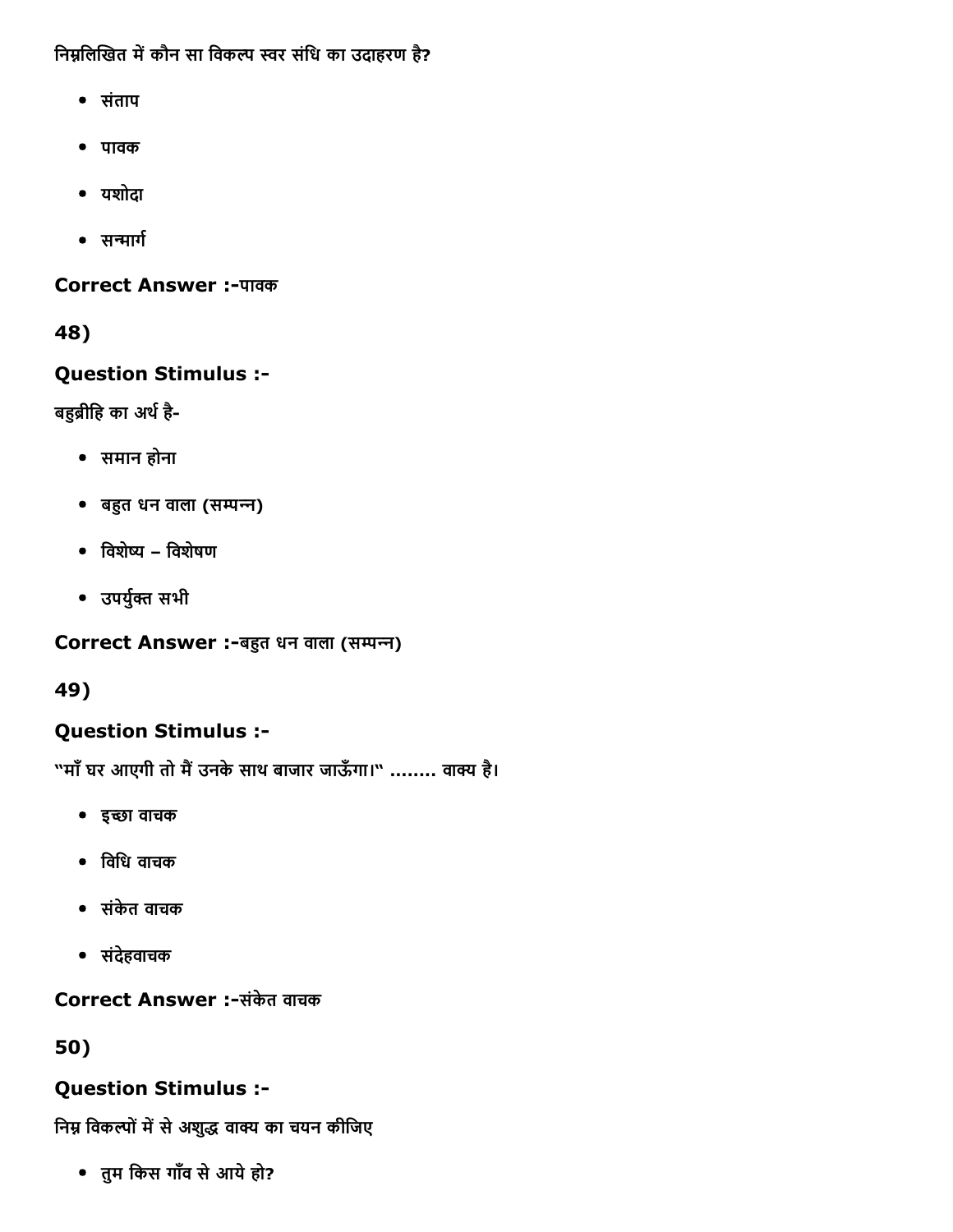- मुझेकानपुर जाना है।
- तुम्हें पग पग में काँटे मिलेंगे।
- बेिफजूल बोल रहेहो।

Correct Answer :-बेफिजूल बोल रहे हो।

51)

## Question Stimulus :

"संसार की समर-स्थली में वीरता धारण करो।" किस अलंकार का उदाहरण है?

- ब्याजस्तुति
- यमक
- श्लेष
- रूपक

Correct Answer :-रूपक

52)

## Question Stimulus :

"उल्लू बोलना" मुहावरे का सही अर्थ है-

- खुश-खबरी मिलना
- घबराहट होना
- उیलूपāी का बोलना
- उजाड़ हो जाना

Correct Answer :-उजाड़ हो जाना

53)

## Question Stimulus :

"काठ की हाँडी बार बार नहीं चढ़ती" लोकोक्ति का सही अर्थ है-

- बुरेिदन हमेशा नहींरहते
- लकड़ी का बर्तन अग्नि से जल सकता है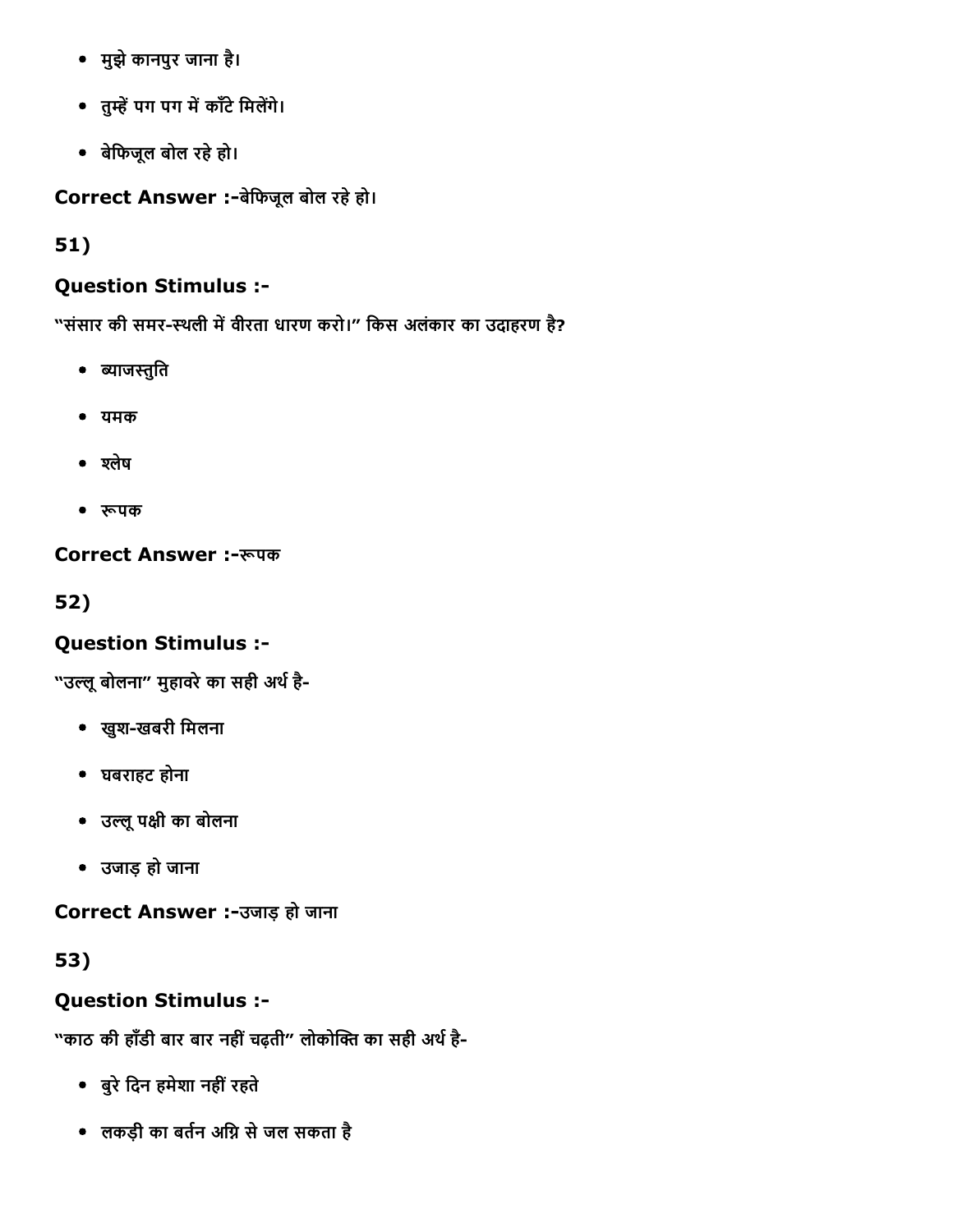- छल कपट का יवहार हमेशा नहींचलता
- दुर्भाग्य की मार बार बार नहीं होती

### Correct Answer :-छल कपट का व्यवहार हमेशा नहीं चलता

54)

#### Question Stimulus :

वर्ण माला कहते हैं-

- शо समूह को
- वण╗ केसंकलन को
- शо गणना को
- वर्णों के व्यवस्थित समूह को

### Correct Answer :-वर्णों के व्यवस्थित समूह को

55)

### Question Stimulus :

'ट' वर्ग कि ध्वनियों का उच्चारण स्थान है?

- तालव्य
- $\bullet$  नासिक्य
- मूर्द्धन्य
- दंत्य

Correct Answer :-मूर्द्धन्य

56)

### Question Stimulus :

'सुगठित' में कितने उपसर्ग हैं?

- दो
- तीन
- एक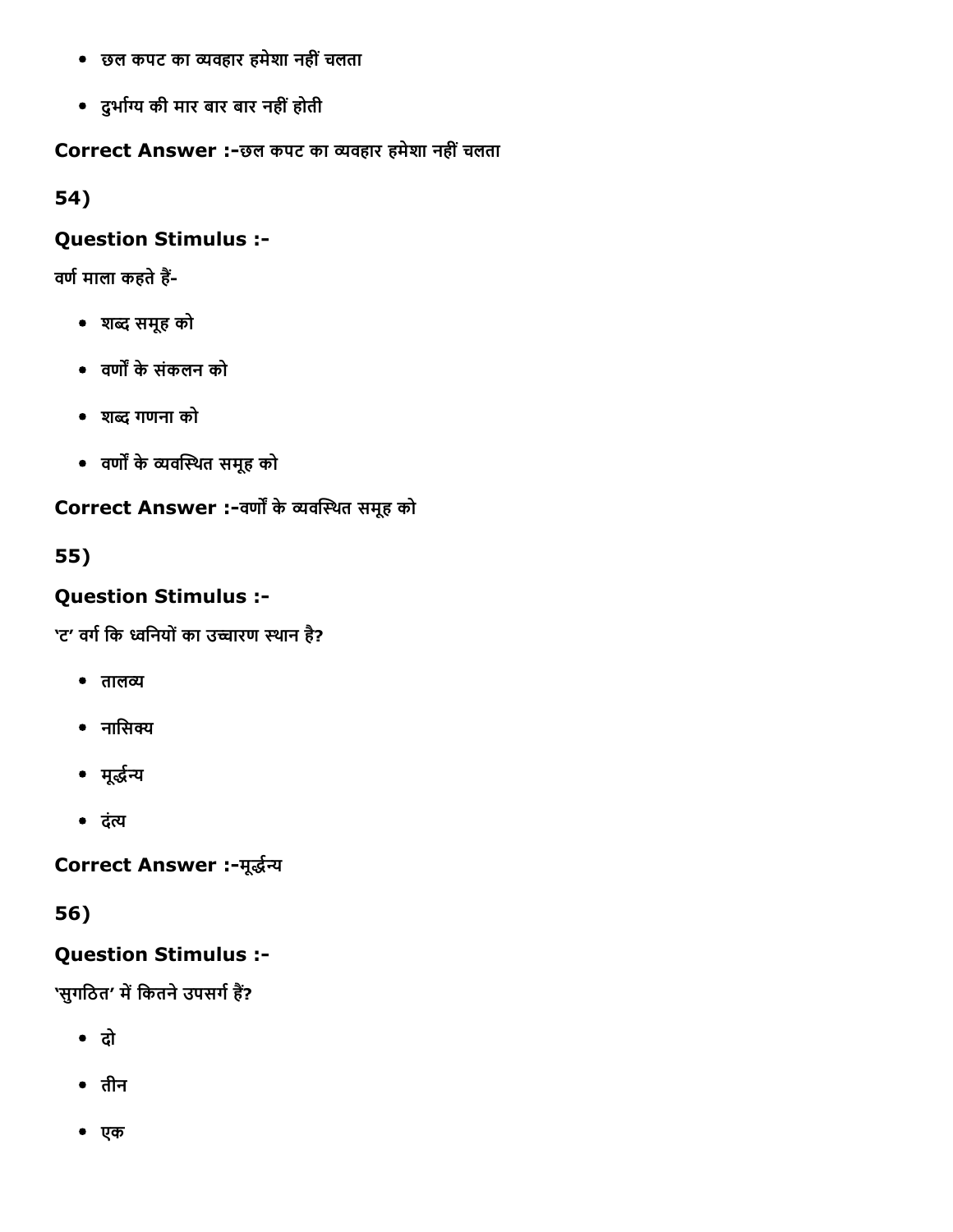एक भी नहीं

## Correct Answer :-एक

57)

## Question Stimulus :

एक से अधिक उपसर्गो से बना शब्द है-

- $\bullet$  अनाशक्ति
- अिभयान
- अिभमुख
- इनमें से कोई नहीं

## Correct Answer :-अनाशक्ति

58)

# Question Stimulus :

महत्तम में प्रत्यय है-

- अम्
- कम
- तम
- अЋम

Correct Answer :- तम

59)

## Question Stimulus :

'अनुज' को स्त्री वाचक बनाने के लिये आप किस प्रत्यय का प्रयोग करेगें?

- इक
- ईय
- आ
- इ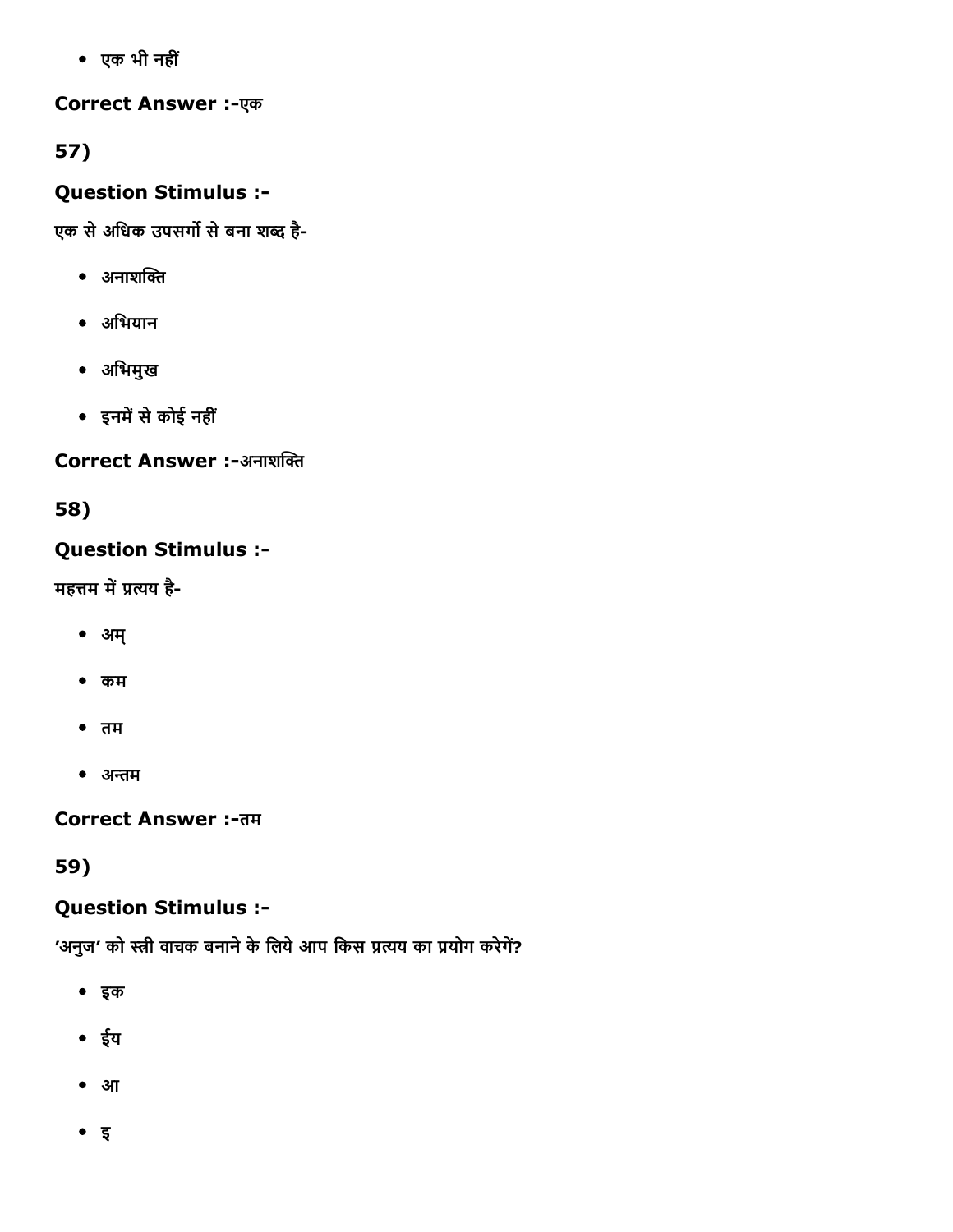#### **Correct Answer :-आ**

# 60)

## Question Stimulus :

जो नृत्य कर रही है, \_\_\_\_\_\_\_ राधा की बहिन है।

- सो
- जो
- वह
- वे

Correct Answer :-वह

61)

## Question Stimulus :

निम्न समूह से सही शब्द चुन कर लिखे -

- $\bullet$  विवस
- प्रवण
- कनठ
- प्रसाद

**Correct Answer :- प्रसाद** 

62)

## Question Stimulus :

निम्न प्रश्न के शब्द युग्म के सही अर्थ भेद का चयन कीजिए-

'इति-ईति'

- खतम-फसल
- समाप्ति-फसल की बाधा
- रचनाफरल
- रचना-समाप्ति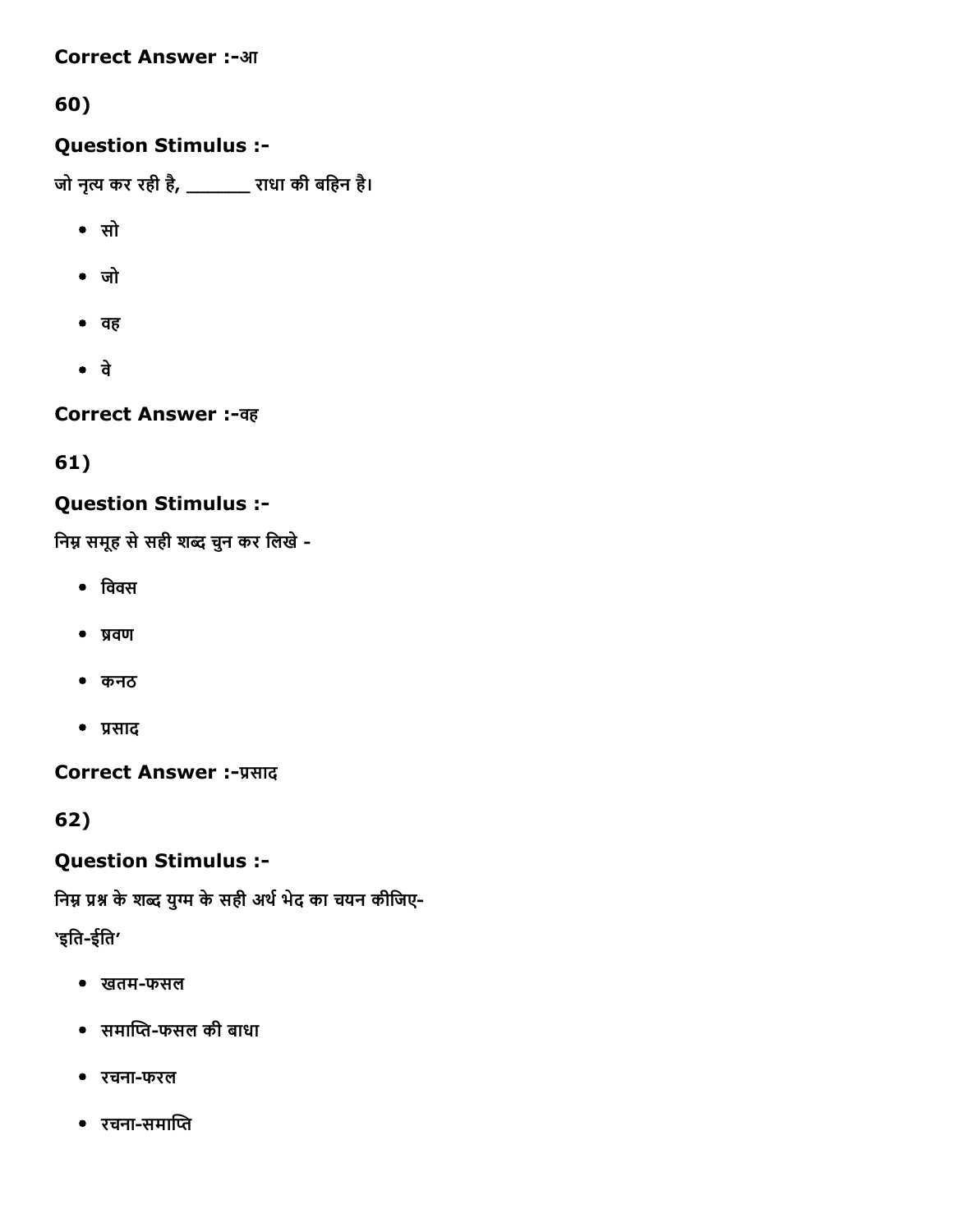## Correct Answer :-समाप्ति-फसल की बाधा

## 63)

## Question Stimulus :

'जीभ'' का पर्यायवाची नहीं है-

- इला
- जिह्वा
- रस
- रसा

Correct Answer :-रस

64)

# Question Stimulus :

किस समूह में सभी शब्द 'बसंत' के पर्यायवाची हैं?

- ऋतुराज, गोिवГ, धनपित
- मधुमास, ऋतुपित, मदन
- कुसुमाकर, मदन, लोक
- ऋतुराज, वγर, माधव

Correct Answer :मधुमास, ऋतुपित, मदन

65)

## Question Stimulus :

'उद्धत' का विलोम है-

- िवनत
- सौम्य
- िवनयशील
- $\bullet$  विनम्र

## Correct Answer :-विनत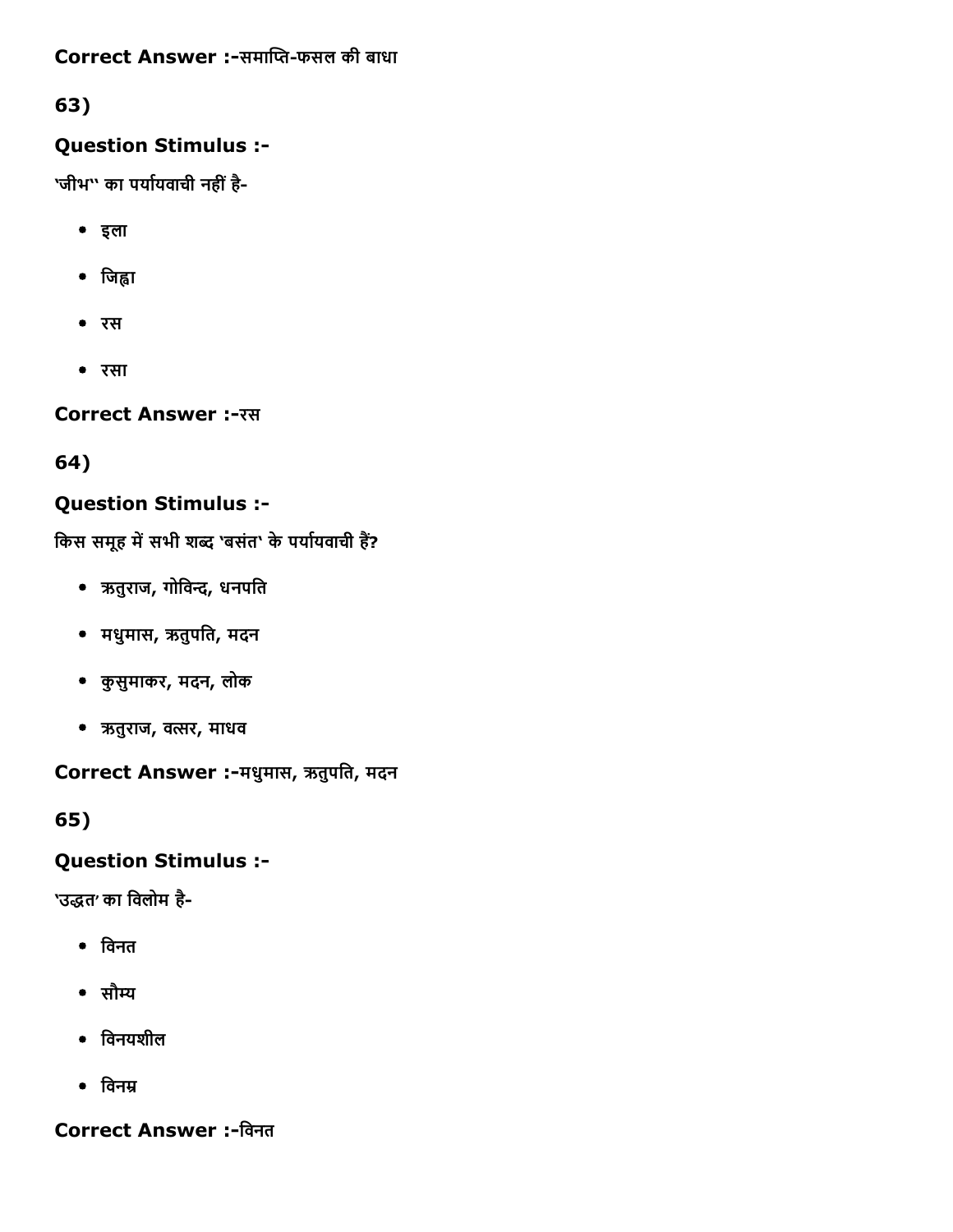# Question Stimulus :

निम्न में से कोई एक युग्म विपरीतार्थक है, उसे चुनिए-

- कोमलमृदुल
- क्रय-विक्रय
- घर-आवास
- कोप-क्रोध

Correct Answer :- क्रय-विक्रय

67)

# Question Stimulus :

तत्सम किसे कहते हैं?

- संאַृत सेउΧК ╟ए शоोंको
- संאַृत केशुο शоोंको
- िवदेशी भाषा सेआए शоोंको
- इनमें से कोई नहीं

Correct Answer :-संस्कृत के शुद्ध शब्दों को

68)

# Question Stimulus :

तद्भव शब्द का चयन कीजिए-

- चूर्ण
- चतै
- चंद्र
- चचंु

Correct Answer :चतै

69)

Question Stimulus :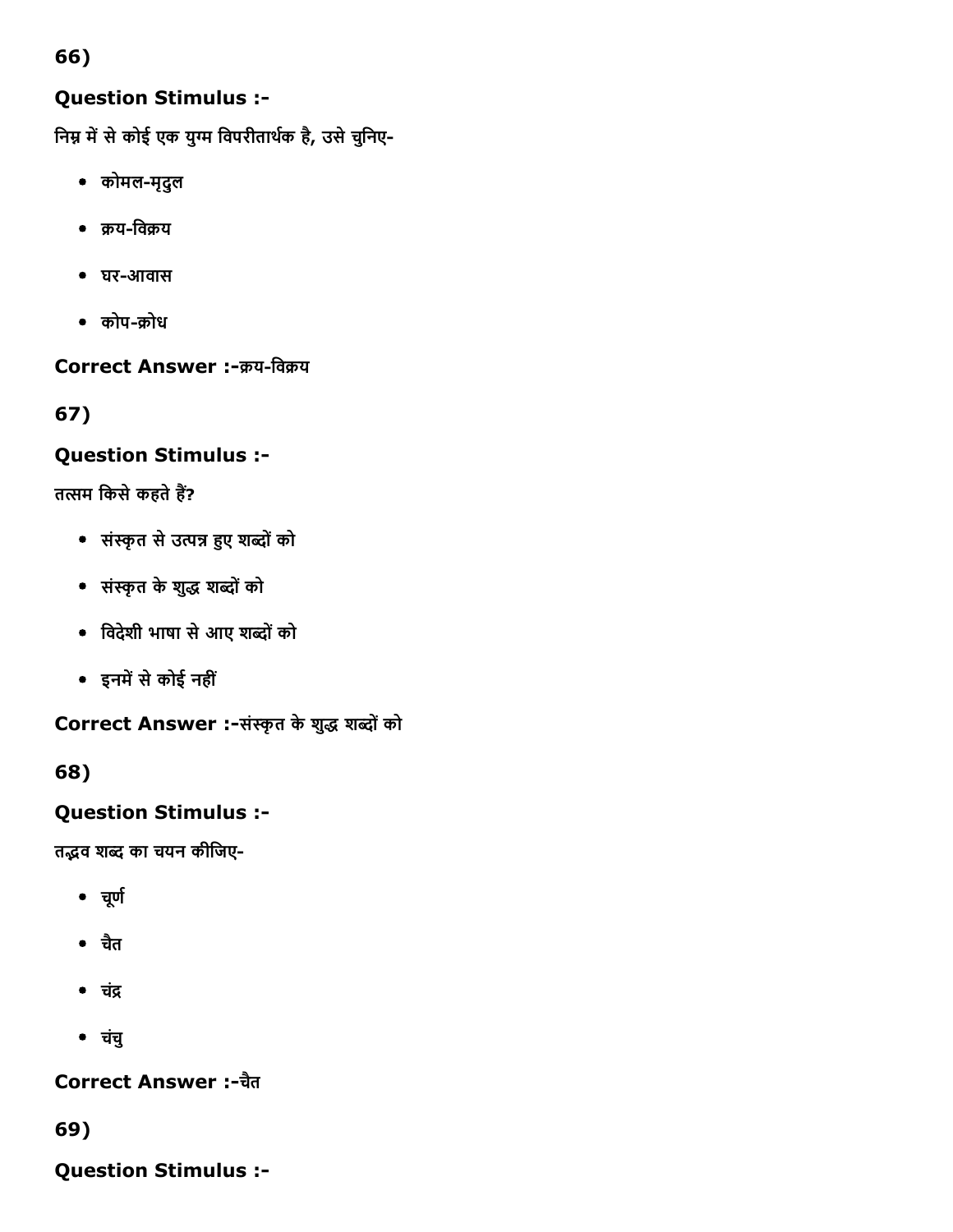हिंदी भाषा का जन्म हुआ है-

- अपभ्रंश से
- लौिकक संאַृत से
- पाली ▀ाकृत से
- विैदक संאַृत से

Correct Answer :-अपभ्रंश से

70)

## Question Stimulus :

गुजराती भाषा किससे विकसित है?

- अर्द्ध मागधी
- मागधी
- पैसाची
- शौरसेनी

Correct Answer :-शौरसेनी

**Topic:- General Knowledge** 1)

## Question Stimulus :

Which among the following is the largest source of irrigation in India? / निम्न में से कौन सा, भारत में सिंचाई का सबसे बड़ा स्रोत है?

- Dams / बांध
- Pump set / पंप सेट
- Canal / नहर
- Wells and tube wells / कुएंएवंनलकूप

Correct Answer :- Wells and tube wells / कुएं एवं नलकूप

# 2)

# Question Stimulus :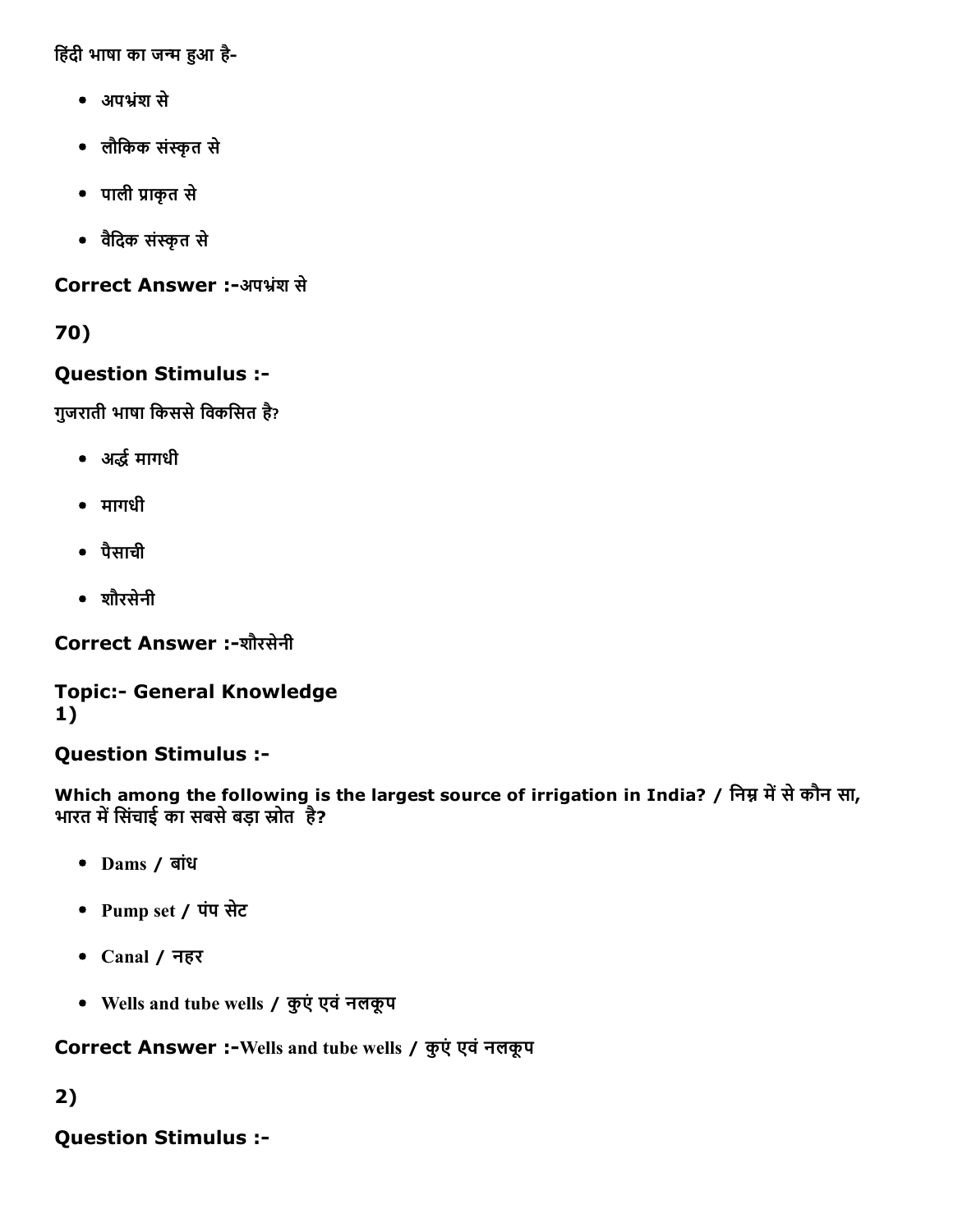A hall is 30 m long and 15 m wide. A 40  $m<sup>2</sup>$  carpet is spread out in the center. How much area is not covered by the  $\frac{1}{2}$  carpet? / एक हॉल 30 मी लम्बा और 15 मी चौड़ा है। एक 40 मी<sup>2</sup> के कालीन को मध्य में बिछा दिया गया। कितना क्षेत्र कालीन द्वारा ढका हुआ नहीं है?

- $450 \text{ m}^2$  /  $450 \text{ m}^2$
- 450m / 450 मी
- $490 \text{ m}^2$  /  $490 \text{ m}^2$
- $410 \text{ m}^2$  /  $410 \text{ m}^2$

**Correct Answer :-410 m<sup>2</sup> / 410 मी<sup>2</sup>** 

3)

## Question Stimulus :

Arrange the given set of numbers in ascending order. -17, 0, 21,3, -11, -7, -3, 19 / दी गई संख्याओं के सेट को आरोही क्रम में व्यवस्थित कीजिये। -17, 0, 21,3, -11, -7, -3, 19

- $0, -3, 3, -7, -11, -17, 19, 21$
- $\bullet$  21,19,3, 0, -3, -7, -17, -19
- $-17, -11, -7, -3, 0, 3, 19, 21$
- $0, -3, -7, -11, -17, 3, 19, 21$

Correct Answer :--17, -11, -7, -3, 0, 3, 19,21

4)

## Question Stimulus :

Choose the correct answer and fill up the blanks. / सही उत्तर चुनिये और रिक्त स्थान भरिये?

The additive inverse of -123 is\_\_\_\_\_\_\_\_\_. / -123 का योगज प्रतिलोम है\_\_\_\_\_\_\_\_\_\_\_ ।

- $123$
- $\mathbf{1}$  $\frac{1}{123}$
- $-123$
- $\mathbf{1}$
- $\bullet$  123

**Correct Answer :-123**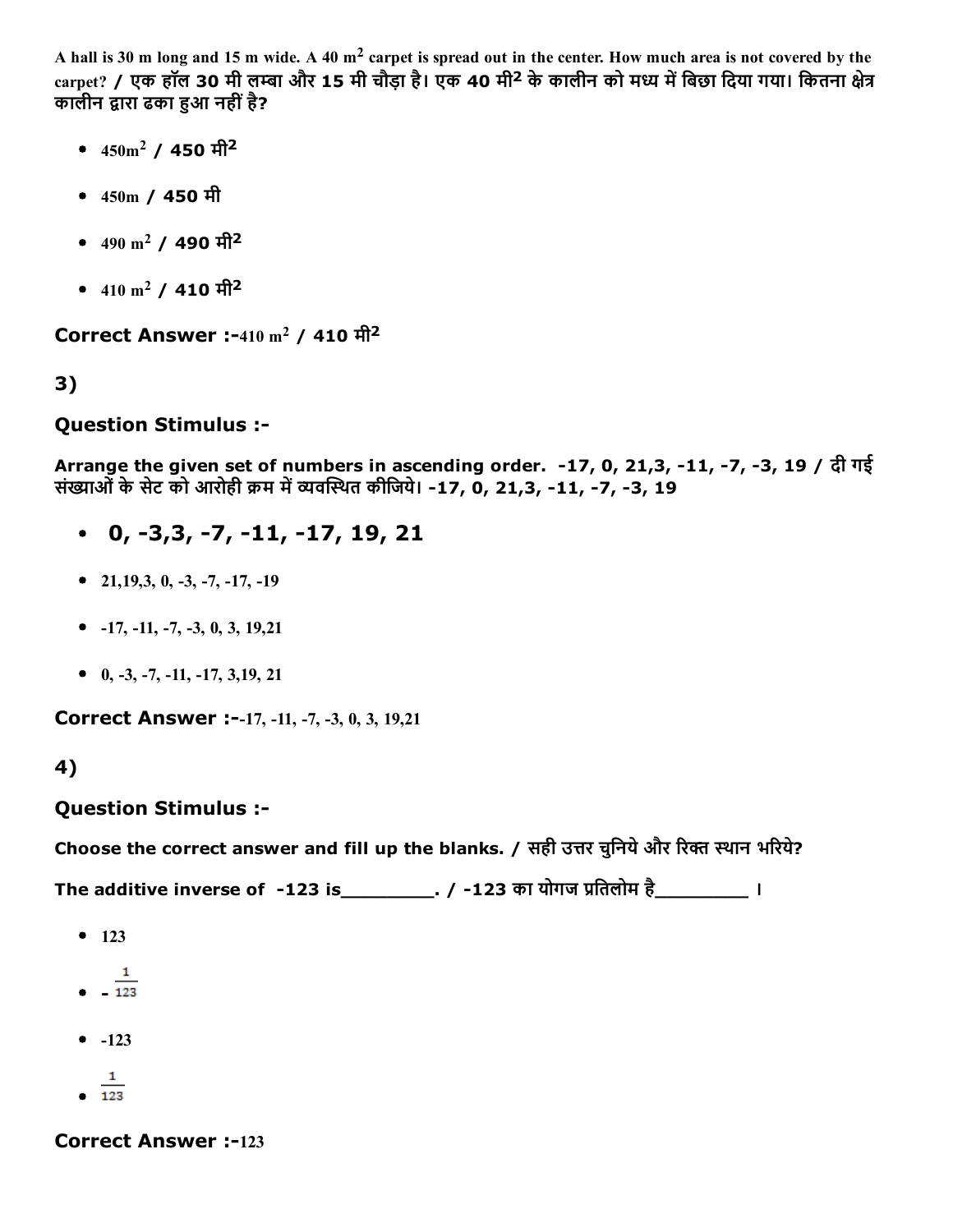### Question Stimulus :

Using a suitable Identity, factorize and find the answer of (5.5)<sup>2</sup> - (1.5)<sup>2</sup> / उपयुक्त तत्समक का प्रयोग करके, (5.5)<sup>2</sup> -(1.5)<sup>2</sup> का गुणनखंड कीजिये और उत्तर निकालिये?

- $16$
- $28$
- $30.25$
- $6.25$

**Correct Answer :-28** 

### 6)

#### Question Stimulus :

Using a suitable Identity, factorize x<sup>2</sup> – 23x +42 / उपयुक्त तत्समक का प्रयोग करके, x<sup>2</sup> – 23x +42 के खंड कीजिए

- $(x+21) (x-2)$
- $(x-21) (x+2)$
- $(x-21) (x-2)$
- $\cdot$  (x+21) (x+2)

**Correct Answer :-(x-21) (x-2)** 

## 7)

#### Question Stimulus :

The sum of two numbers is 125. If one number is 17 less than the other number, the numbers are\_\_\_\_\_\_\_ and \_\_\_\_\_\_\_\_. / दो संख्याओं का योग 125 है। यदि एक संख्या दूसरी संख्या से 17 कम है,<br>तो संख्यायें हैं और तो संख्यायें हैं\_

- $100, 25$
- $108, 17$
- $59,66$
- $54,71$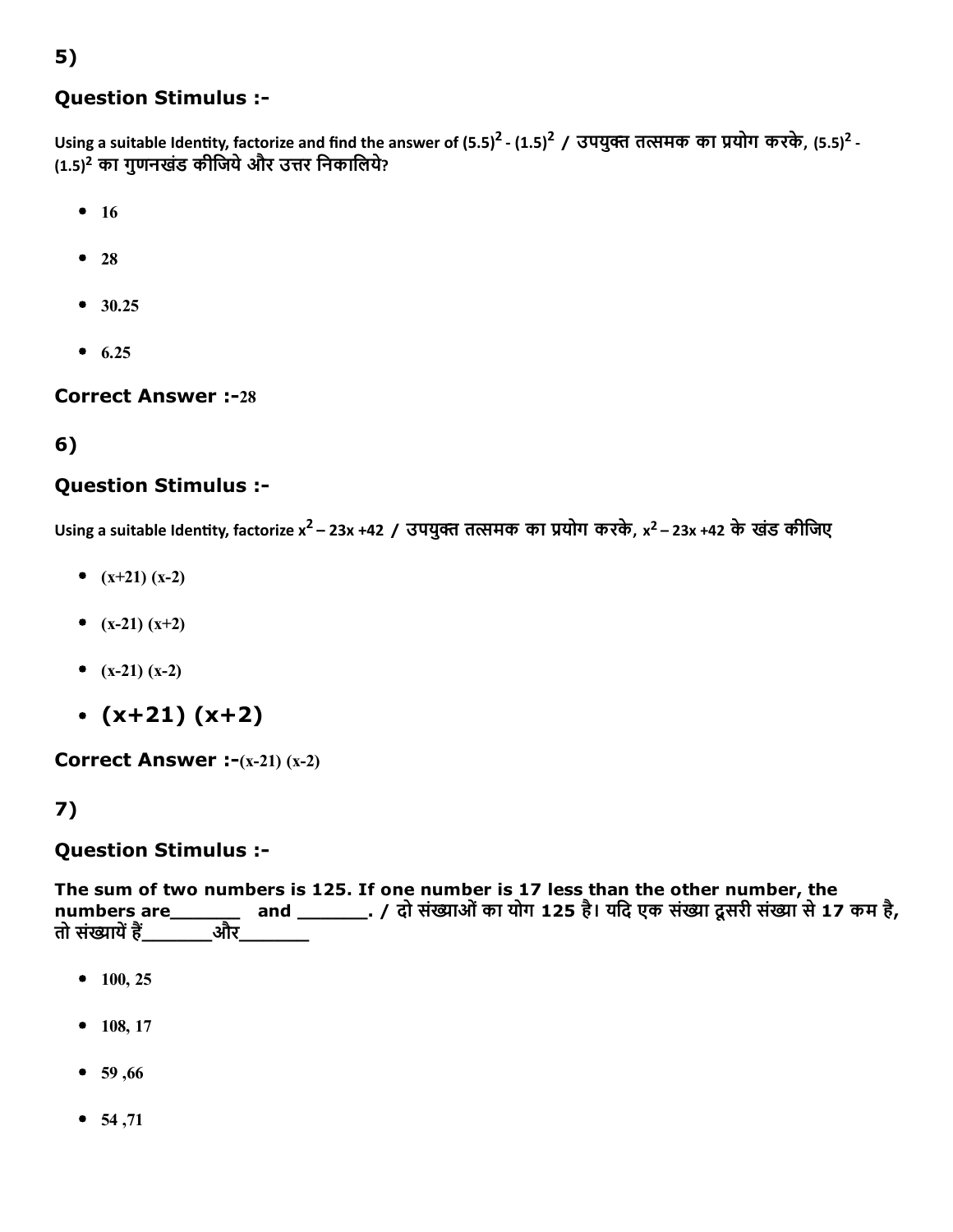Correct Answer :-54,71

#### 8)

Question Stimulus :

A die was thrown 15 times and the results are given below.

6,4 ,5 ,6 ,6,2,1, 1,6, 2, 3, 3, 6,5, 4. Find the frequency of 6. / एक पासेको 15 बार उछाला गया और परिणाम नीचे दिये गए हैं:

6, 4, 5, 6, 6, 2, 1, 1, 6, 2, 3, 3, 6, 5, 4। 6 की बारѕारता िनकािलये।

- 6
- 5
- 4
- 15

**Correct Answer :- 5** 

9)

#### Question Stimulus :

ABCD is a square. The coordinates of C are (- 4, - 4). If so, the coordinates of A is  $\_\,\_\,$  / ABCD एक वर्ग है। C के निर्देशांक हैं (- 4, - 4)। यदि ऐसा है, तो



**A** के निर्देशांक हैं

- $(-4, -4)$
- $(-4, 4)$
- $(4, 4)$
- $(4, -4)$

**Correct Answer :-** $(4, 4)$ 

10)

Question Stimulus :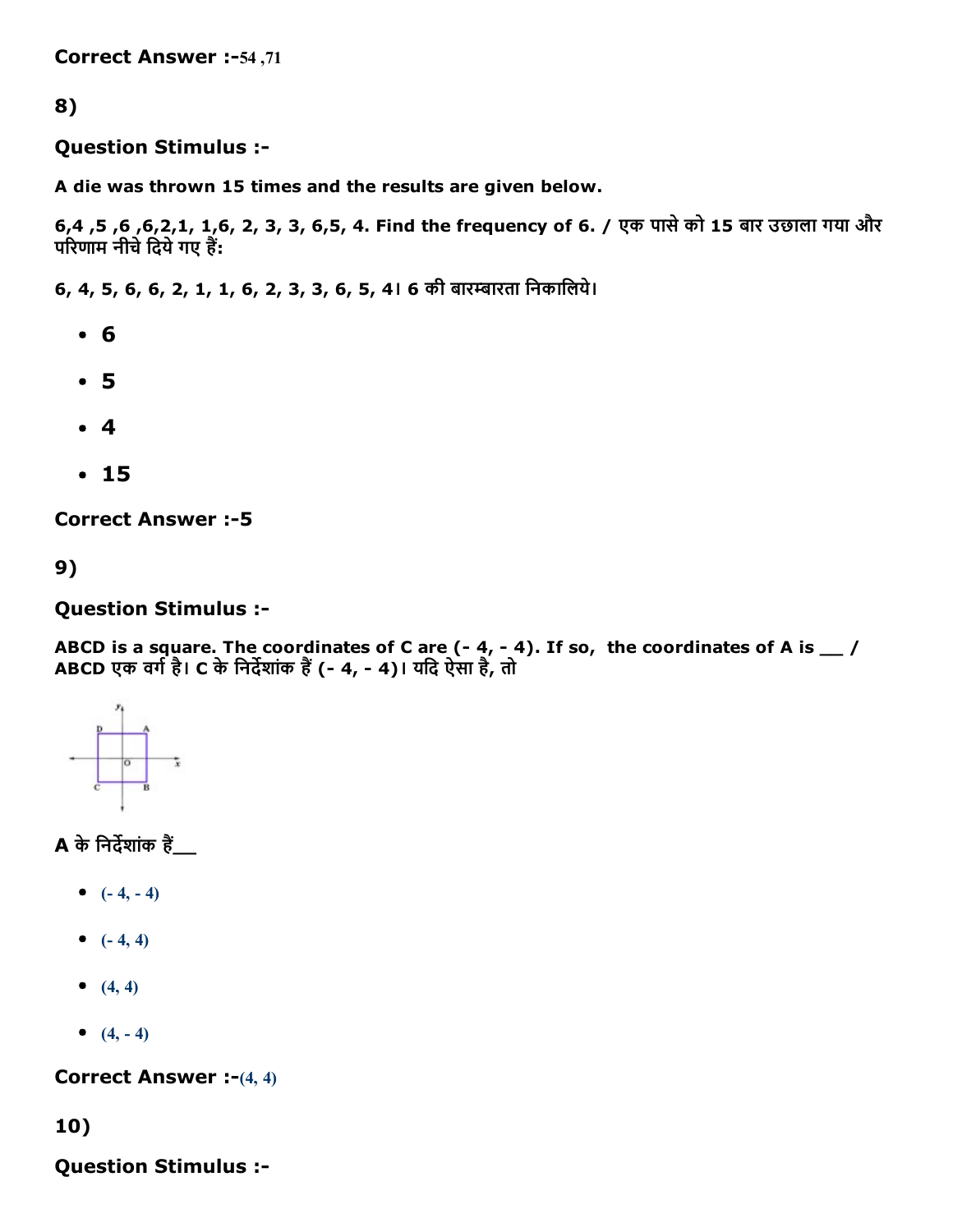Descending order of these ratios in terms of percentage will be \_\_\_\_\_\_\_\_\_\_\_\_\_\_\_\_\_ . / इन अनुपातों को प्रतिशत के रूप में अवरोही क्रम में लगाइये।

- 5:6, 3:4, 2:3, 1:5
- 5:6, 2:3, 1:5 3:4
- 3:4, 5:6 2:3, 1:5
- 3:4, 2:3, 5:6 1:5

Correct Answer :-5:6, 3:4, 2:3, 1:5

#### 11)

#### Question Stimulus :

Complete the table of values for the following equation. / निम्न समीकरण के लिये मानों की सारणी को पूरा कीजिए।

 $X = y - 3$ 

- $\bullet$  4, -3,0,-1
- $-4,1,0,-1$
- $-4, -2, 0, -5$
- 4, 3,  $0,5$

#### Correct Answer :-4, -3,0,-1

#### 12)

#### Question Stimulus :

Match the following and select the correct answer from the codes given below: / निम्न को मिलाएं और नीचे दिए गए कोडों में से सही उत्तर का चयन करें:

| List-I         | List-II                     |  |  |
|----------------|-----------------------------|--|--|
| 1. Kerala      | a. Golden temple            |  |  |
| 2. Tamil Nadu  | b. Mahalakshmi Temple       |  |  |
| 3. Maharashtra | c. Madurai Meenakshi Temple |  |  |
| 4. Punjab      | d. Padmanabhaswamy Temple   |  |  |
| चि-I           | सूचि-II                     |  |  |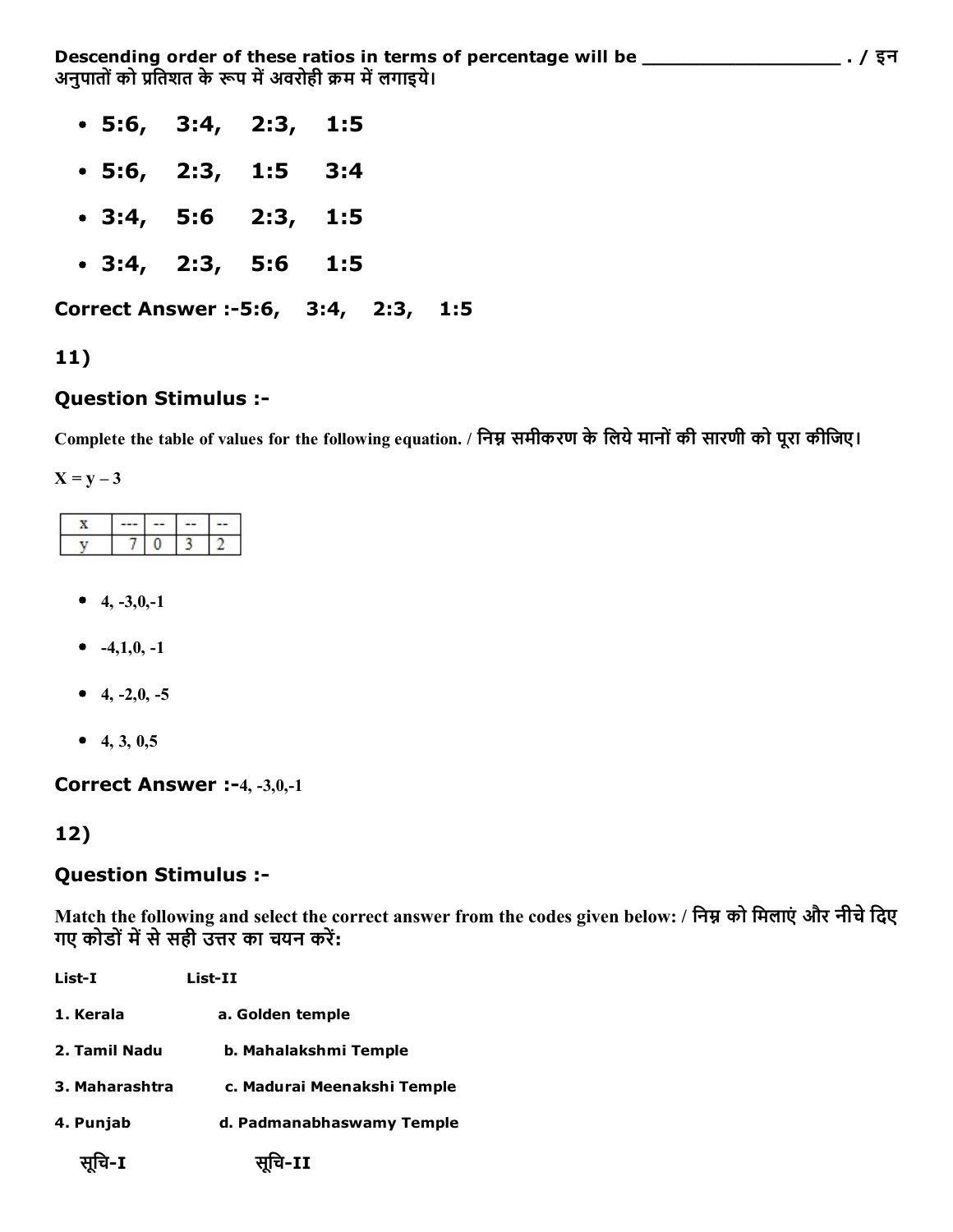- 1. केरल a. स्वर्ण मंदिर
- 2. तमिलनाडु b. महालक्ष्मी मंदिर
- 3. महाराष्ट संस्टर् कर पर पर पर पर पर प्रक्रिय
- 4. पंजाब d. पद्मनाभस्वामी मंदिर
	- 1-d, 2-c,  $3-b$ ,  $4-a$
	- 1-d, 2-c, 3-a, 4-b
	- 1-c, 2-d, 3-b, 4-a
	- 1-d, 2-b, 3-c, 4-a

Correct Answer :-1-d, 2-c, 3-b, 4-a

13)

# Question Stimulus :

What is the scientific name of Neem? / नीम का वैज्ञानिक नाम क्या है?

- Azadirachta indica / आज़ादीराख्ता ईन्दीका
- Ocimum tenuiflorum / ऑसीमम टेनुईиोरम
- Aloe Barbadensis Miller / एलो बारबाडेंसिस मिलर
- Phyllanthus emblica / फाइलैंथस एम्ब्लिका

Correct Answer :-Azadirachta indica / आज़ादीराख्ता ईन्दीका

14)

## Question Stimulus :

When someone sends you an email in which folder of your email account will it usually land? / जब कोई आपको ई-मेल भेजता है तो सामान्यत: आपके ई-मेल खाते के किस फ़ोल्डर में वह पहुँचेगा?

- Draft / ड्राफ्ट
- Sent Items / सेंट आइटम्स
- Inbox / इन-बॉक्स
- Trash / ट्रैश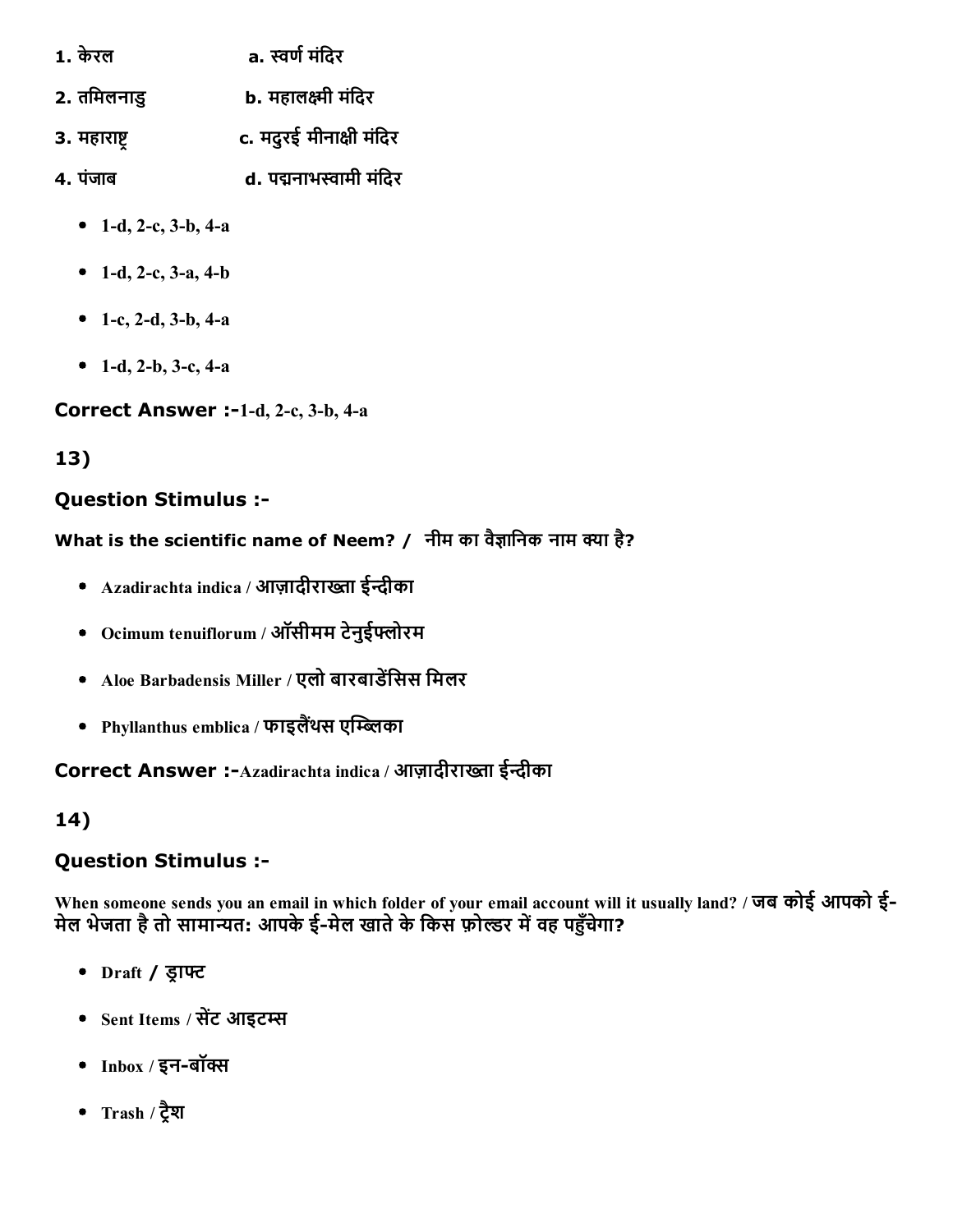### Correct Answer :-Inbox / इन-बॉक्स

## 15)

### Question Stimulus :

Anupam is \_\_\_\_\_\_\_\_. / अनुपम \_\_\_\_\_\_\_\_\_ है|

- Computer software / कंप्यूटर सॉफ्टवेयर
- An application / एक एЮीकेशन
- A Supercomputer / सुपरकंप्यूटर
- A Research association / नुसंधान संगठन

Correct Answer :- A Supercomputer / सुपरकंप्यूटर

### 16)

### Question Stimulus :

्<br>is data that has been presented in a useful way. / \_\_\_\_ एक उपयोगी तरीके से ▀הּुत िकया गया डेटा है।

- Network / नेटवर्क
- Hardware / हार्डवेयर
- Process / प्रक्रिया
- Information / सूचना

Correct Answer :-Information / सूचना

## 17)

#### Question Stimulus :

Pakhui Tiger Reserve is located in which State? / पखुई टाइगर रिज़र्व किस राज्य में स्थित है?

- Uttara Pradesh / उत्तर प्रदेश
- Arunachal Pradesh / अरूणाचल प्रदेश
- Madhya Pradesh / मध्य प्रदेश
- Andhra Pradesh / आंध्र प्रदेश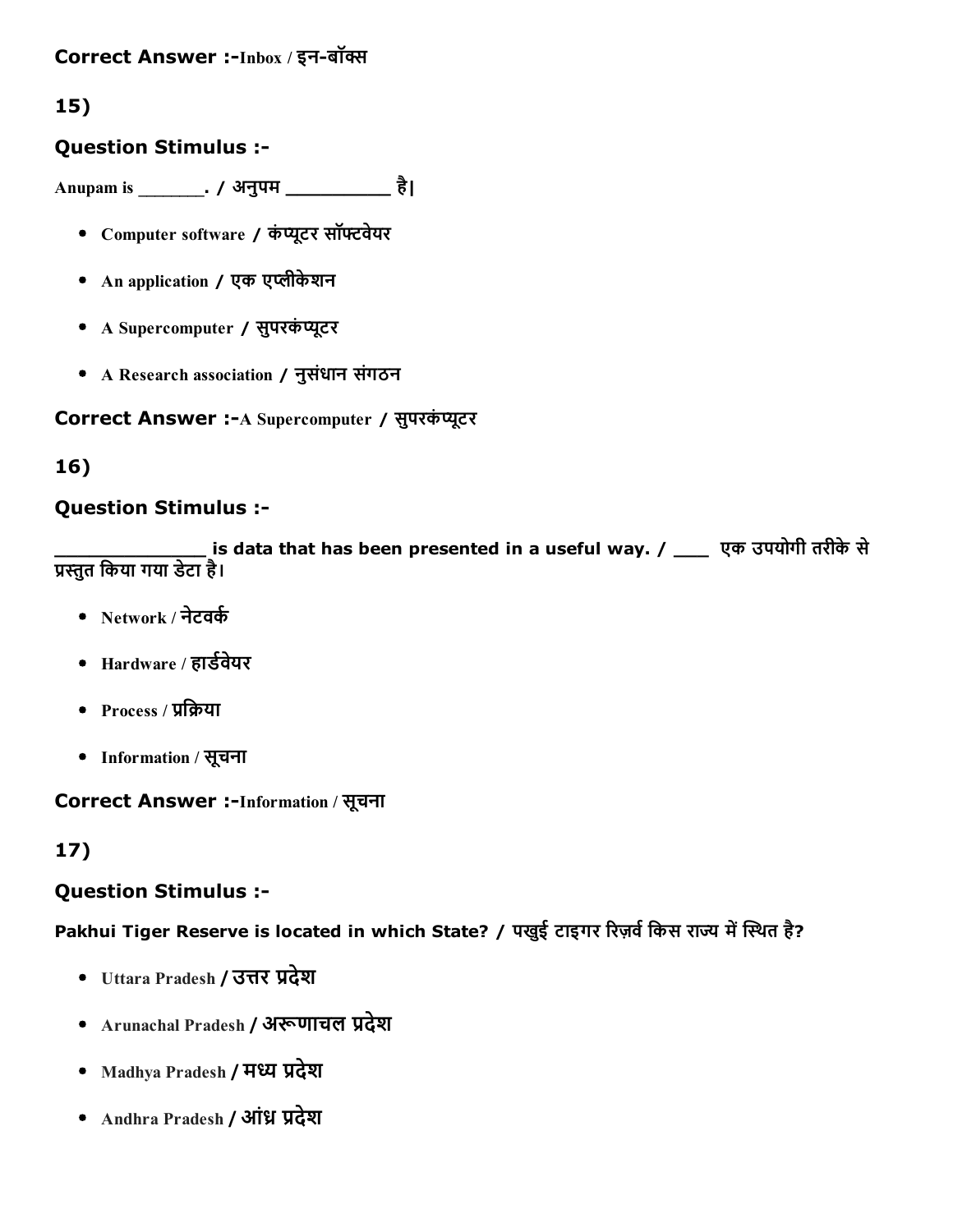### Question Stimulus :

Which of the following has influenced most, the location of industries in the world? / निम्नलिखित में से किसने, विश्व में उद्योगों के स्थानों को सबसे अधिक प्रभावित किया है?

- Water / पानी
- Petroleum / पेट्रोलियम
- $Coal / \n$ कोयला
- Natural gas / प्राकृतिक गैस

Correct Answer :-Coal / कोयला

## 19)

### Question Stimulus :

The first Hydel Power Station in India was established in\_\_\_\_\_\_ / भारत में सर्वप्रथम जल विदुयत केंद्र की स्थापना यहाँ हुई थी

- Kerala / केरल
- Maharashtra / महाराष्ट्
- Assam / आसाम
- Darjeeling / दार्जिलिंग

Correct Answer :-Darjeeling / दार्जिलिंग

## 20)

## Question Stimulus :

In which among the following States is the 'Shevaroy Hills' located? / निम्न में से किस राज्य में 'शेवारॉय हिल्स' स्थित हैं?

- Madhya Pradesh / मध्य प्रदेश
- Kerala / केरल
- Tamil Nadu / तिमल नाडु
- Maharashtra / महाराष्ट्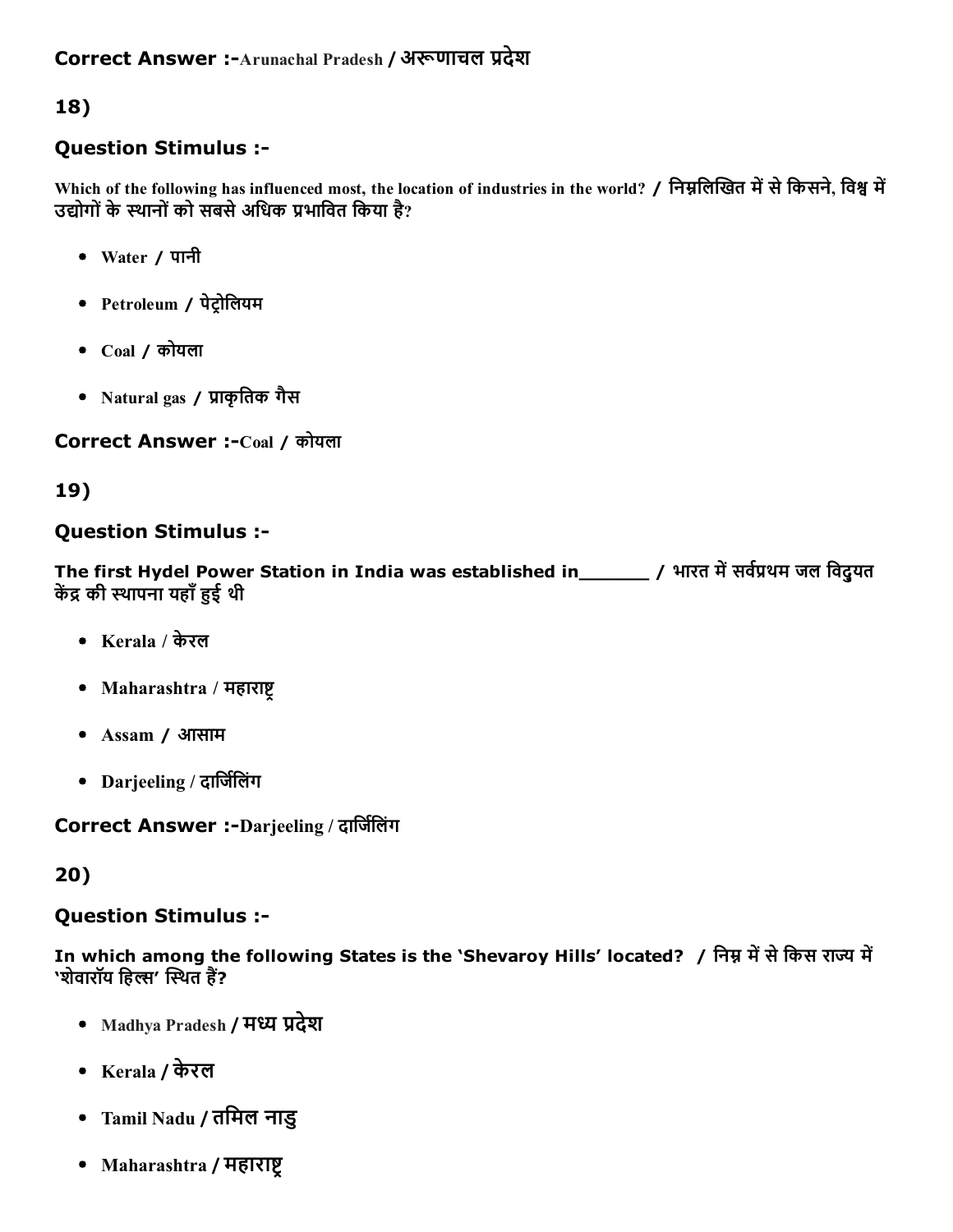## Question Stimulus :

Which of the following States is on the border of Goa? / निम्न में से कौन सा राज्य गोवा की सीमा पर है?

- Karnataka / कर्नाटक
- Kerala / केरल
- Tamil Nadu / तिमल नाडु
- Gujarat / गुजरात

# Correct Answer :-Karnataka / कर्नाटक

# 22)

## Question Stimulus :

Of the following geographical regions of India which is not a plateau region? / भारत के निम्नलिखित भौगोलिक क्षेत्रों में से कौन सा पठारी क्षेत्र नहीं है?

- Malwa / मालवा
- Dharwad / धारवाड़
- Konkan / कोकंण
- Meghalaya / मेघालय

Correct Answer :-Konkan / कोंकण

## 23)

## Question Stimulus :

During which festival does the boat race take place in Kerala? / किस त्योहार के दौरान केरल में नौका दौड़ का आयोजन िकया जाता है?

- Ugadi / उगािद
- Diwali / िदवाली
- Onam / ओणम
- Pongal / पोगंल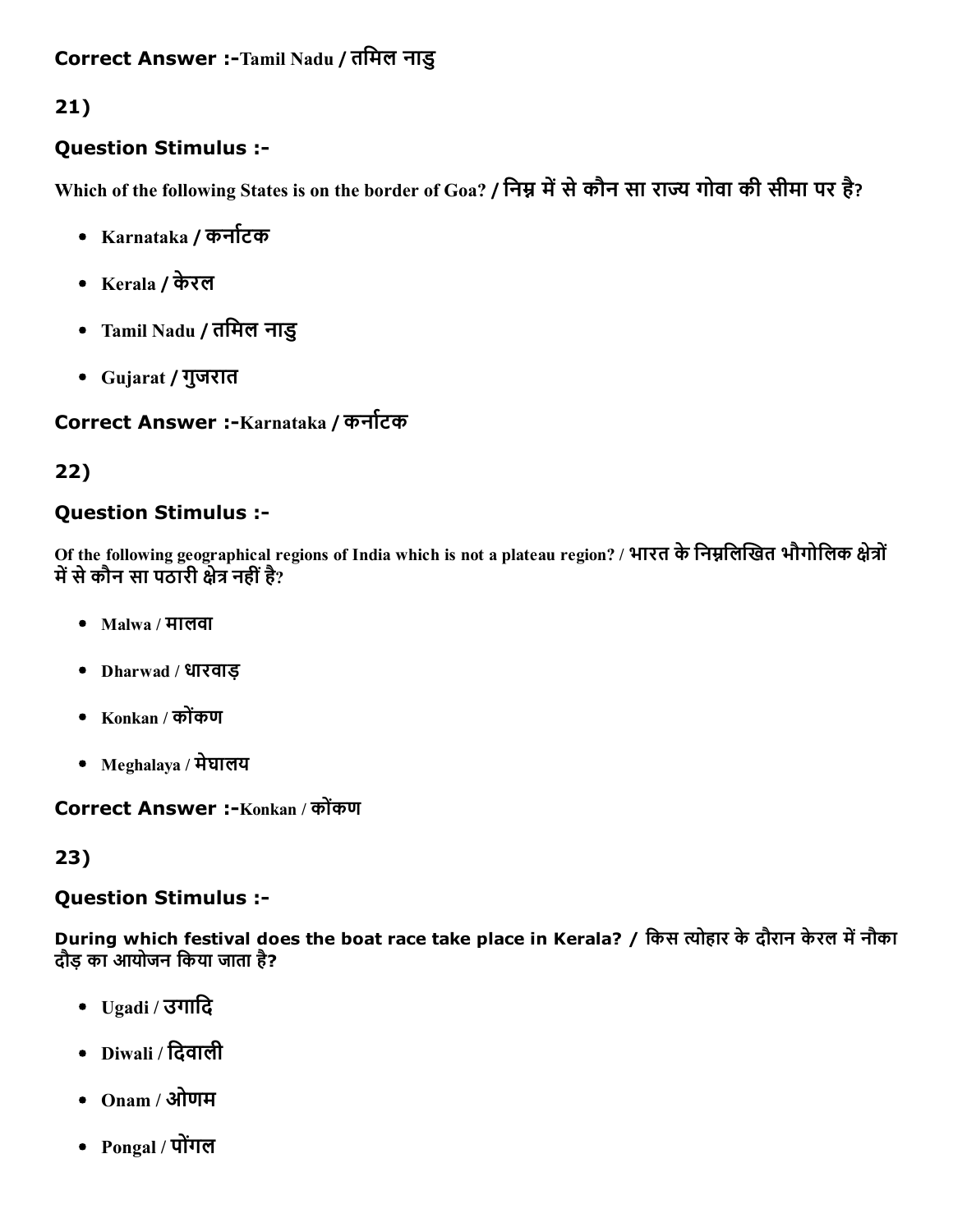#### Correct Answer :-Onam / ओणम

24)

### Question Stimulus :

Where is the famous "Eiffel Tower" located? / प्रसिद्ध "एफिल टॉवर" कहाँ स्थित है?

- Japan / जापान
- $M$ alaysia / मलेशिया
- Singapore / िसंगापुर
- France / फ्रांस

Correct Answer :-France / फ्रांस

## 25)

## Question Stimulus :

International Solar Alliance Cell and World Bank signed a declaration to promote को प्रोन्नत करने के लिए अंतर्राष्टीय सौर सेल एलायंस और विश्व बैंक ने घोषणा पर हस्ताक्षर किए हैं।

- Wind Power / पवन शक्ति
- Solar Energy / सौर ऊर्जा
- Thermal Power / ऊष्मीय शक्ति
- None of the above / उपरोक्त कोई नहीं

Correct Answer :-Solar Energy / सौर ऊर्जा

## 26)

## Question Stimulus :

Who among the following has the highest individual score in Test cricket (in one innings) / निम्न में से किसका टेस्ट क्रिकेट में व्यक्तिंगत स्कोर सबसे ज्यादा है ( एक ही पारी में )

- Matthew Hayden / मैथ्यू हेडेन
- Virendra Sehwag / वीरेंद्र सेवाग
- Brian Lara / ब्रायन लारा
- $\overline{A}$  B De Villiers / ए.बी.डी विलियर्स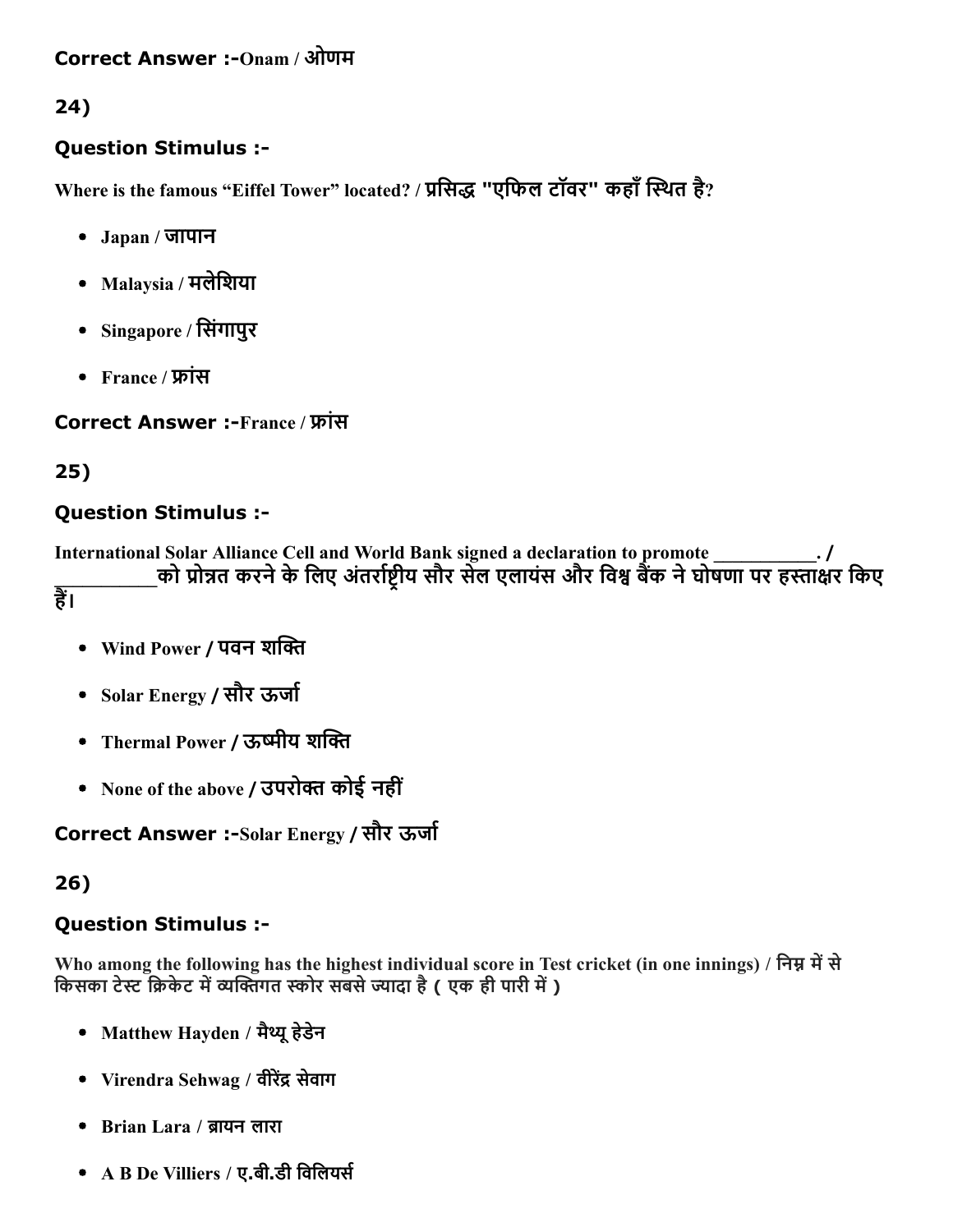## Question Stimulus :

Which team has won the Coal India Hockey India League (HIL) title 2016? / कोल इंडिया हॉकी इंडिया लीग़ (एच.आई.एल) उपािध 2016 को िकस दल नेहािसल िकया?

- Delhi Waveriders / दिल्ली वेवराईडर्स
- Punjab Warriors / पंजाब वारियर्स
- Dabang Mumbai / दभंग मुंबई
- Ranchi Rays / राँची रेज़

# Correct Answer :- Punjab Warriors / पंजाब वारियर्स

## 28)

## Question Stimulus :

In which of the following game is the word 'Googly' used? / निम्न में से किस खेल में 'गुगली' शब्द का प्रयोग किया जाता है?

- Football / फुटबॉल
- Hockey / हॉकी
- Volleyball / वालीबॉल
- Cricket / क्रिकेट

Correct Answer :-Cricket / क्रिकेट

## 29)

## Question Stimulus :

Cricket players from which of the following countries do not play in IPL? / निम्नलिखित में से किस देश के क्रिकेट खिलाड़ी आईपीएल में नहीं खेलते हैं?

- New Zealand / न्यूजीलैंड
- Australia / ऑस्ट्रेलिया
- Pakistan / पािकהּान
- Bangladesh / बांग्लादेश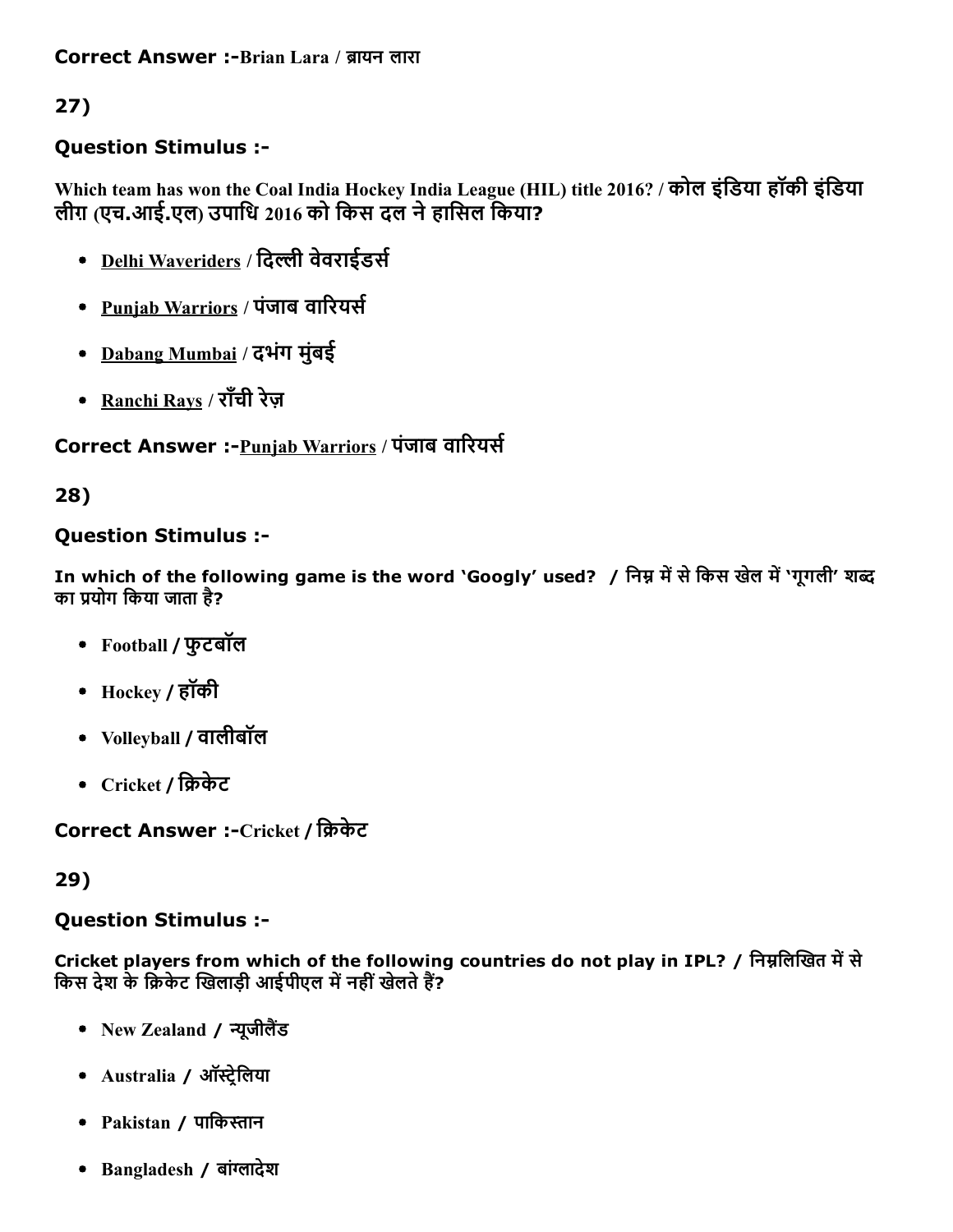### Question Stimulus :

Who was the captain of Indian hockey team at Rio Olympics? / रियो ओलंपिक के लिए भारतीय हॉकी टीम के कप्तान कौन थे?

- Surendra Kumar / सुरेन्द्र कुमार
- Sardara Singh / सरदारा िसंह
- P R Sreejesh / पी. आर. श्रीजेश
- Harman preet / हरमन प्रीत

#### Correct Answer :- P R Sreejesh / पी. आर. श्रीजेश

### 31)

### Question Stimulus :

### Find the odd one out. / निम्न में से विषम चुनें।

- Naukri.com / नौकरी डॉट कॉम
- Monster.com / मॉन्स्टर डॉट कॉम
- Indeed.com / इंडीड डॉट कॉम
- WhatsApp / व्हाट्सऐप

#### Correct Answer :- WhatsApp / व्हाट्सऐप

#### 32)

#### Question Stimulus :

Which among the following is the largest wheat producing state of India / निम्न में से भारत का सबसे बढ़ा गेहूँ उत्पादक राज्य कौन सा है?

- $\bullet$  Bihar / बिहार
- West Bengal / पश्चिम बंगाल
- Tamil Nadu / तिमलनाडु
- Uttar Pradesh /उत्तर प्रदेश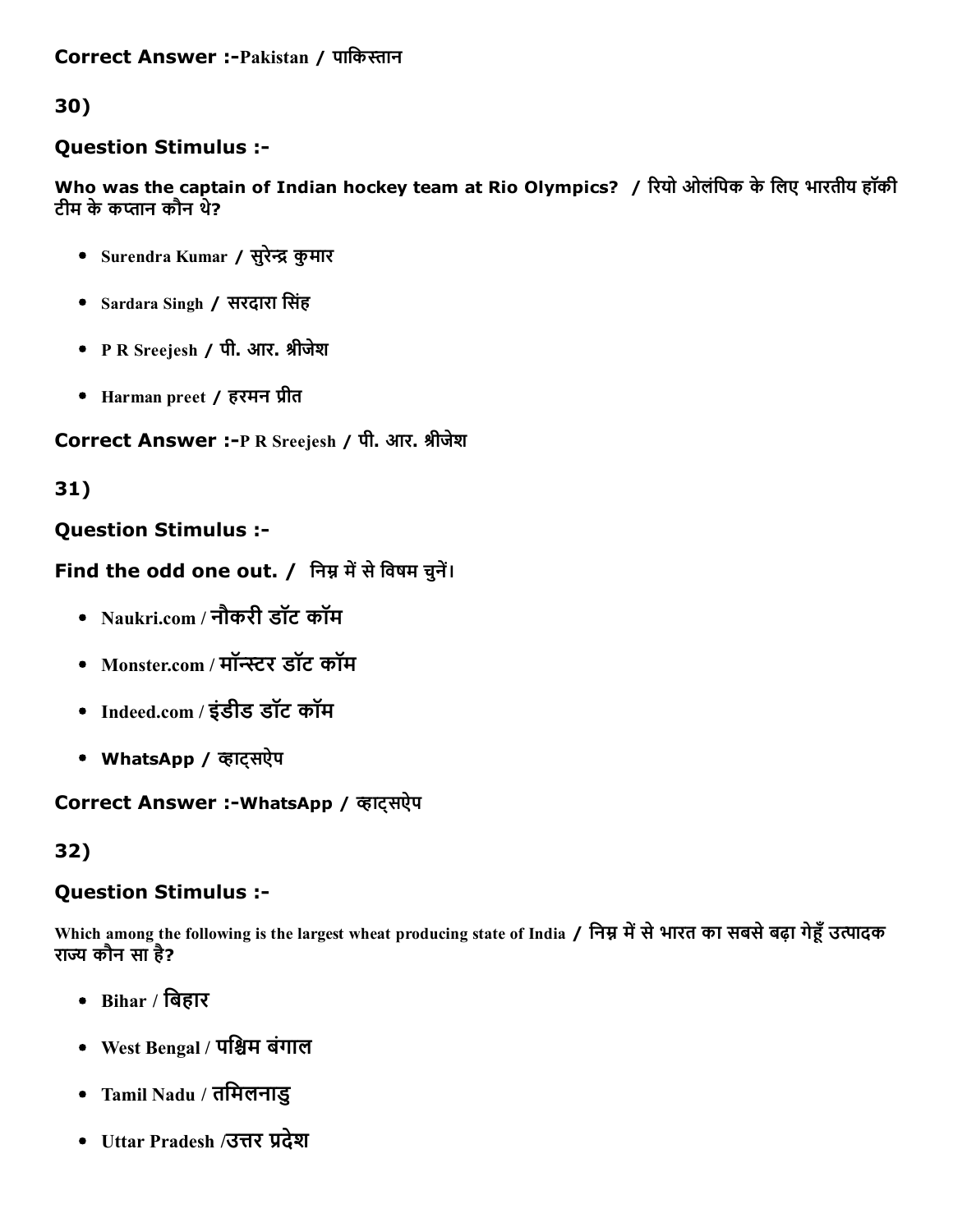## Correct Answer :-Uttar Pradesh /उत्तर प्रदेश

## 33)

### Question Stimulus :

The Reserve Bank of India is a \_\_\_\_\_\_\_. / भारतीय रिजर्व बैंक है\_\_\_\_\_\_\_\_\_.

- Private Sector Bank / प्राइवेट सेक्टर बैंक
- Central Bank / केंद्रीय बैंक
- Society Bank / सोसाइटी बैंक
- Co-operative Bank / सहाकारी बैंक

## Correct Answer :-Central Bank / केंद्रीय बैंक

## 34)

### Question Stimulus :

Mixed Economy means co-existence of ... / मिश्रित अर्थव्यवस्था का मतलब ... की मौजूदगी है।

- Public and Private sector / सार्वजनिक और गैर-सरकारी क्षेत्र
- Rich and poor / अमीर और गरीब
- People of different countries / विभिन्न देशों के लोग
- Agriculture and Industries / कृषि और उद्योग

## Correct Answer :-Public and Private sector / सार्वजनिक और गैर-सरकारी क्षेत्र

## 35)

## Question Stimulus :

In 2016, who became the Chief Minister of Tamil Nadu? / 2016 में, तमिलनाडु का मुख्यमंत्री कौन बना था?

- M Karunanidhi / एम करूणानिधि
- Pinnarayi Vijayan / िपनाराई िवजयन
- Mayawati / मायावती
- J. Jayalalithaa / जे. जयलिलता

## Correct Answer :- J. Jayalalithaa / जे. जयललिता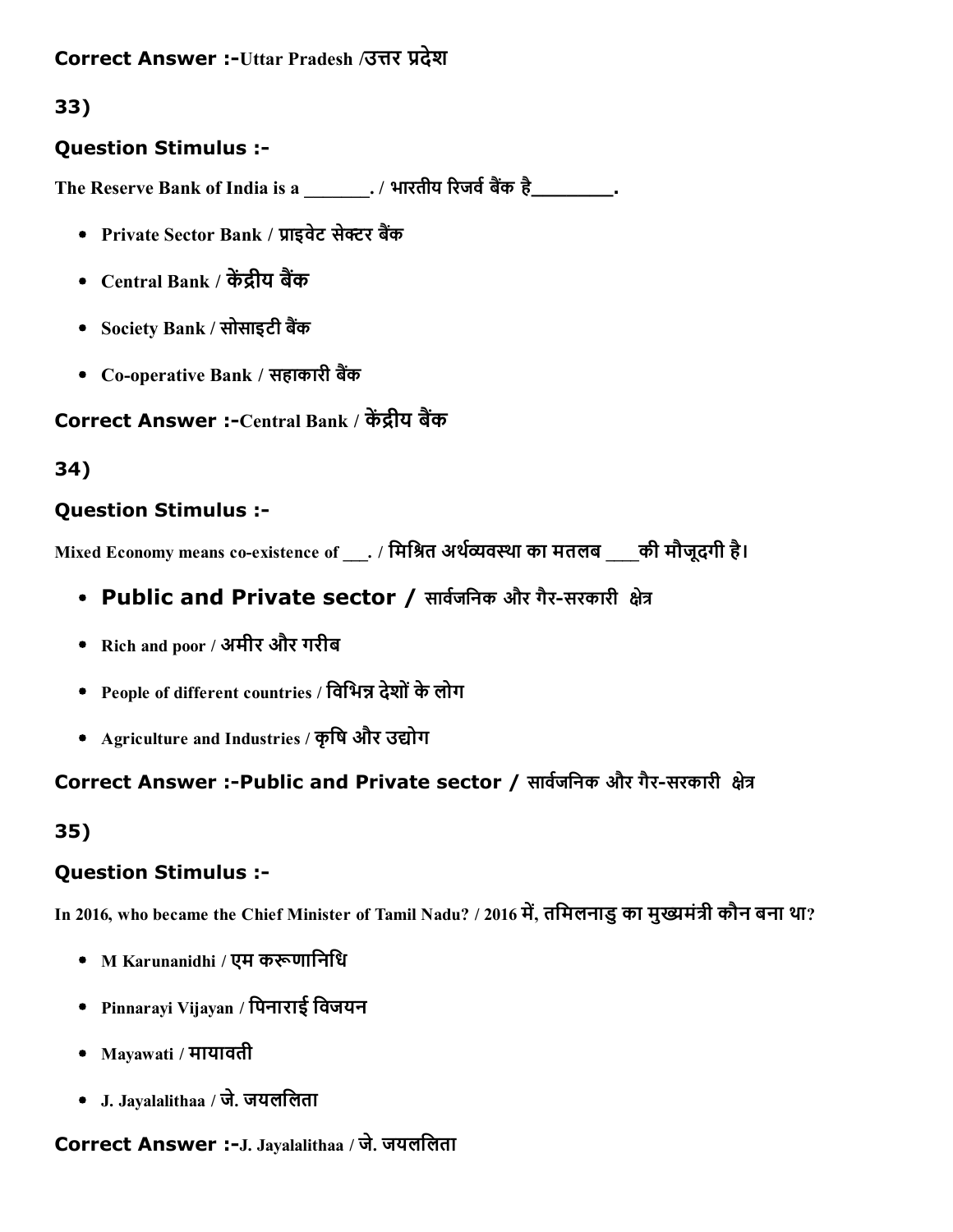## Question Stimulus :

Who amongst these was the first woman prime minister of a country? / निम्न में से कौन देश की पहली महिला प्रधानमंत्री थी?

- Indira Gandhi / इंिदरा गांधी
- Sirimavo Bandaranaike / िसδरमावो भंडारनायके
- Margaret Thatcher / मार्गरेट थैचर
- Hillary Clinton / हिलेरी क्लिंटन

Correct Answer :-Sirimavo Bandaranaike / सिरिमावो भंडारनायके

## 37)

## Question Stimulus :

Who is the first Indian athlete to qualify for the Olympics finals of the Women's vault? / महिला वॉल्ट के ओलंपिक फाइनल को उत्तीर्ण करने वाली प्रथम भारतीय एथलीट कौन हैं?

- Sania Mirza / सानिया मिर्जा
- PV Sindhu / पीवी िसंधु
- Dipa Karmakar / दीपा कमा└कर
- Saina Nehwal / सािनया नेहवाल

Correct Answer :-Dipa Karmakar / दीपा कर्माकर

38)

Question Stimulus :

Which Mughal emperor was the proponent of the religious doctrine of Sulh-ekul? / कौन सा मुगल सम्राट धार्मिक सिद्धान्त सुल्ह-ए-कुल का समर्थक था?

- Babur / बाबर
- Jehangir / जहांगीर
- Shah Jahan / शाहजहाँ
- Akbar / अकबर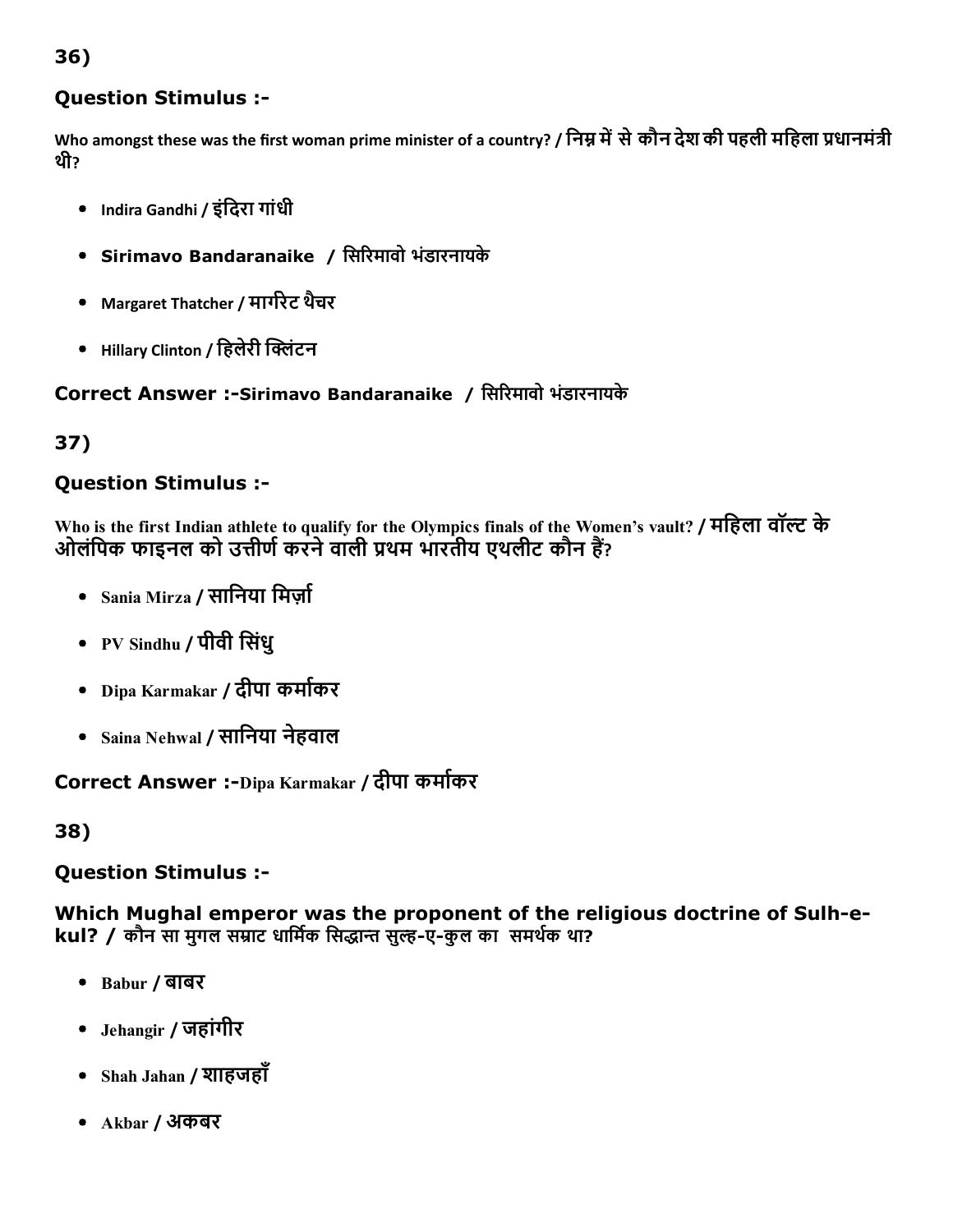### Question Stimulus :

Who was the first to use the word "Doormat" in his writings to refer to a person? / अपने लेखन में, किसी व्यक्ति के संबोधन में 'डोरमैट' शब्द का प्रयोग करने वाले पहले व्यक्ति कौन थे?

- Charles Dickens / चार्लस डिकेन्स
- Robert Louis Stevenson / रॉबर्ट लुईस स्टीवेंसन
- Alexander Dumas / अलेक्सेंडर डुमास
- Roald Dahl / रोआल्ड डाल

Correct Answer :-Charles Dickens / चार्लस डिकेन्स

#### 40)

### Question Stimulus :

Who among the following is founder of Bachpan Bachao Andolan? / बचपन बचाओ आंदोलन के संस्थापक निम्नलिखित में से कौन है?

- Malala Yousafzai / मलाला यूसूफ़जई
- Kailash Satvarthi / कैलाश सत्यार्थी
- Narendra Modi / नरेंद्र मोदी
- Barack Obama / बरैक ओबामा

Correct Answer :-Kailash Satyarthi / कैलाश सत्यार्थी

#### 41)

#### Question Stimulus :

Who is the youngest Indian person to climb Mount Everest? / एवरेस्ट के शिखर पर चढ़ने वाले सबसे कम उम्र के भारतीय कौन है?

- Arjun Vaipai / अर्जुन वाजपेयी
- Raghav Joneja / राघव जोनेजा
- Krushnaa Patil / कृष्णा पॉटिल
- Bachendri Pal / बछेंद्री पाल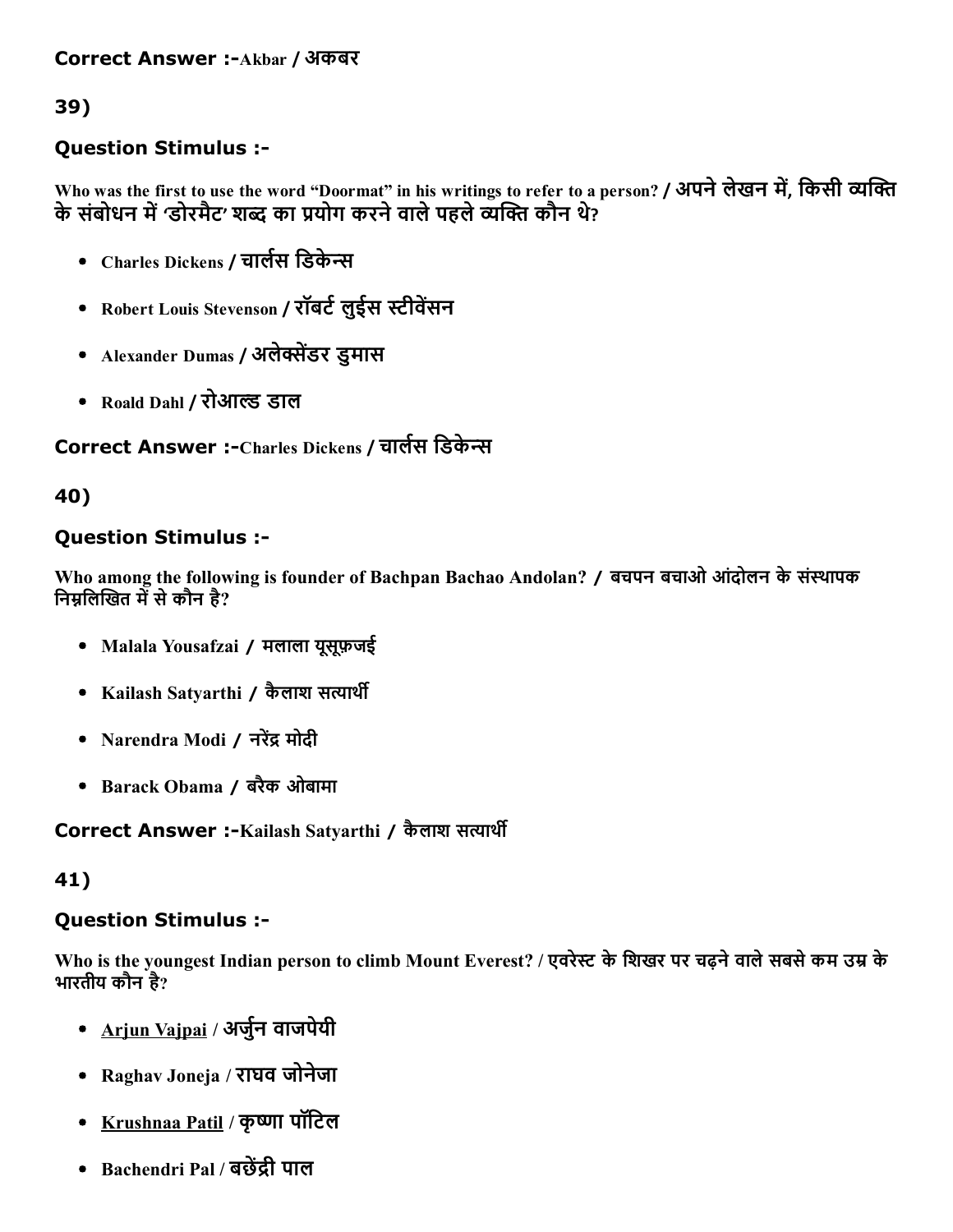Correct Answer :-Raghav Joneja / राघव जोनेजा

42)

### Question Stimulus :

In which of the following districts of Madhya Pradesh is opium cultivated? / मध्य प्रदेश के कौन से जिले में अफीम की खेती की जाती है?

- Mandsaur / मनसौर
- Shivpuri / िशवपुरी
- Sagar / सागर
- Raisen / रायसेन

## Correct Answer :-Mandsaur / मनसौर

43)

## Question Stimulus :

The National Food Security Act was passed in the year\_\_\_\_\_\_. / राष्ट्रीय खाद्य सुरक्षा अधिनियम\_\_\_\_\_\_\_ वर्ष में पाδरत िकया गया था

- 2010
- $2013$
- $2014$
- None of these / इनमें से कोई नहीं

## **Correct Answer :-2014**

## 44)

## Question Stimulus :

Which country has the world's largest standing army? / किस देश में दुनिया की सबसे बड़ी स्थायी सेना है?

- India / भारत
- Pakistan / पाकिस्तान
- China / चीन
- United States / संयुक्त राज्य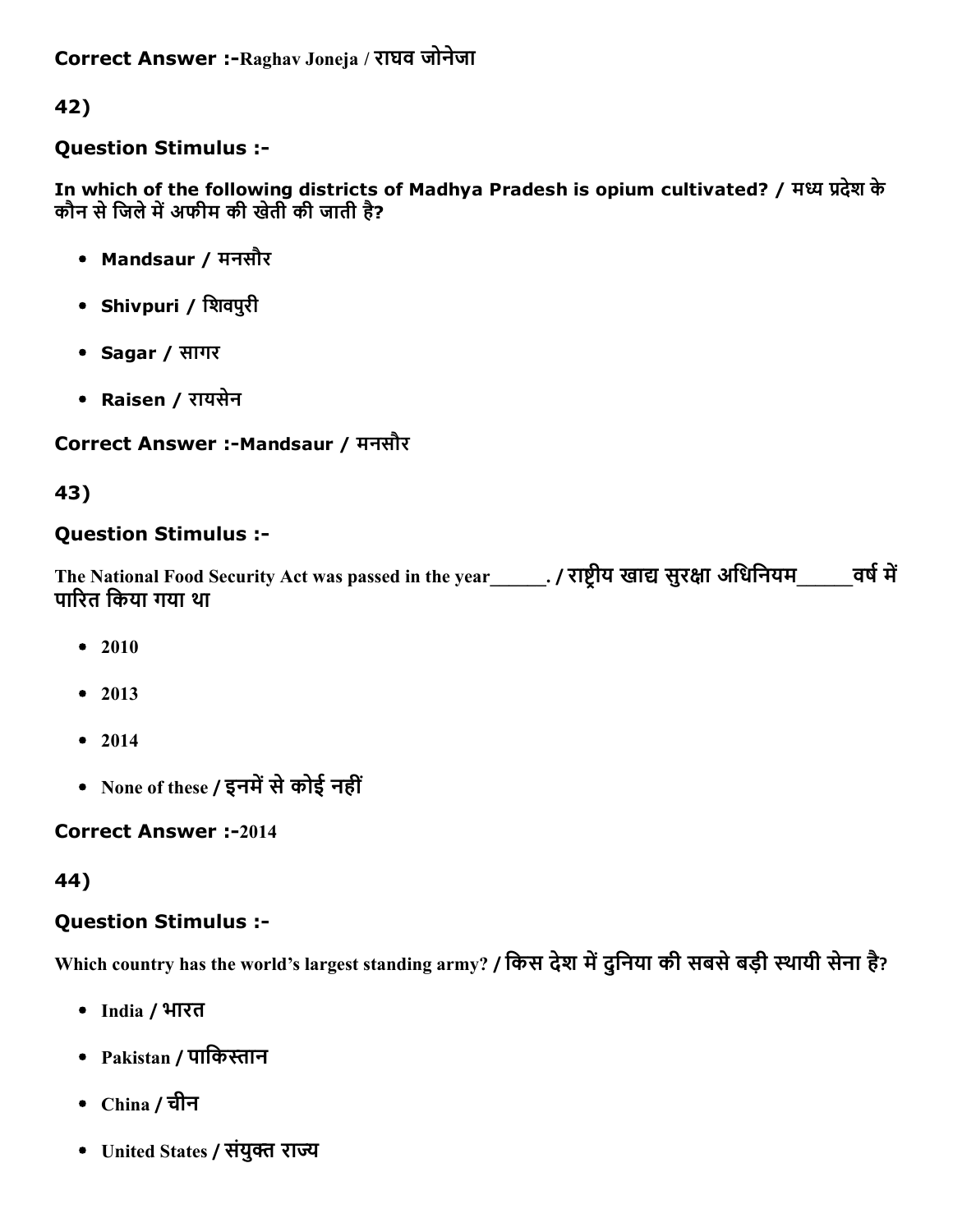### Question Stimulus :

The President of India may resign his office by writing under his hand a letter of resignation addressed to the\_\_\_\_\_\_\_ / अपनी हस्तलिपि में किसे अपना इस्तीफा पत्र लिख कर भारत के राष्ट्रपति अपने पद से इस्तीफा दे सकते हैं?

- Prime Minister / प्रधानमंत्री
- Vice President / उपराष्ट्रपति
- Deputy Chairman of the Rajya Sabha / राज्यसभा के उपाध्यक्ष
- Speaker of the Lok Sabha / लोक सभा अध्यक्ष

Correct Answer :-Vice President / उपराष्ट्रपति

### 46)

### Question Stimulus :

In 1945, which President, while working as a journalist, interviewed Mahatma Gandhi? / 1945 में, पत्रकार के रूप में कार्य करते हुए, किस राष्ट्रपति ने महात्मा गांधी का साक्षात्कार किया था?

- Zail Singh / जैल िसंह
- Jawaharlal Nehru / जवाहरलाल नेहरु
- K.R. Narayanan / के. आर. नारायणन
- Pratibha Patil / प्रतिभा पाटिल

Correct Answer :-K.R. Narayanan / के. आर. नारायणन

#### 47)

## Question Stimulus :

Who among the following is known as the 'Grand Old Man of India'? / निम्न में से किसे 'ग्रैंड ओल्ड मैन ऑफ इंडिया' कहा जाता है?

- Mahatma Gandhi / महात्मा गांधी
- Lala Lajpat Rai / लाला लाजपत राय
- Subhas Chandra Bose / सुभाष चंद्र बोस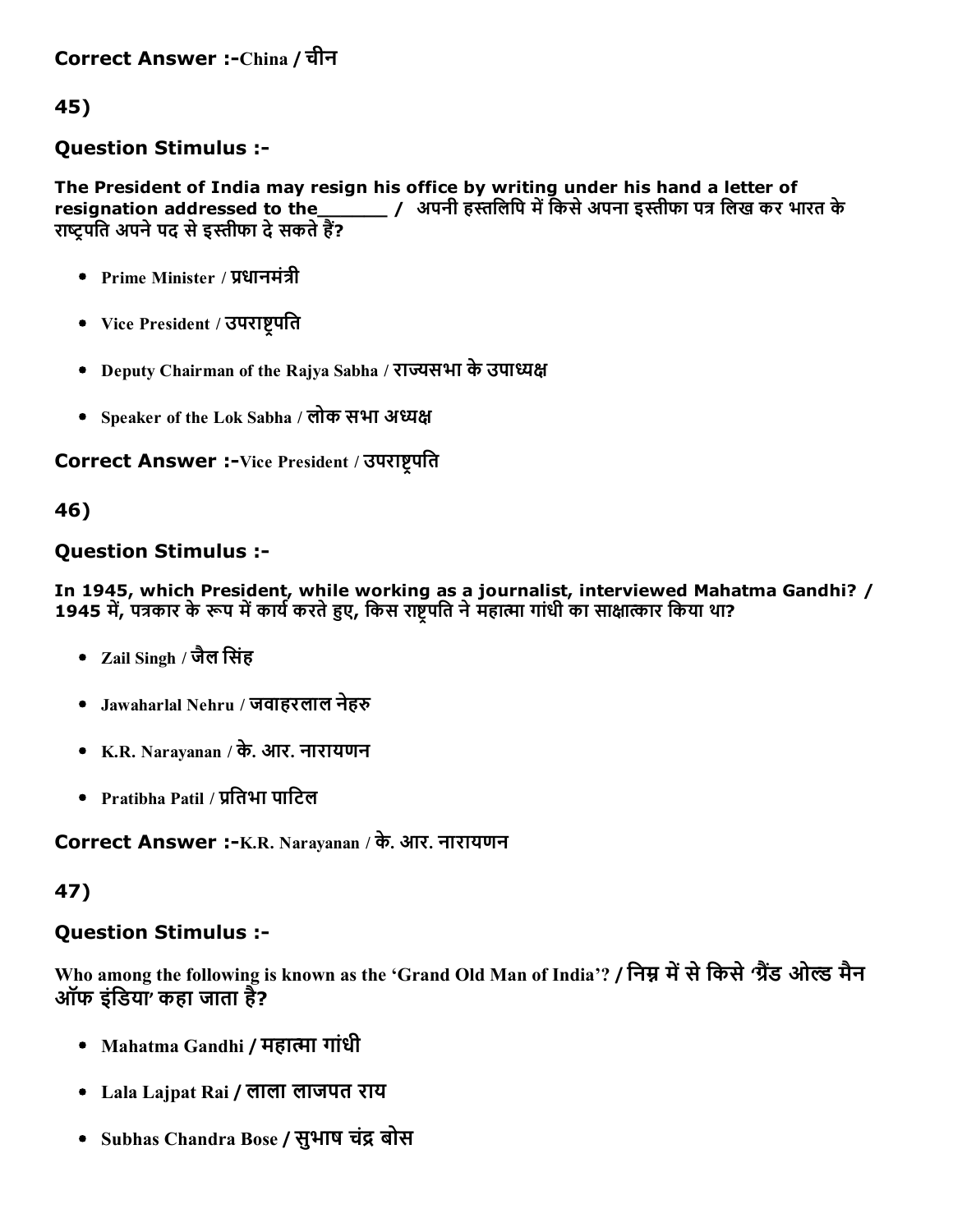Dadabhai Naoroji / दादाभाई नारोजी

## Correct Answer :-Dadabhai Naoroji / दादाभाई नारोजी

### 48)

Question Stimulus :

Mahatma Gandhi was called the Father of the Nation first by \_\_\_\_\_\_\_\_\_\_\_\_. / महात्मा गांधी को सबसे पहले राष्ट्रपिता \_\_\_\_\_\_\_\_\_\_\_\_ ने कहा था।

- Jawaharlal Nehru / जवाहरलाल नेहरु
- Rabindranath Tagore / रबिन्द्रनाथ टैगोर
- Subhas Chandra Bose / सुभाष चन्द्र बोस
- Lala Lajpat Rai / लाला लाजपत राय

Correct Answer :-Subhas Chandra Bose / सुभाष चन्द्र बोस

## 49)

## Question Stimulus :

In India, what took place between 19 November 1982 and 4 December 1982? / भारत में, 19 नवम्बर 1982 एवं 4 दिसम्बर 1982 के मध्य क्या हुआ था?

- $\bullet$  First census / प्रथम जनगणना
- First general elections / प्रथम आम चुनाव
- Asian Games / एिशयन खेल
- The Kumbh Mela / कुम्भ मेला

Correct Answer :-Asian Games / एशियन खेल

## 50)

## Question Stimulus :

Famous boxing legend Muhammad Ali passed away on ... / प्रसिद्ध मुक्केबाज मुहम्मद अली का निधन को हआ था।

- 4 June 2016 / 4 जून 2016
- 4 June 2015 / 4 जून 2015
- 4 July 2016 / 4 जुलाई 2014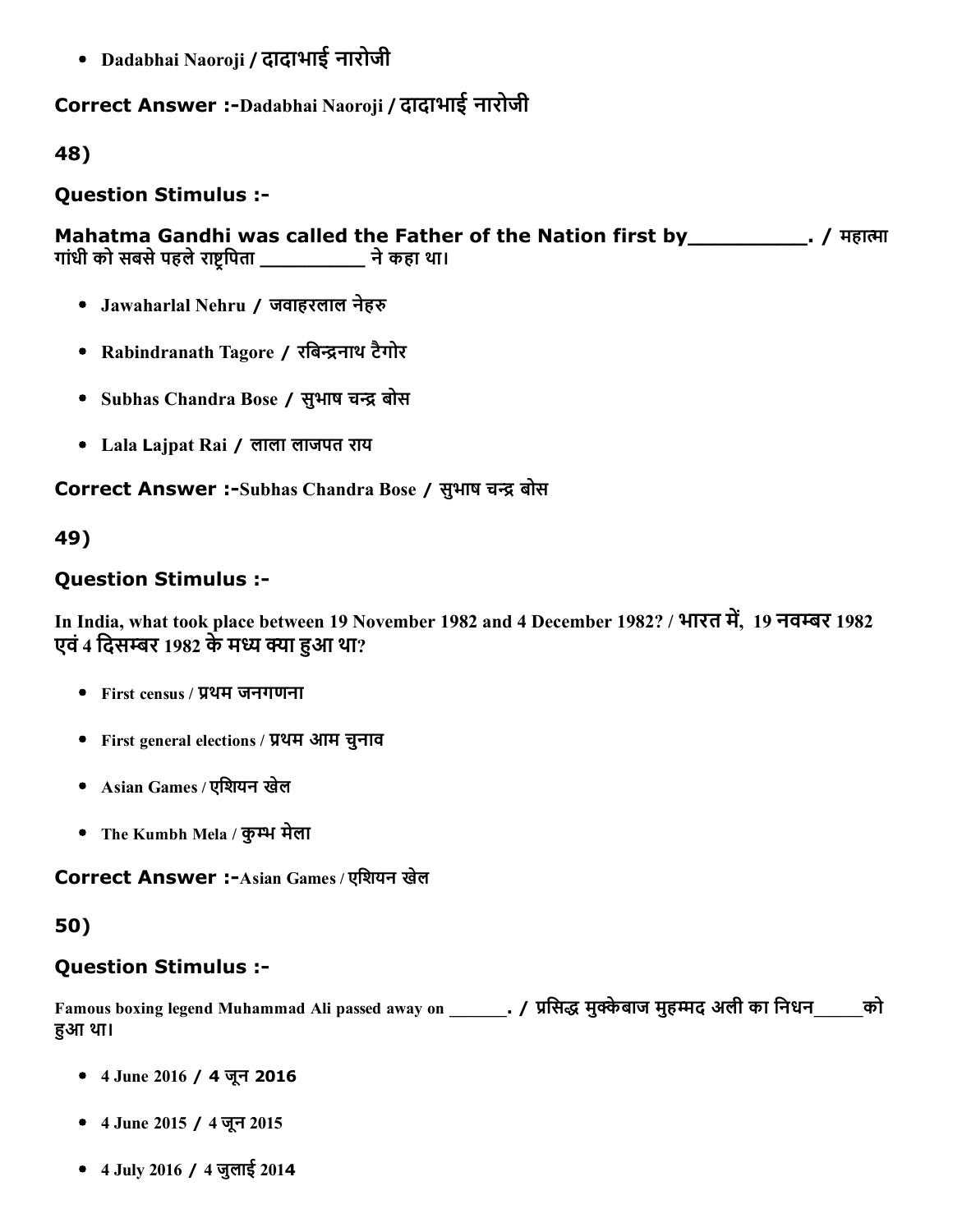4 June 2014 / 4 जून 2014

#### Correct Answer :4 June 2016 / 4 जून 2016

## 51)

### Question Stimulus :

"Operaĕon Cold" is correlated with\_\_\_\_\_\_\_\_\_\_\_\_\_\_\_\_\_\_\_\_\_. / ''ऑपरेशन कोֵ'' \_\_\_\_\_\_\_\_\_\_\_\_\_\_\_\_\_\_\_\_\_ केसाथ सहसंबंिधत है।

- CBI / सीबीआई
- CID / सीआईडी
- BSF / बीएसएफ
- NCC / एनसीसी

## Correct Answer :-BSF / बीएसएफ

## 52)

## Question Stimulus :

A cubical wooden block of side 10 cm and weight 100 N is resting on a horizontal surface. The pressure exerted on the surface by the block is / एक घनीय लकड़ी का खंड जिसकी भुजा 10 सेमी है और वजन 100 न्यूटन है, एक क्षैतिज सतह पर आश्रित है। खंड द्वारा सतह पर लगाया गया दाब है



- 10000 N
- 10000 Nm ‐2
- 1000 Nm ‐2
- $100$  Nm<sup>-2</sup>

#### Correct Answer :-10000 Nm<sup>-2</sup>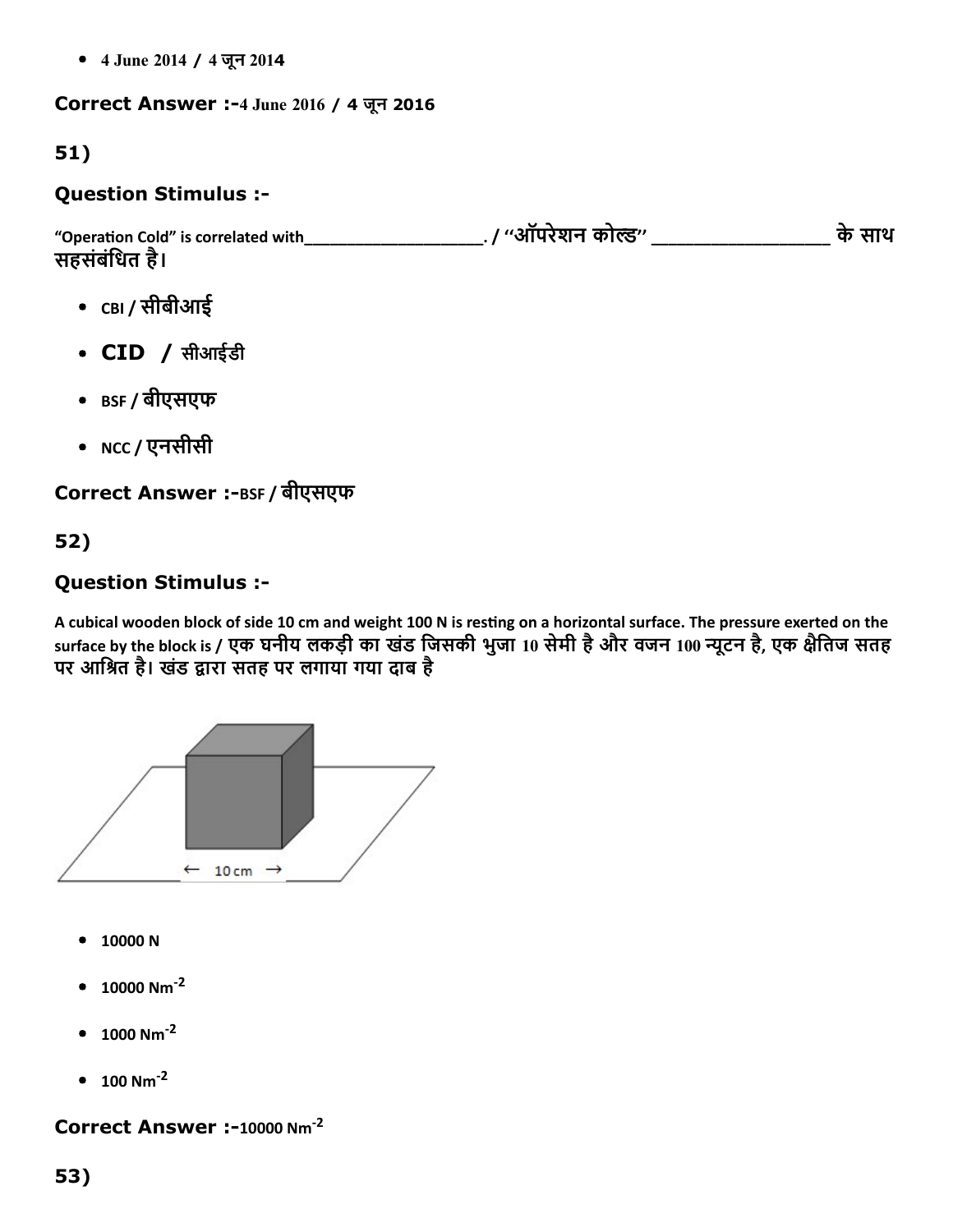## Question Stimulus :

Ghoomar is a folk dance from which state? / घूमर किस राज्य का लोक नृत्य है?

- Maharashtra / महाराष्ट
- Bihar / िबहार
- Kerala / केरल
- Rajasthan / राजस्थान

#### Correct Answer :-Rajasthan / राजस्थान

### 54)

#### Question Stimulus :

'The Communist Manifesto' is a political pamphlet by \_\_\_\_\_\_\_ / 'कम्युनिष्ट मैनिफ़ेस्टो'\_\_\_\_\_\_द्वारा दिया गया राजनैतिक पैگफलेट है।

- Karl Marx / कार्ल मार्क्स
- Joseph Stailn / जोसेफ़ स्टालिन
- Adolf Hitler / एडोल्फ़ हिटलर
- Vladimir Lenin / व्लादिमीर लेनिन

Correct Answer :-Karl Marx / कार्ल मार्क्स

#### 55)

#### Question Stimulus :

Which Indian state became the first to have a 'Happiness Department'? / भारत का ऐसा कौन सा पहला राज्य है जहाँ 'हैप्पीनेस विभाग' है?

- Maharashtra / महाराष्ट्र
- Punjab / पंजाब
- $\bullet$  Goa / गोआ
- Madhya Pradesh / मध्य प्रदेश

### Correct Answer :-Madhya Pradesh / मध्य प्रदेश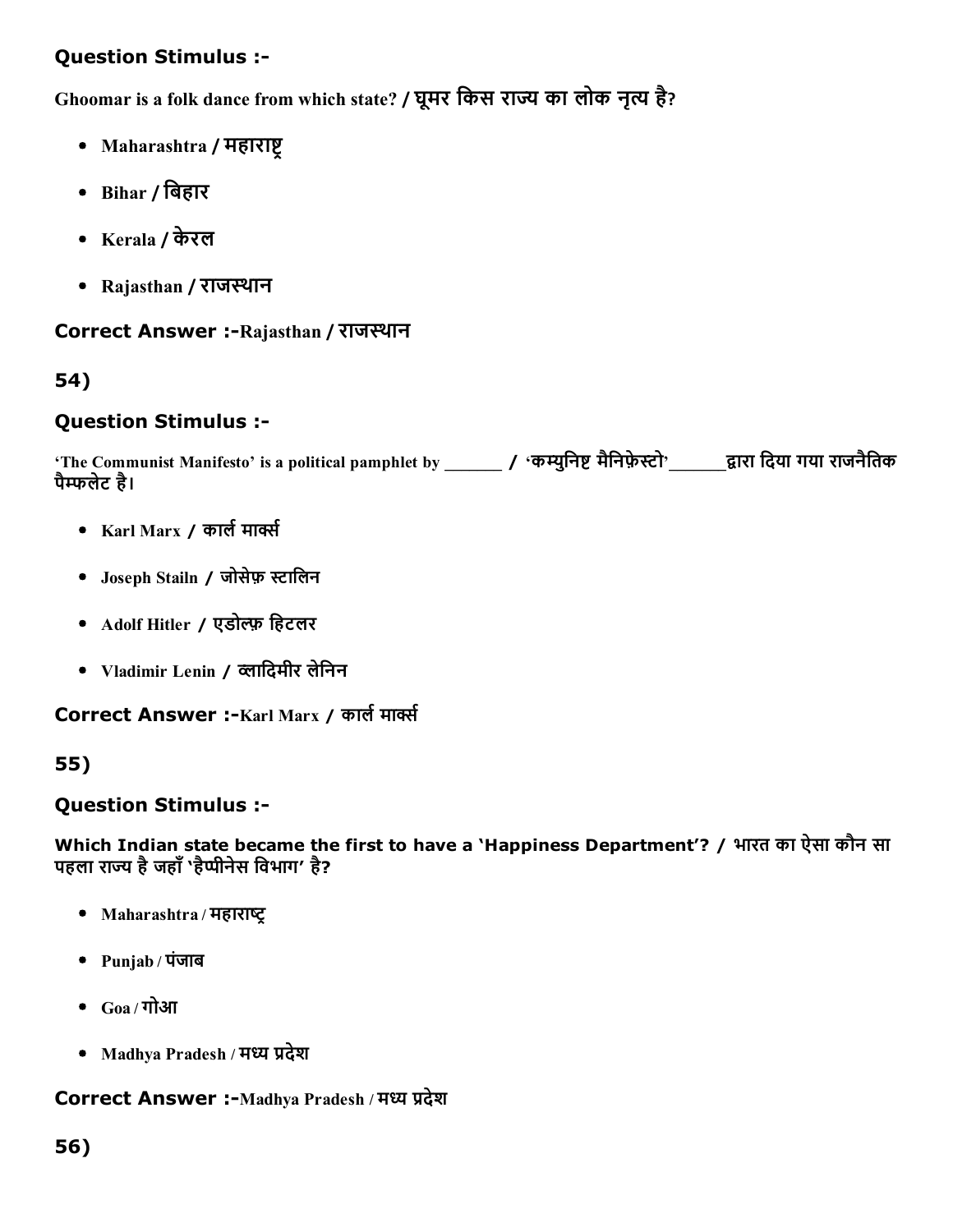## Question Stimulus :

Who is the newly appointed minister for Parliamentary Affairs? / नवनियुक्त संसदीय कार्य मंत्री कौन है?

- Venkaiah Naidu / वेंकैया नायडू
- Arun Jaitley / अरूण जेटली
- Ananth kumar / अनंत कुमार
- Jayant Sinha / जयंत सिन्हा

Correct Answer :-Ananth kumar / अनंत कुमार

### 57)

## Question Stimulus :

```
What is the full form of BBC? / बीबीसी का पूरा नाम क्या है? \,
```
- Bharat Broadcasting Corporation / भारत ब्रॉडकास्टिंग कार्पोरेशन
- British Broadcasting Corporation / ब्रिटिश ब्रॉडकास्टिंग कार्पोरेशन
- British Broadcasting Company / ब्रिटिश ब्रॉडकास्टिंग कम्पनी
- Bharat Broadcasting Council / भारत ब्रॉडकास्टिंग काउंसिल

Correct Answer :-British Broadcasting Corporation / ब्रिटिश ब्रॉडकास्टिंग कार्पोरेशन

#### 58)

## Question Stimulus :

World Water Day is celebrated on \_\_\_\_\_\_\_. / िवק जल िदवस \_\_\_\_\_\_\_ को मनाया जाता है।

- February 20 / 20 फरवरी
- March 20 / 20 मार्च
- February 22 / 22 फरवरी
- March 22 / 22 मार्च

#### Correct Answer :-March 22 / 22 मार्च

#### 59)

#### Question Stimulus :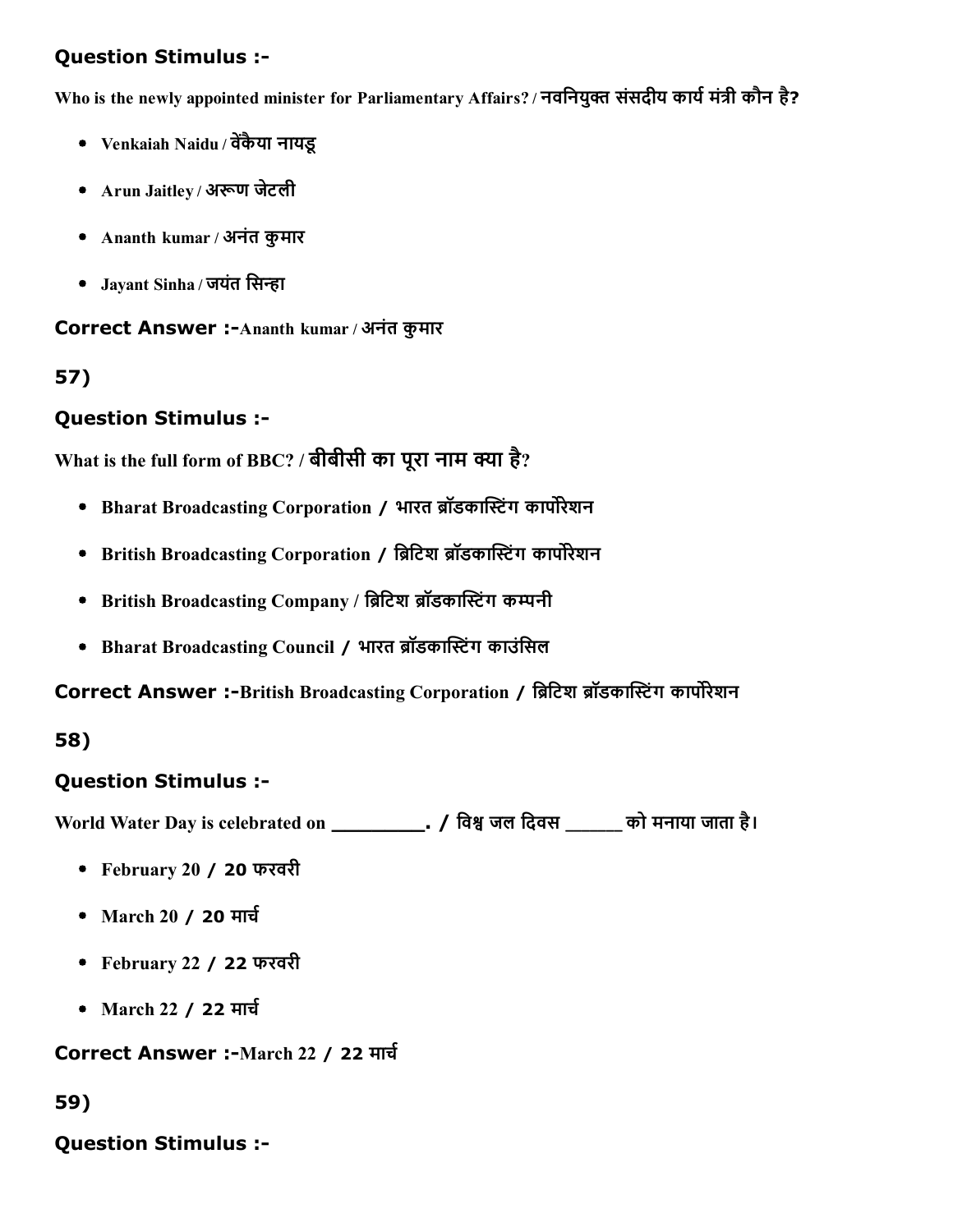Rewa Kund lies in / रीवा कुंड \_\_\_\_\_\_\_ में स्थित है।

- Ujjain / उज्जैन
- Indore / इंदौर
- Chanderi / चदंेरी
- Mandu / माΏू

Correct Answer :-Mandu / माण्डू

60)

Question Stimulus :

Which one among the following popular sportspersons does not hail from Madhya Pradesh? / निम्नलिखित लोकप्रिय खिलाड़ियों में से कौन सा मध्य प्रदेश से नहीं है?

- Aslam Sher Khan / असलम शेर खान
- Narendra Hirwani / नरेन्द्र हिरवानी
- Sarojini Apte / सरोजनी आप्टे
- Kirti Azad / कीर्ति आज़ाद

Correct Answer :-Kirti Azad / कीर्ति आज़ाद

61)

# Question Stimulus :

The river that makes a boundary between Madhya Pradesh and Rajasthan is / मध्य प्रदेश व राजस्थान के बीच सीमा बनाने वाली नदी है

- $\bullet$  Chambal / चम्बल
- $\bullet$  Sindh / सिन्ध
- Yamuna / यमुना
- None of these / इनमें से कोई नहीं

Correct Answer :-Chambal / चम्बल

62)

Question Stimulus :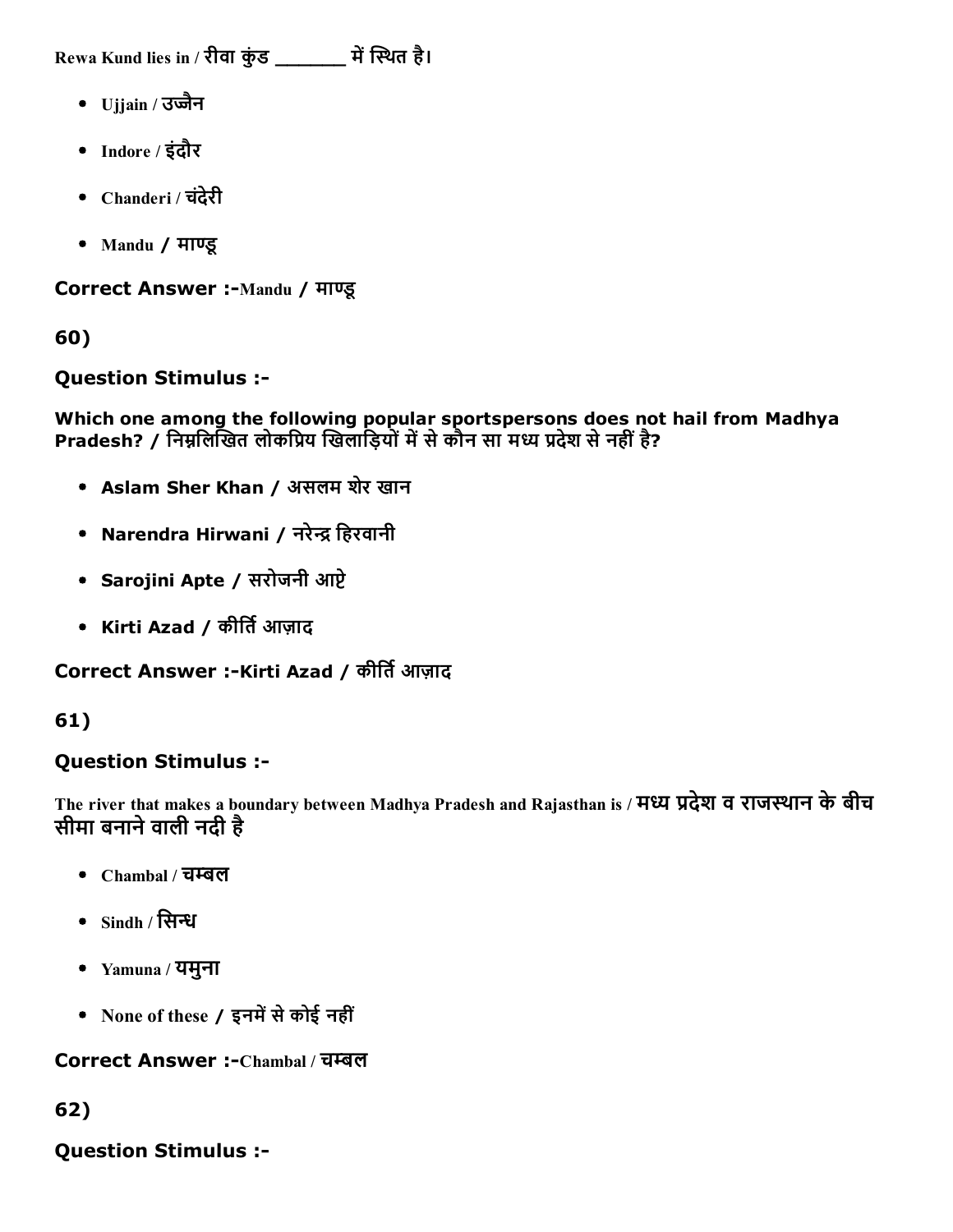In which space shuttle disaster did Kalpana Chawla, the Indo- American Astronaut die? / किस अंतरिक्ष शटल आपदा में इंडो-अमेरिकन अंतरिक्ष यात्री कल्पना चावला की मृत्यु हुई?

- Soyuz T 11 / सोयुज टी 11
- Columbia / कोलंबिया
- Challenger / चैलेंजर
- Discovery / डिस्कवरी

Correct Answer :-Columbia / कोलंबिया

63)

## Question Stimulus :

A reaction between Ethanol and concentrated Sulphuric Acid at 440 K gives Ethylene gas. It is described as a / 440 K पर एथेनॉल और सांद्रित सल्फ्यूरिक अम्ल के बीच की अभिक्रिया, एथिलीन गैस देती है। इसेकहा जाता है

- Substitution reaction / प्रतिस्थापन अभिक्रिया
- Hydrolysis / जलअपघटन
- Dehydrogenation reaction / विहाइडोजनन अभिक्रिया
- Dehydration reaction / निर्जलीकरण अभिक्रिया

Correct Answer :-Dehydration reaction / निर्जलीकरण अभिक्रिया

## 64)

## Question Stimulus :

Two lenses have powers +2 D and + 0.5 D. The focal lengths of these lenses and their combination are respectively /  $\vec{q}$ लेंसों की शक्तियाँ +2 D और + 0.5 D हैं। इन लेंसों की फोकस दूरियाँ और उनके संयोजन हैं क्रमश:

- + 0.5 m, + 2.0 m, + 2.5 m
- + 0.5 cm, + 2.0 cm, + 0.4 cm
- $+ 50$  cm,  $+ 200$  cm,  $+ 40$  cm
- $+ 50$  cm,  $+ 200$  cm,  $40$  cm

Correct Answer :+ 50 cm, + 200 cm, + 40 cm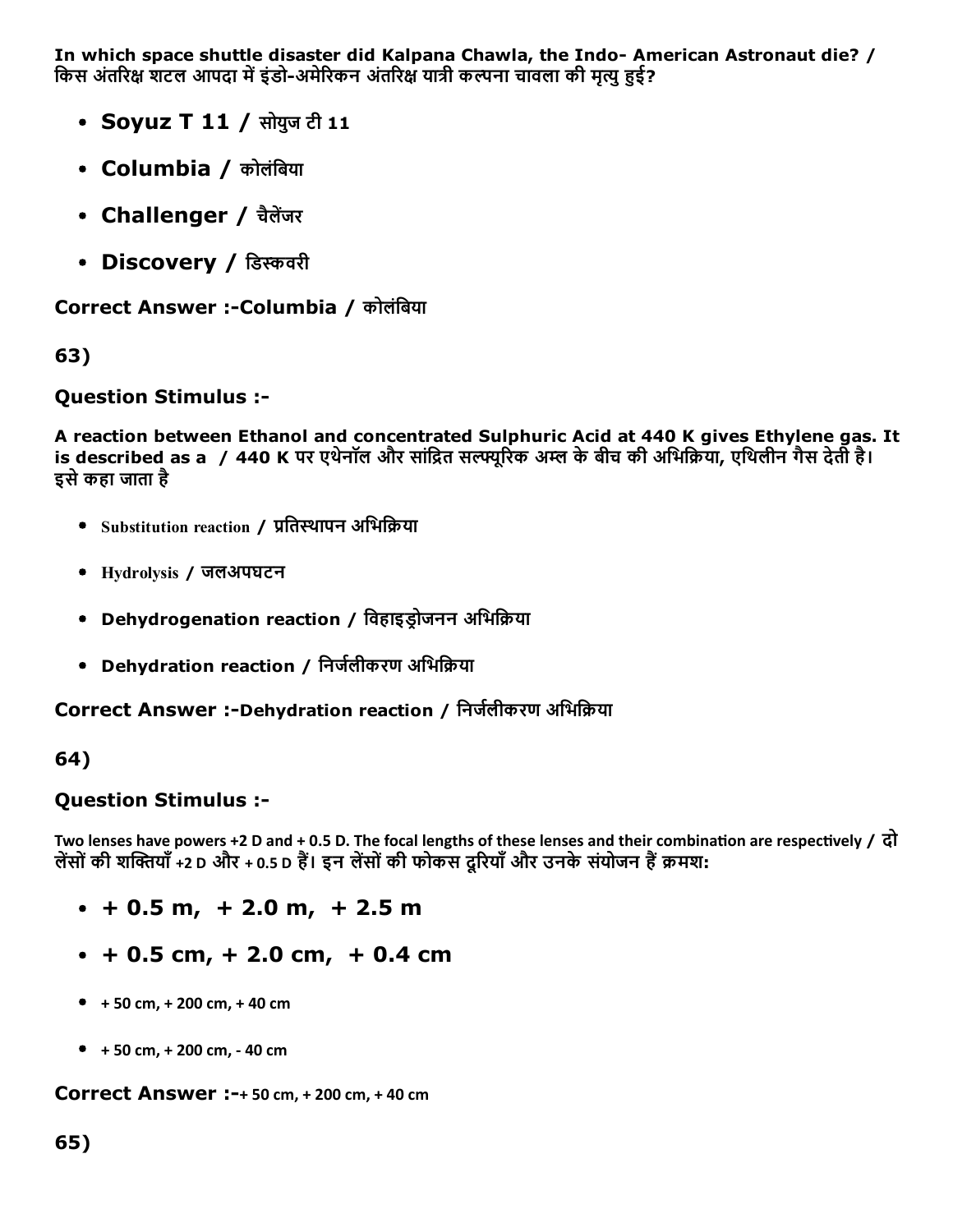## Question Stimulus :

Burning of LPG gives / एलपीजी का दहन देता है

- $\bullet$  CO<sub>2</sub>
- $H<sub>2</sub>O$
- CO<sub>2</sub> and H<sub>2</sub>O / CO<sub>2</sub> और H<sub>2</sub>O
- CO and H<sub>2</sub>O / CO और H<sub>2</sub>O

## Correct Answer :- $CO<sub>2</sub>$  and H<sub>2</sub>O /  $CO<sub>2</sub>$  और H<sub>2</sub>O

## 66)

### Question Stimulus :

The preferred fuel for Heavy Motor Vehicles like trucks is / ट्रक जैसे भारी मोटर वाहनों के लिए \_\_\_\_\_\_\_\_\_\_\_ इंधन को वरीयता दी जाती है।

- Petrol / पेट्रोल
- Diesel / डीज़ल
- Gasoline / गैसोलीन
- Crude Oil / कच्चा तेल

Correct Answer :-Diesel / डीज़ल

## 67)

## Question Stimulus :

Petrol tankers are more dangerous when it is just emptied than when they are full because / भरे हुए पेट्रोल टैंकर की अपेक्षा तत्काल खाली किए जाने वाले टैंकर अधिक ख़तरनाक ) होते हैं, क्योंकि

- They have petrol vapours inside that can catch fire easily. / उनके भीतर पेट्रोल की वाष्प होती है िजससेआसानी सेआग लग सकती है।
- They have carbon particles that can catch fire. / उनमें कार्बन के कण होते हैं जिनमें आग लग सकती है।
- Oxygen supply is cut off that can cause tankers to burst / ऑक्सीजन की आपूर्ति बंद होने के कारण टैंकर फट सकते हैं।
- Explosion can take place due to the pressure / दाब के कारण विस्फोट हो सकता है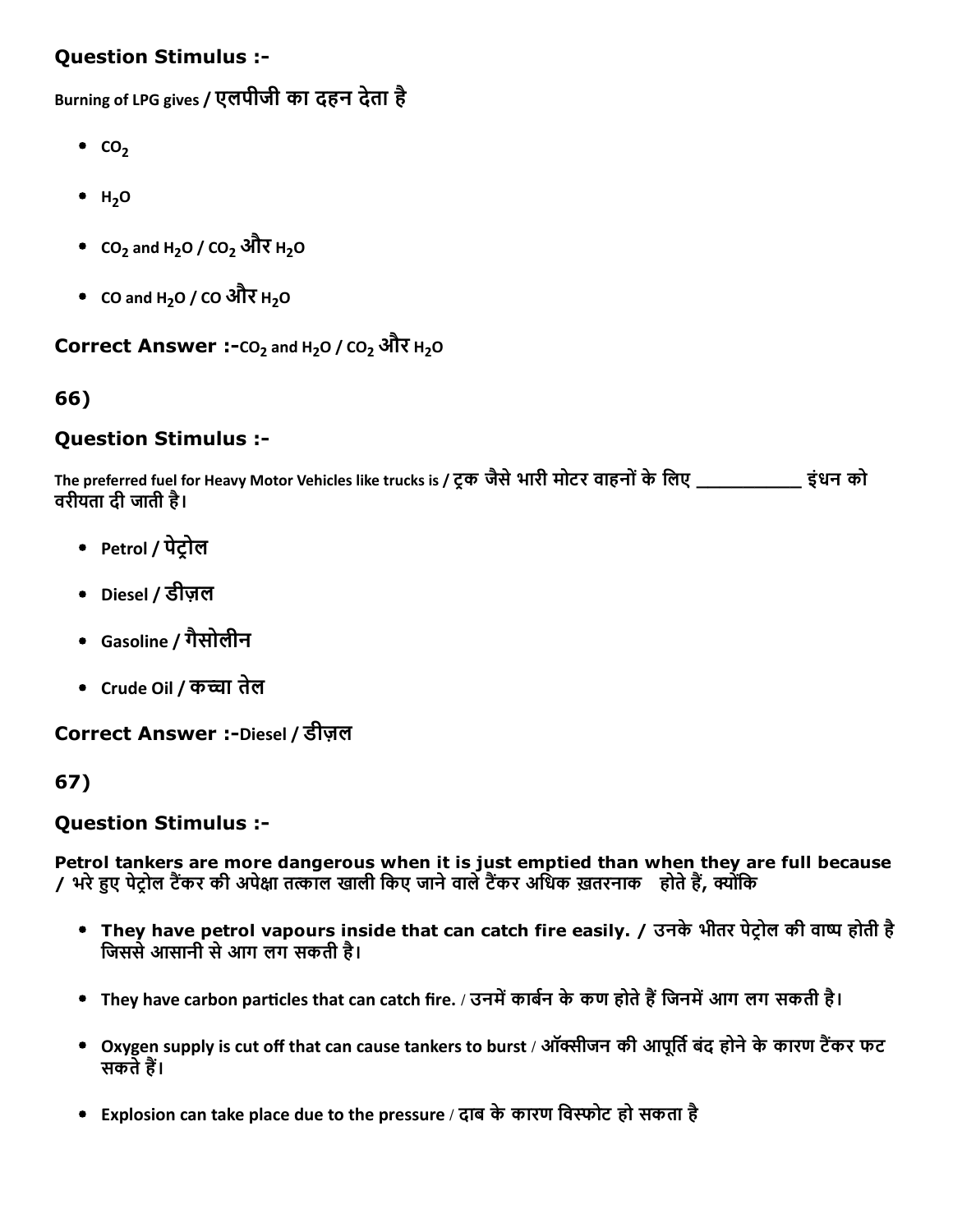Correct Answer :-They have petrol vapours inside that can catch fire easily. / उनके भीतर पेट्रोल की वाष्प होती है जिससे आसानी से आग लग सकती है।

68)

# Question Stimulus :

The correct summary equation for photosynthesis in green plants is\_\_\_\_\_\_ / हरे पौधों में प्रकाश संस्लेषण के लिए सही संक्षिप्त समीकरण है

- Carbon dioxide +Water<sup>→</sup>Glucose<sup>+</sup>Water +Oxygen / कार्बन डाइऑक्साइड+जल  $\rightarrow$  ग्लूकोज़ + जल + ऑक्सीजन
- Carbon dioxide +Hydrogen  $\rightarrow$ Glucose +Water / + / कार्बन डाइऑक्साइडहाइड़ोजन  $\rightarrow$  ग्लुकोज़ + जल
- Carbon dioxide +Hydrogen Sulphide<sup>→</sup>Glucose+ Sulphur / कार्बन डाइऑक्साइड + हाइडोजन सल्फाइड $\rightarrow$  ग्लूकोज़  $_+$  सल्फर
- Glucose+Water  $\rightarrow$  Carbon dioxide+Water / ग्लूकोज़+जल $\rightarrow$  कार्बन डाइऑक्साइड + जल

Correct Answer :-Carbon dioxide +Water<sup>→</sup>Glucose<sup>+</sup>Water +Oxygen / कार्बन डाइऑक्साइड+जल $\rightarrow$  ग्लूकोज़ + जल + ऑक्सीजन

69)

# Question Stimulus :

The total number of bones in the human body is\_\_\_\_\_\_\_ / मनुष्य के शरीर में हड़ियों की कुल संġा है\_\_\_\_\_\_

- 209
- 208
- 206
- $207$

**Correct Answer :-206** 

70)

Question Stimulus :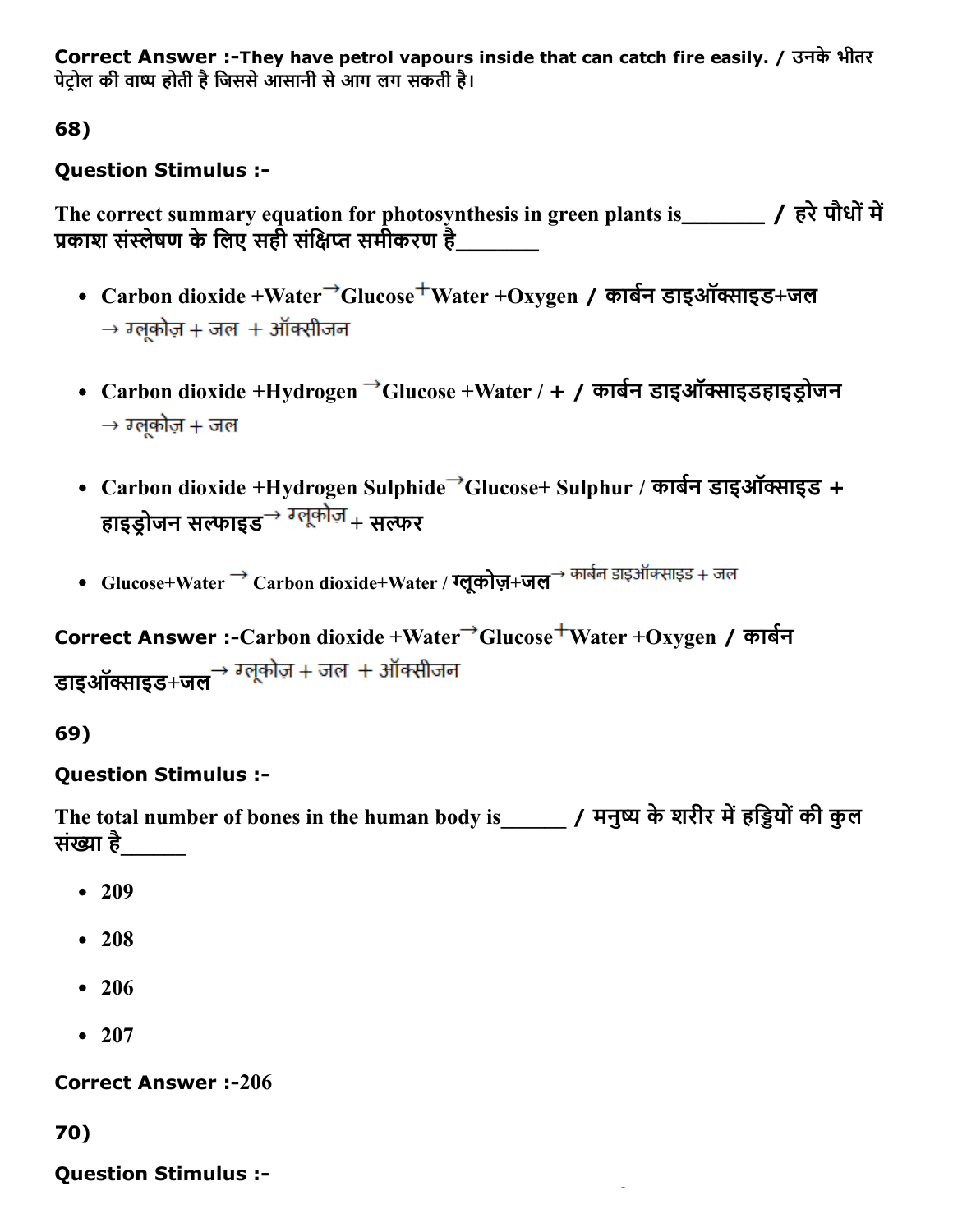What kind of an organism is Yeast? / खमीर किस प्रकार का जीव है?

- Fungi / कवक
- Bacteria / जीवाणु
- Protista / प्रोटिस्टा
- Cyanobacteria / नील हδरत शैवाल

Correct Answer :-Fungi / कवक

# 71)

## Question Stimulus :

The average of two numbers A and B is 505. The average of 'B' and 'C' is 625. The average of C and A is 550.The value of 'B' is? / A और B दो संġाओंका औसत 505 है। 'B' और 'C' का औसत 625 है। C और A का औसत 550 है। 'B' का मान है

- $-430$
- $590$
- $600$
- $610$

**Correct Answer :-430** 

## 72)

## Question Stimulus :

Two numbers are in the ratio 13:7 and the smaller number is 60 less than the larger number. What is the sum of the two numbers? / दो संख्याएँ 13:7 के अनुपात में हैं एवं छोटी संख्या बड़ी संख्या से 60 कम है। दोनों संख्याओं का योग क्या है?

- $180$
- $70$
- $130$
- $\bullet$  200

#### **Correct Answer :-200**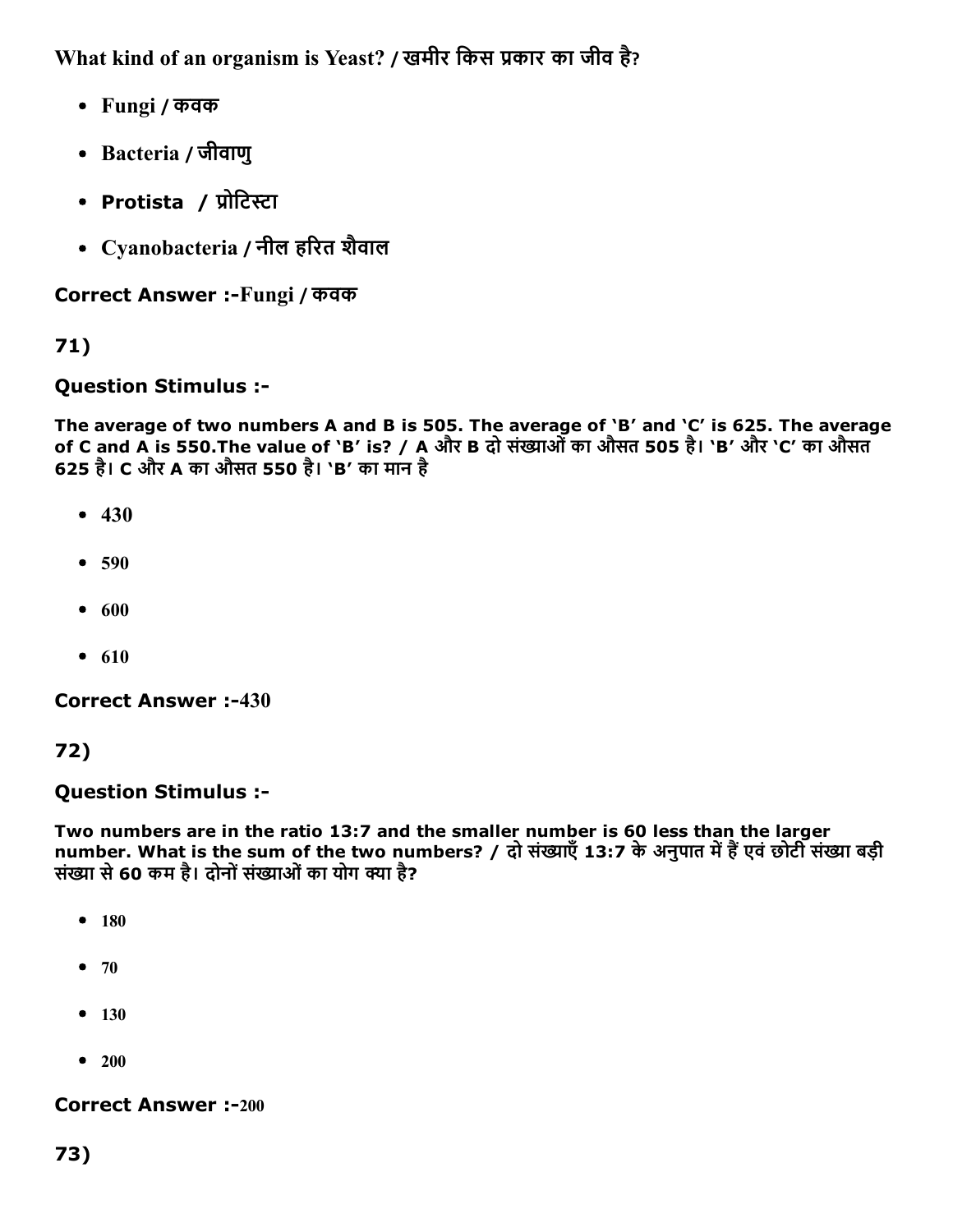## Question Stimulus :

 $1/5^{\rm th}$  of 3/7 $^{\rm th}$  of 700 is / 700 का 3/7 $^{\rm q\bar{q}}$  का 1/5 $^{\rm q\bar{q}}$  है:

- 60
- 65
- 70
- 75

**Correct Answer :-60** 

74)

# Question Stimulus :

27/19<sup>th</sup> of 15/27<sup>th</sup> of 513 is / 513 का 15/27<sup>वां</sup> का 27/19<sup>वां</sup> है:

- 335
- $405$
- $421$
- $240$

**Correct Answer :-405** 

# 75)

## Question Stimulus :

Mr. James is 4 times as old as his daughter. After 4 years Mr. James will be 3 times as old as his daughter. What is the present age of his daughter? / श्री जेम्स की उम्र उनकी बेटी की उम्र की 4 गुना है। 4 साल बाद श्री जेम्स की उम्र अपनी बेटी की उम्र की 3 गुना होगी। वर्तमान में उनकी बेटी की उम्र क्या है?

- 8
- 16
- 15
- 20

**Correct Answer :-8**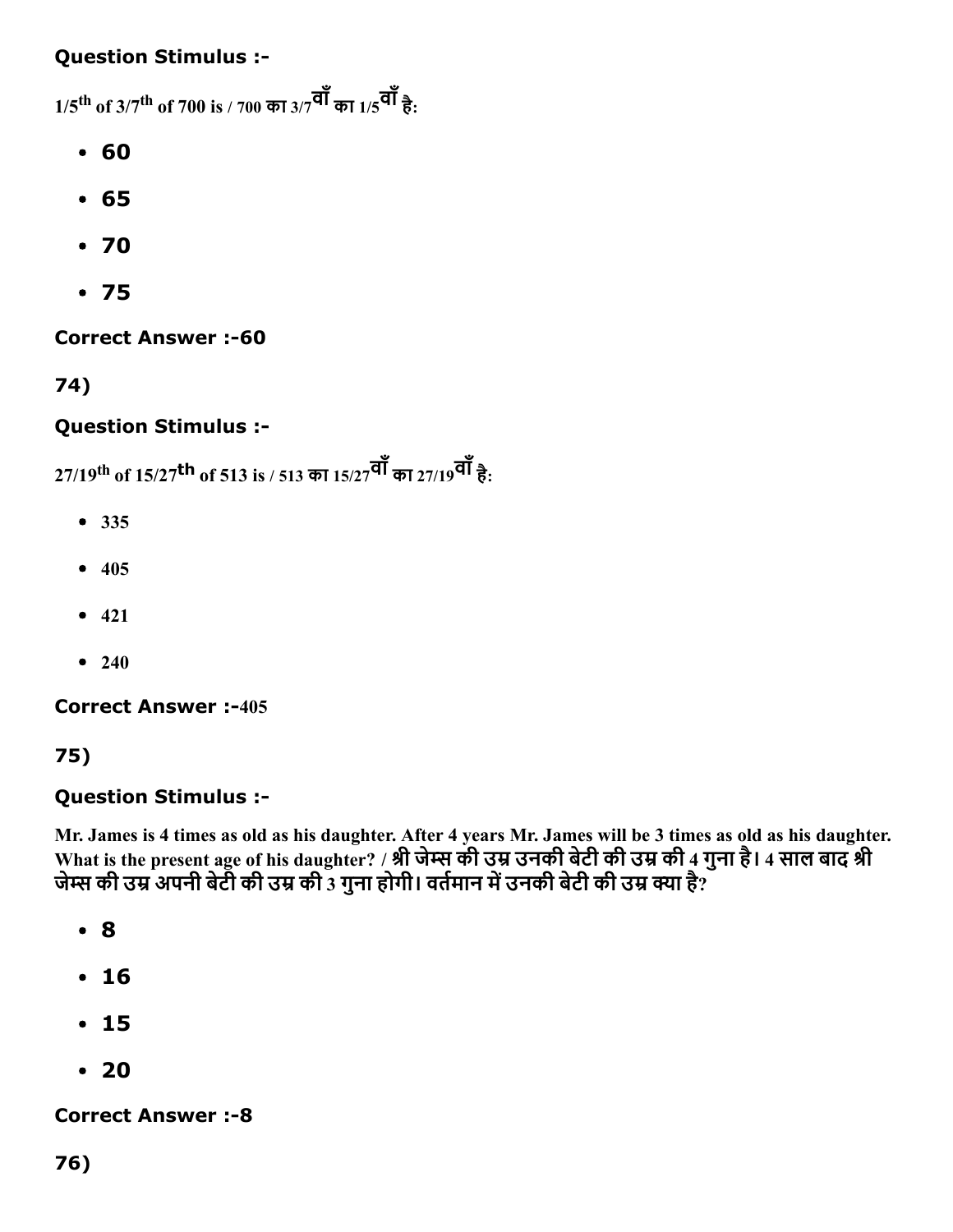## Question Stimulus :

The average age of 30 students in a class is 16 years. The average age of 18 students in this group is 7 years. The average age of remaining 12 students is? / एक कक्षा में 30 छात्रों की औसत आयु 16 वर्ष है। इस समूह में 18 छात्रों की औसत आयु 7 वर्ष है। शेष 12 छात्रों की औसत आयु क्या है?

- $14$
- $15$
- $29.5$
- $25.5$

#### **Correct Answer :-29.5**

## 77)

#### Question Stimulus :

 $45\%$  of  $1800 + 60\%$  of  $1500 =$  of  $3420 / 1800$  का  $45\% + 1500$  का  $60\% = 3420$  का

- $40 \%$
- $60 \%$
- $55 \%$
- $50 \%$

Correct Answer :-50 %

#### 78)

#### Question Stimulus :

The population of a city is 3,40,000. If it increases at a constant rate by 5% per annum, then what will be the population after two years? / एक शहर की आबादी 3,40,000 है। यिद यह प्रतिवर्ष 5% के निश्चत दर से बढ़ती है, तब दो वर्षों के पश्चात आबादी क्या होगी?

- 3,77,800
- 3,74,850
- 3,74,000
- $\bullet$  3,76,100

#### Correct Answer :-3,74,850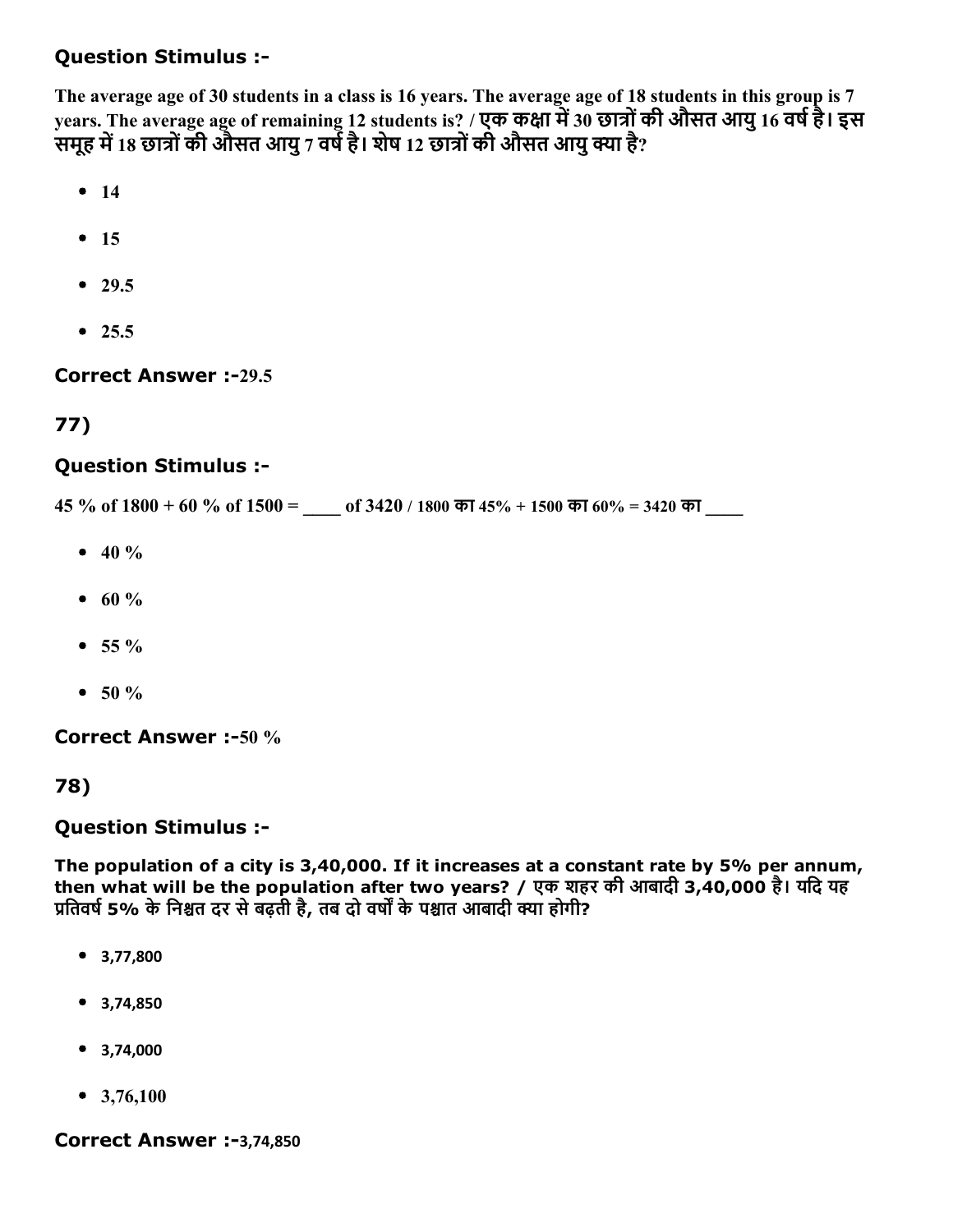### Question Stimulus :

Fill in the missing alphabets / लुप्त अक्षर भरिए

aab\_\_a\_\_bb\_\_a

- $\bullet$  a, b, a
- $\bullet$  b, a, a
- $\bullet$  b, a, b
- $\bullet$  a, b, b

Correct Answer :-b, a, a

80)

Question Stimulus :

Which one of the following four addresses is NOT EXACTLY same as the other three? / निम्न चार पतों में से कौन सा बाकी तीन पतों के एकदम समान नहीं है?

Rodrigues Company Ltd

10, Stamford Road

Oakliegh, Melbourne 3166,

AUSTRALIA

i. Rodrigues Company Ltd

10, Stamford Road

Oakleigh, Melbourne 3166,

AUSTRALIA

ii. Rodrigues Company Ltd

10, Stamford Road

Oakleigh, Melbourne 3166,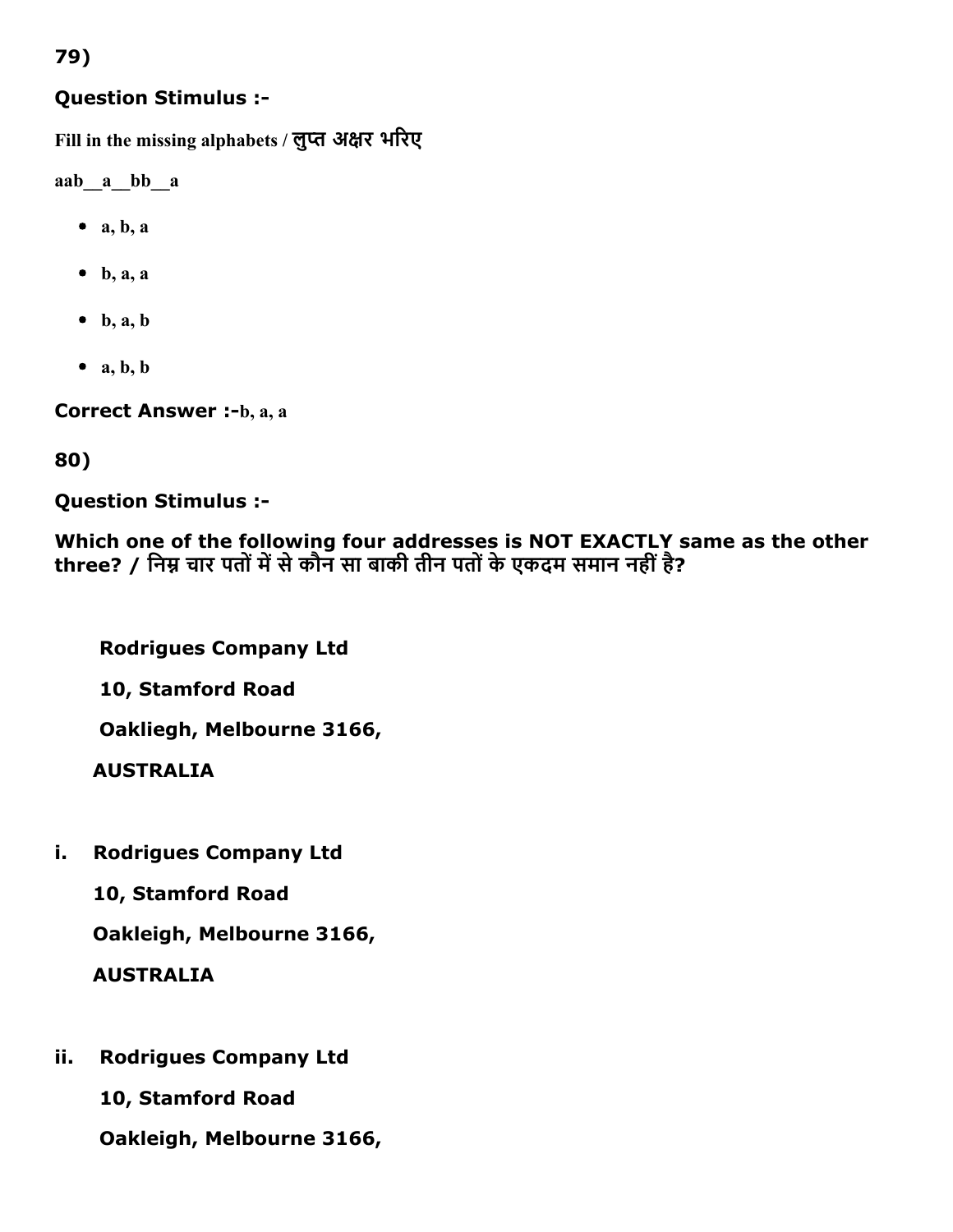### AUSTRALIA

iii. Rodrigues Company Ltd

10, Stamford Road

Oakliegh, Melbourne 3166,

AUSTRALIA

iv. Rodrigues Company Ltd

10, Stamford Road

Oakleigh, Melbourne 3166,

### AUSTRALIA

- i
- $\bullet$  ii
- $\bullet$  iii
- $\bullet$  iv

**Correct Answer :-iii** 

81)

Question Stimulus :

Which one of the following four addresses is NOT EXACTLY same as other three? / निम्न चार पतों में से कौन सा बाकी तीन के एकदम समान नहीं है?

Rossello Consultancy Pvt. Ltd

2107, Massachusetts Ave,

NEW YORK

Washington D.C. 2008

Tel: 001-1-202-9397000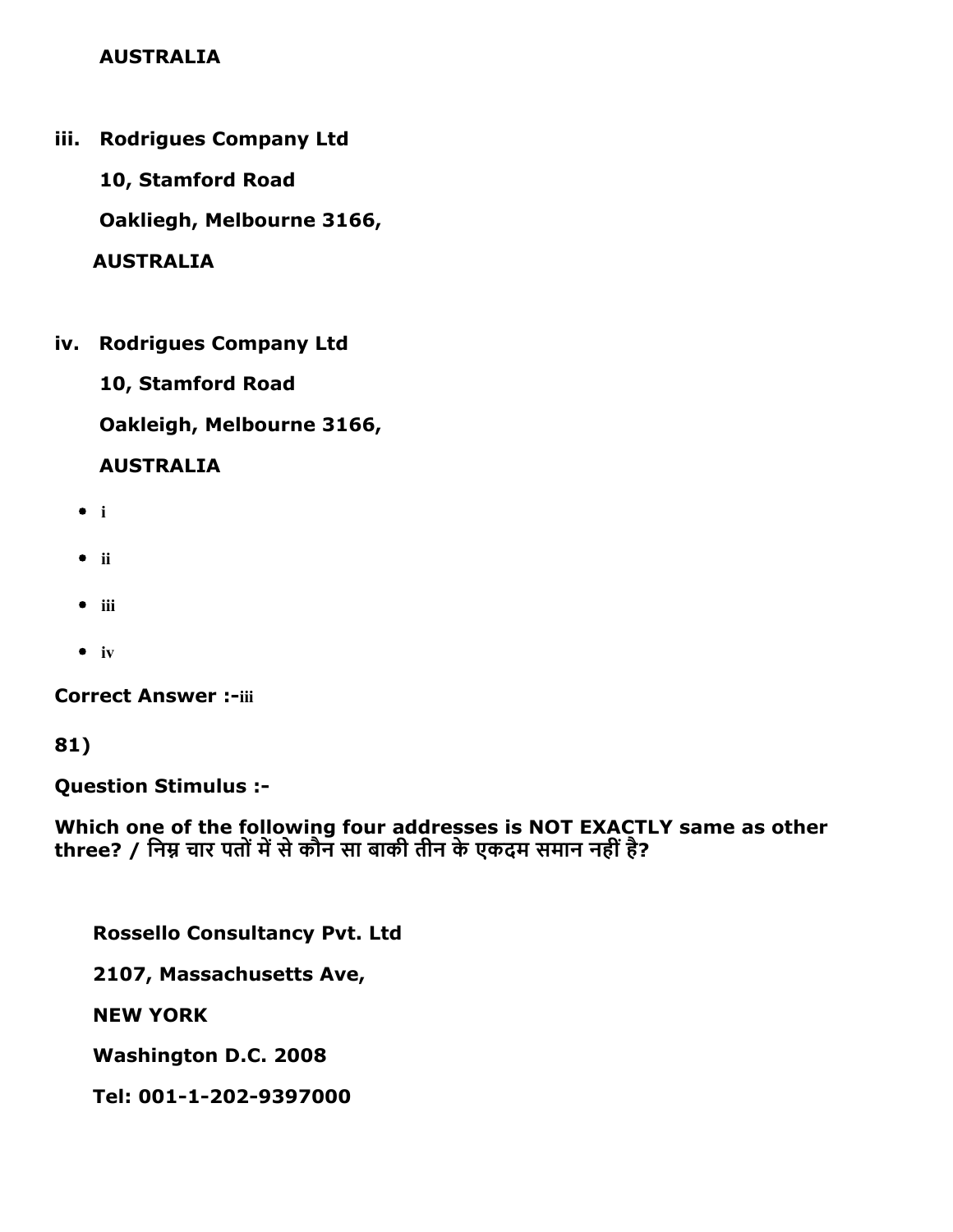i Rossello Consultancy Pvt. Ltd

2107, Massachusetts Ave,

NEW YORK

Washington D.C. 2008

Tel: 00 – 1 – 202 – 9397000

ii Rossello Consultancy Pvt. Ltd 2107, Massachusetts Ave, NEW YORK Washington D.C. 2008

Tel: 00 – 1 – 202 – 9397000

iii Rossello Consultancy Pvt. Ltd

2107, Massachusetts Ave,

NEW YORK

Washington D.C. 2008

Tel: 001-1-202-9397000

iv Rossello Consultancy Pvt. Ltd

2107, Massachusetts Ave,

NEW YORK

Washington D.C. 2008

Tel: 00 – 1 – 202 – 9397000

 $\bullet$  i

- $\bullet$  ii
- $\bullet$  iii
- $\bullet$  iv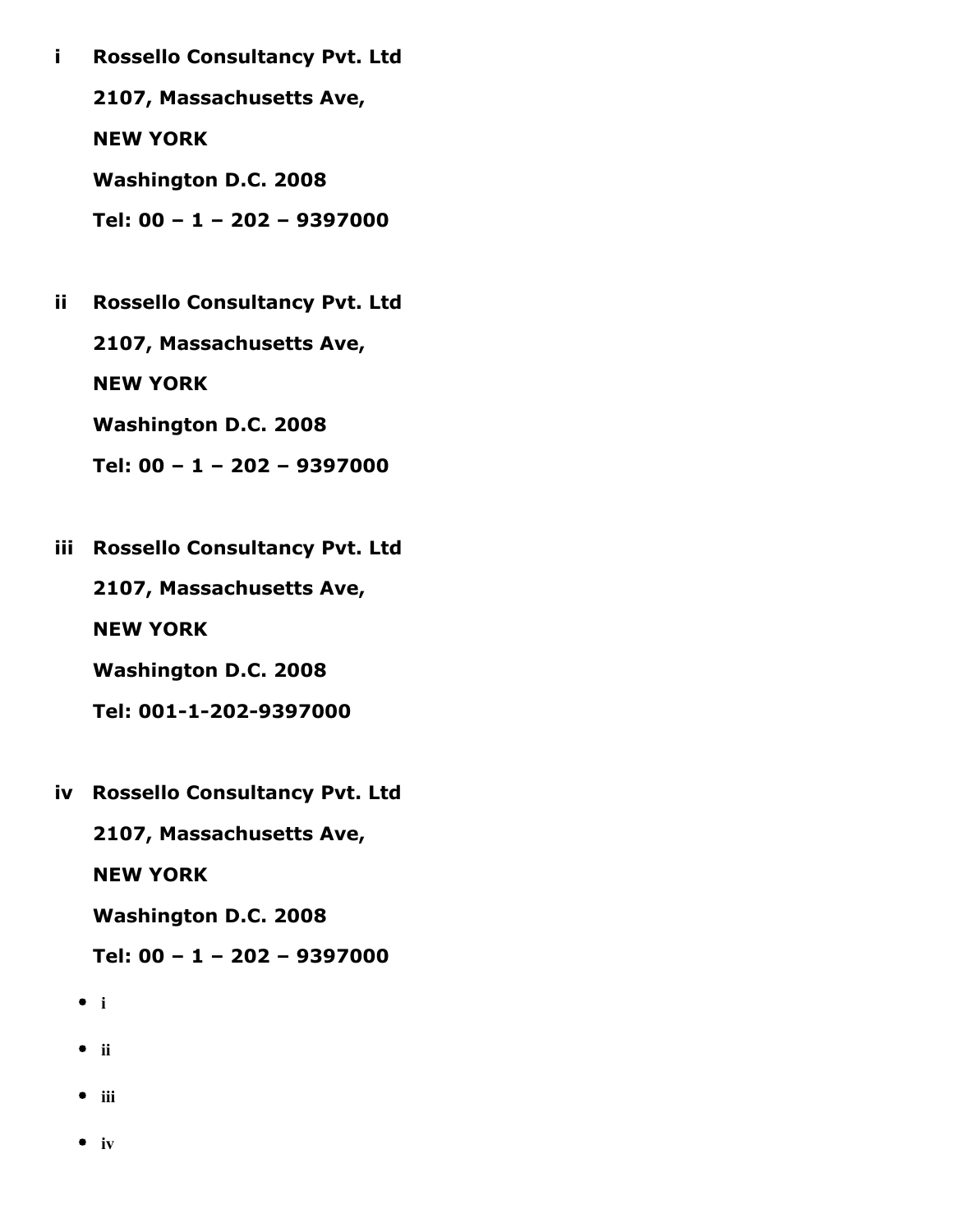#### **Correct Answer :-iii**

# 82)

## Question Stimulus :

In covering a distance of 30 km, A takes 2 hr more than B. If A doubles his speed, then it would take 1 hr less than B. Find the speed of A. / 30 किमी की दूरी को तय करने के लिए A, B से 2 घंटे अधिक लेता है। यदि A अपनी गति को दोगुनी कर दे तो उसे B से 1 घंटा कम लगेगा। A की गति ज्ञात कीजिए।

- $\bullet$  5 kmph / 5 किमी प्रतिघंटा
- $-5.5$  kmph / 5.5 किमी प्रतिघंटा
- $6 \text{ kmph } / 6$  किमी प्रतिघंटा
- $-6.5$  kmph /  $6.5$  किमी प्रतिघंटा

### Correct Answer :-5 kmph / 5 किमी प्रतिघंटा

### 83)

#### Question Stimulus :

A shopkeeper buys a washing machine for Rs 17,500 and sells it for Rs. 21,700. What is his profit? / एक दुकानदार रूपये 17500 में एक वॉशिंग मशीन खरीदता है तथा उसे रूपये 21700 में बेच देता है। उसका लाभ कितना है?

- $4000$
- $4200$
- $-6000$
- 5200

**Correct Answer :-4200** 

#### 84)

#### Question Stimulus :

Find the next term in the series 5,8,13,21, \_\_\_\_\_\_\_\_ /श्रंखला में अगला पद ज्ञात कीजिए 5,8,13,21, \_\_\_\_\_\_\_\_\_\_\_\_\_

- $55$
- 34
- $52$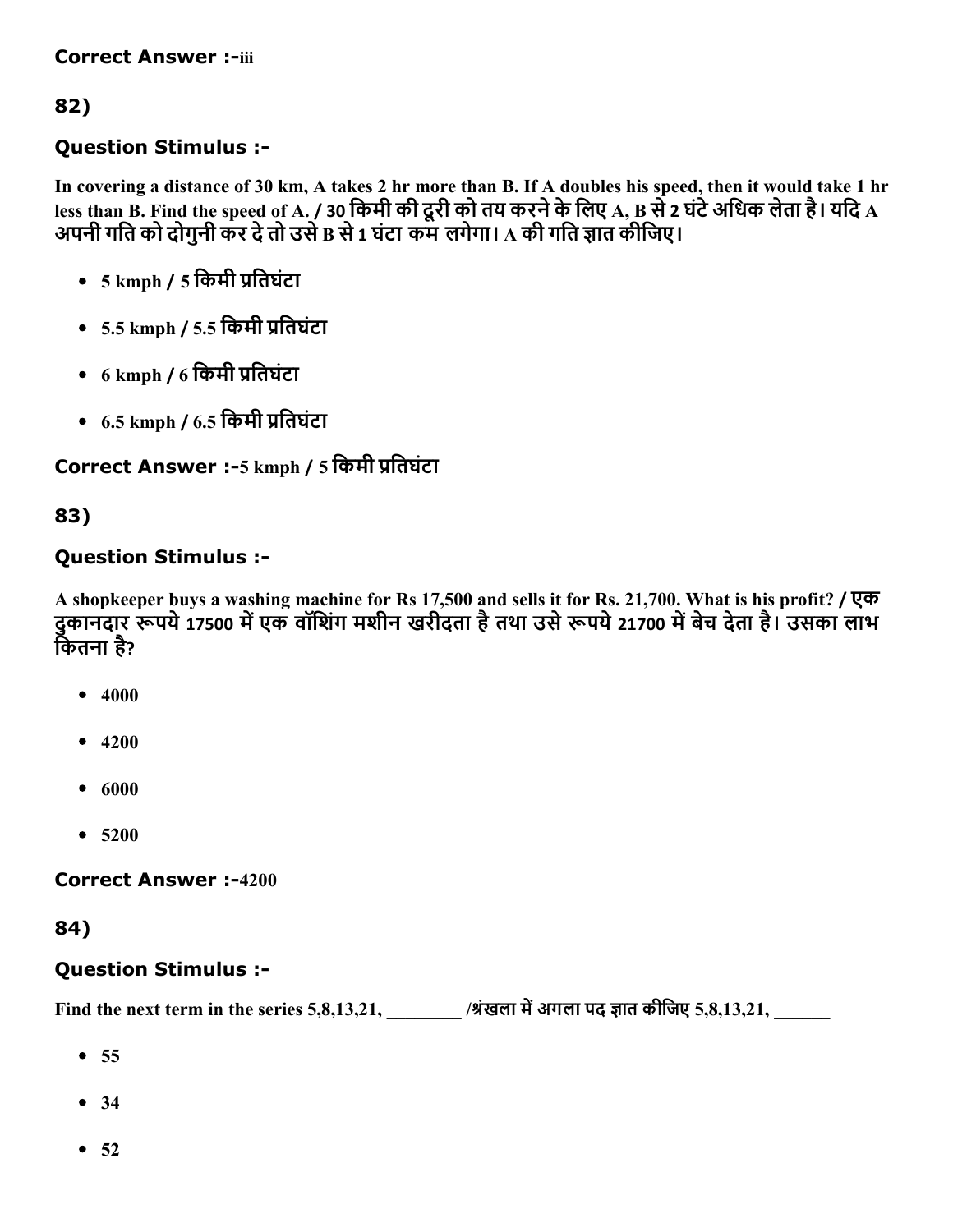$• 37$ 

#### **Correct Answer :-34**

# 85)

## Question Stimulus :

Find the next term in the series. / श्रंखला में अगला पद ज्ञात कीजिए

16, 24, 8, 12, 4, 6, 2, \_\_

- 3
- $1$
- $\bullet$  0
- None of these / इनमें से कोई नहीं

## **Correct Answer :-3**

# 86)

# Question Stimulus :

In a certain language 'abra la dabra' means 'black magic lamp' and 'ula la olelo' means 'magic inside bottle'. Then in that language the word 'la' is used for: / किसी खास भाषा में 'abra la dabra' का मतलब है'black magic lamp' और 'ula la olelo' का मतलब है'magic inside bottle'। तो उस भाषा में शब्द 'la' इसके लिए प्रयोग होता है:

- bottle
- inside
- black
- magic

**Correct Answer :- magic** 

# 87)

# Question Stimulus :

In the sequence shown below, which figure comes next? / नीचे दिखाये गये क्रम में अगली आकृति कौन सी होगी?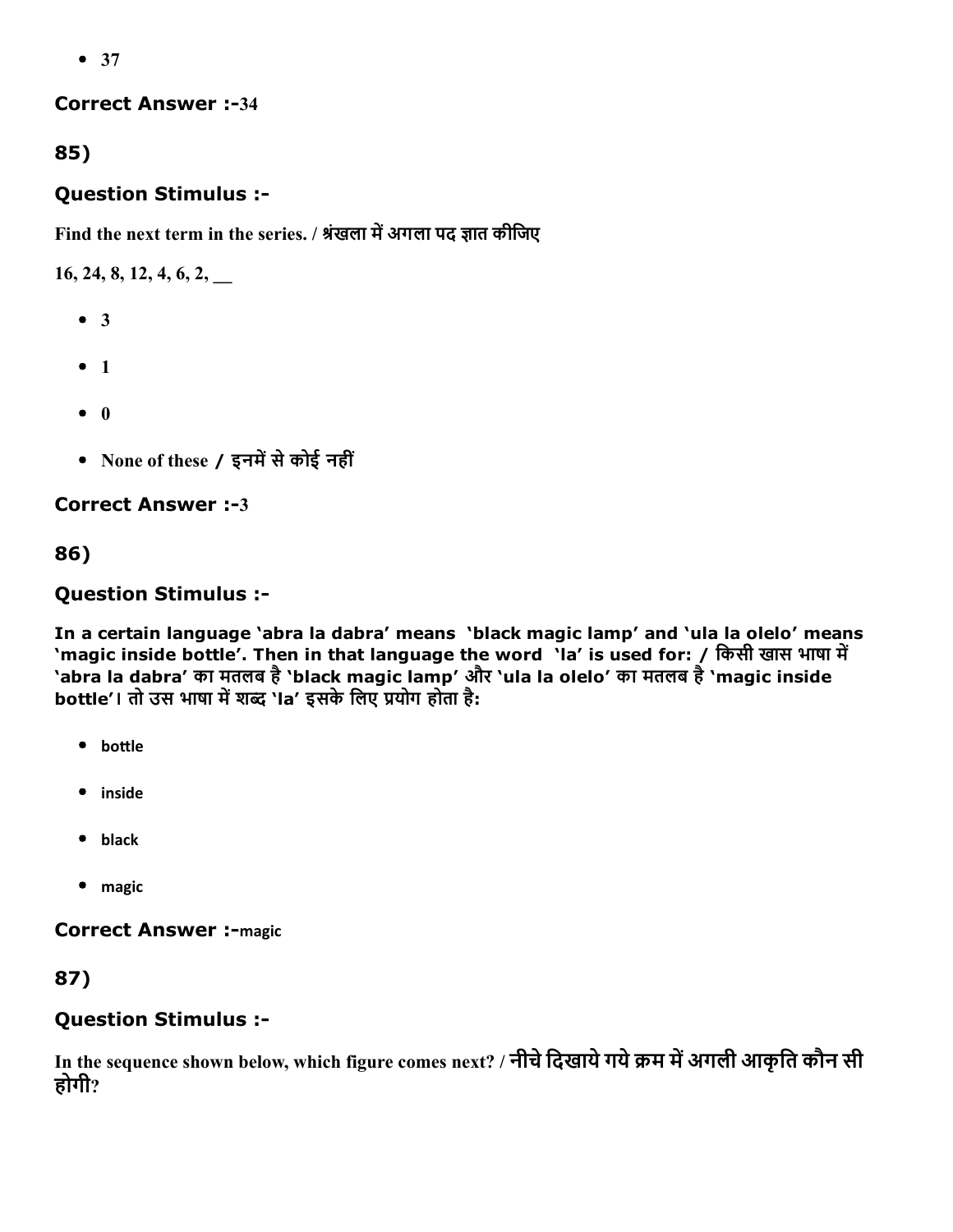

 $\mathbf{i}$ 



ii



iii



iv











Correct Answer :

88)

Question Stimulus :

 $A = B$  means that A is married to B / A = B का मतलब है कि A, B से शादी-शुदा है

A - B means that A is a sibling of B, but of the opposite sex / A - B का मतलब है कि A, B का भाई/बहन है, लेकिन दोनों के लिंग विपरीत हैं

 $A > B$  means that A is the father of B / A > B का मतलब है कि A, B के पिता हैं

A X B means that A is the mother of B / A X B का मतलब है कि A, B की माता है

If a relationship is represented as  $B > A - M X J = K$ , then, which of the following is always FALSE? / यदि एक संबंध B > A - M X J = K से दर्शाया गया है, तो, निम्न में से कौन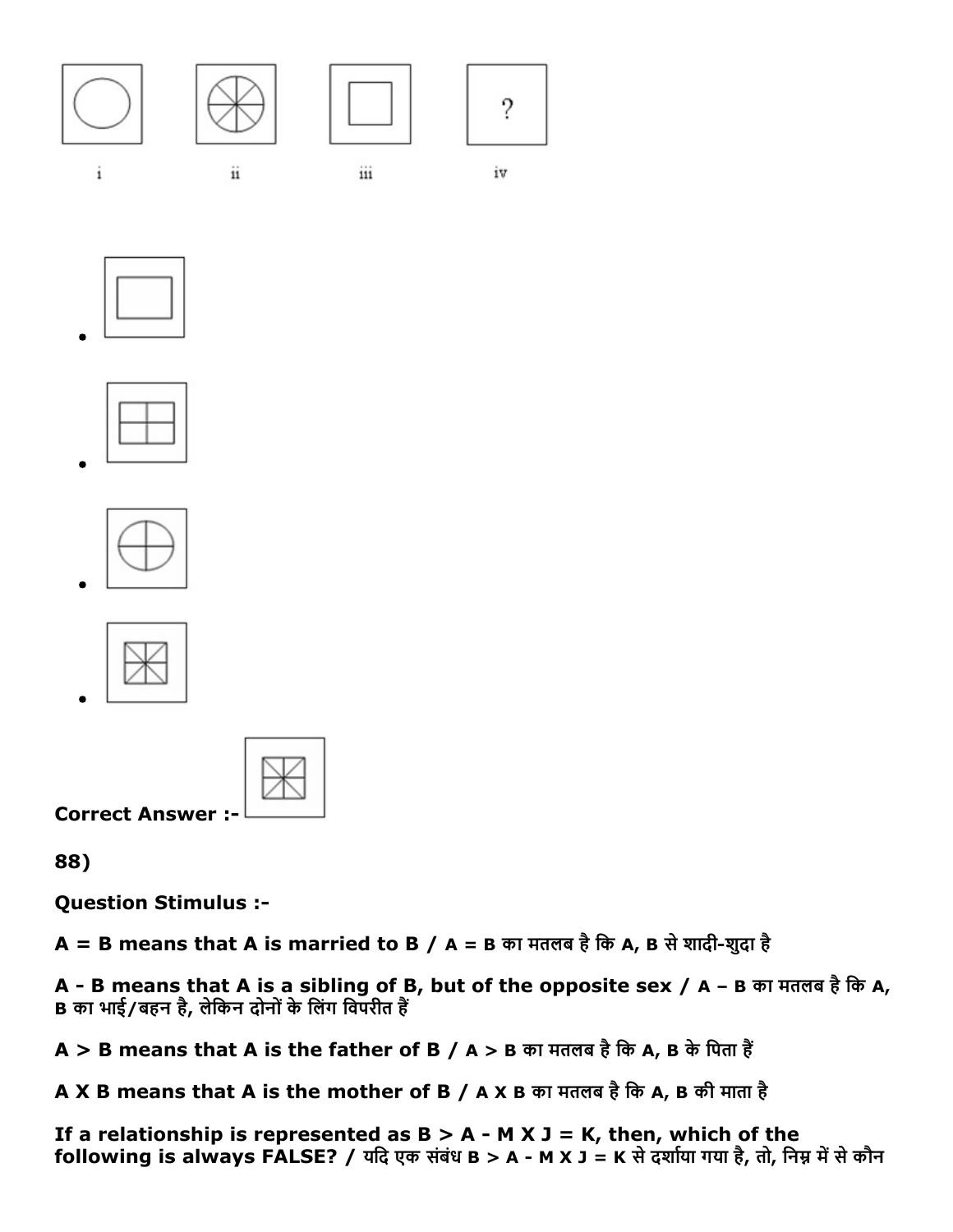सा हमेशा असत्य होगा?

- J is the grandson of B. / J, B का पोता है।
- K is the niece of A. / K, A की भतीजी है।
- A is the father of K. / A, K के पिता हैं।
- B is the grandfather of J. / B, J के दादा हैं।

# Correct Answer :- A is the father of K. / A, K के पिता हैं।

# 89)

## Question Stimulus :

N is the brother of Z. X is Y's husband. Z is X's mother. M is the wife of N. How is N related to X? / N, Z का भाई है। X, Y का पति है। Z, X की माता है। M, N की पत्नी है। N, X से कैसे संबंधित है?

- Maternal Uncle / मामा
- Niece / भतीजी
- Nephew / भतीजा
- Aunt / आंटी

Correct Answer :-Maternal Uncle / मामा

#### 90)

#### Question Stimulus :

Which of the following is the mirror image of BOMBAY? / निम्न में से कौन सा BOMBAY का दर्पण प्रतिबिम्ब है?

- **EOMEAY**
- **BOWBAY**
- **BOMBAY**
- BQMBAY

Correct Answer :

91)

Question Stimulus :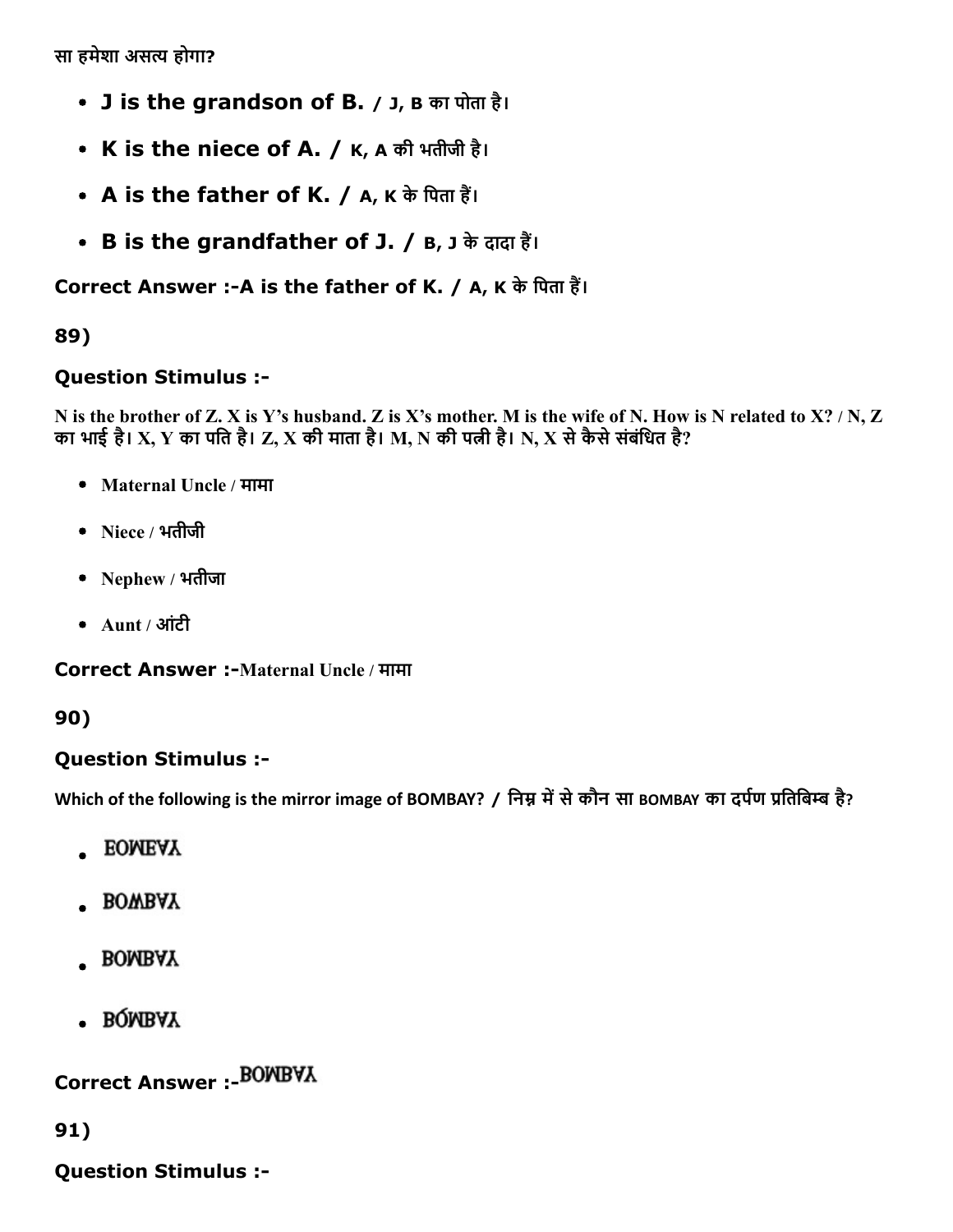In the following question the first word has certain relationship with the second word. If the third word has to have the similar relationship with the fourth word, the fourth word will be: / निम्न प्रश्न में, पहले शब्द का दूसरे शब्द के साथ किसी प्रकार से कोई संबंध है। यदि तीसरे शब्द का चौथे शब्द के साथ उसी प्रकार का संबंध होना चाहिए, तो चौथा शब्द होगा:

Mirror : Image :: Video: ? / दर्पण : प्रतिबिम्ब :: विडियो : ?

- Jockey / जॉकी
- Shoot / गोली मार
- Picture / चलचित्र
- TV / टी.वी

Correct Answer :-Picture / चलचित्र

# 92)

# Question Stimulus :

How many four-digit numbers can be formed with  $1,2,3,0,8$  (without repeating any digit) which are divisible by 10? / 1, 2, 3, 0, 8 से कितनी चार अंकों वाली संख्या का निर्माण किया जा सकता है (बिना किसी अंक की पुर्नावृत्ति किये) जो कि 10 से विभाज्य हों?

- $6$
- $24$
- $-12$
- $18$

**Correct Answer :-24** 

# 93)

# Question Stimulus :

In a row of 15 boys, when Ramesh was shifted by two places towards the right, he became ninth from the right end. What was his earlier position from the left end of the row? / 15 लड़कों की पंक्ति में, जब रमेश को दायीं ओर दो स्थान प्रतिस्थापित किया गया. तो वह दायें सिरे से नौवाँ बन गया। पंक्ति के बायें सिरे से उसका पिछला स्थान क्या था?

- 4 th
- $5^{\text{th}}$
- $6^{\text{th}}$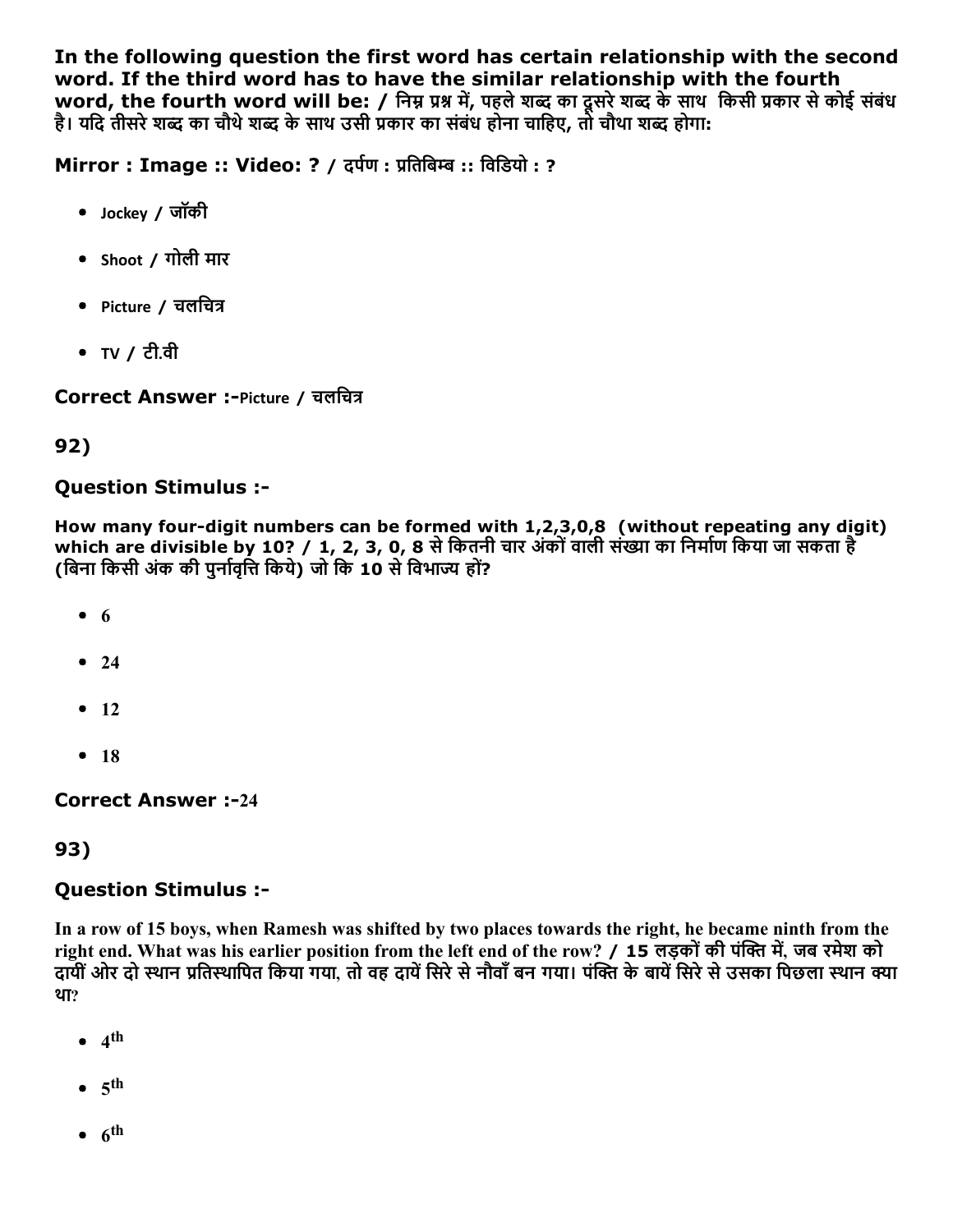$7<sup>th</sup>$ 

## Correct Answer :- $5^{\rm th}$

94)

# Question Stimulus :

What will be the day on 25th October 2045? / 25 अक्टूबर 2045 को कौन सा दिन होगा?

- Monday / सोमवार
- Tuesday / मंगलवार
- Wednesday / बुधवार
- Thursday / गुरूवार

Correct Answer :-Wednesday / बुधवार

95)

# Question Stimulus :

Select the statement which is the logical equivalent to the given statement. / वह कथन चुनिये जो तर्क की दृश्टि से दिये गये कथन के समान है।

If you are her brother then I will forgive you. / यदि आप उसके भाई हैं, तो मैं आपको माफ कर दूंगा।

- If you are not her brother then I will not forgive you. / यदि आप उसके भाई नहीं हैं तो मैं आपको माफ नहीं करूँगा।
- If you are not her brother then you can make a mistake. / यदि आप उसके भाई नहीं हैं तो आप गल्ती कर सकते हैं।
- If I do not forgive then you are not her brother. / यदि मैं माफ न करूँ तो आप उसके भाई नहीं हैं।
- Every brother is nice person. / हर एक भाई अच्छा व्यक्ति है।

Correct Answer :-If I do not forgive then you are not her brother. / यदि मैं माफ न करूँ तो आप उसके भाई नहीं हैं।

96)

# Question Stimulus :

Select the statement which is the logical equivalent to the given statement. / वह कथन चनिये जो तर्क की दृश्टि से दिये गये कथन के समान है।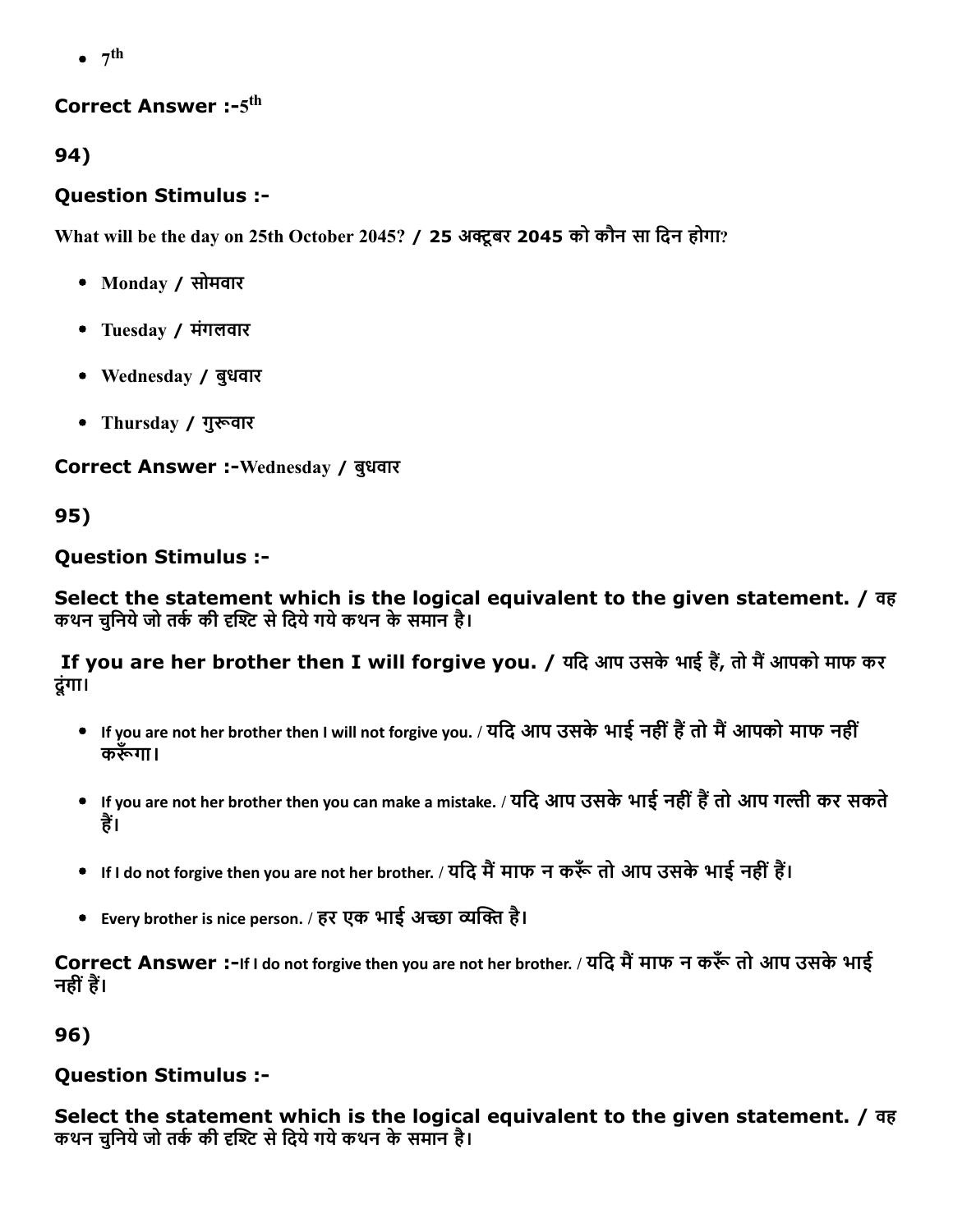If you hit a sixer then only we can win the match. / यदि तुम छुक्का लगाते हो केवल तभी हम मैच जीत सकते हैं।

- If you do not hit a sixer then we cannot win the match. / यदि तुम छक्का नहीं लगाते हो तो हम मैच नहीं जीत सकते।
- If we win the match then you must have hit a sixer. / यदि हम मैच जीतते हैं तो आपने छक्का लगाया होगा।
- If we do not win the match then you must have hit a sixer. / यदि हम मैच नहीं जीतते हैं तो आपने छुक्का लगाया होगा।
- Six runs are required to win the match. / मैच जीतने के लिये छह: रनों की आवश्यकता है।

Correct Answer :-If we win the match then you must have hit a sixer. / यदि हम मैच जीतते हैं तो आपने छक्का लगाया होगा।

97)

## Question Stimulus :

Select the statement which is the logical equivalent to the given statement. / वह कथन चुनिये जो तर्क की दृश्टि से दिये गये कथन के समान है।

If it is not hot then it must not rain. / यदि गर्मी नहीं है तो बारिश नहीं होनी चाहिए।

- $\bullet$  If it does not rain then it must not be hot. / यदि बारिश नहीं होती है तो गर्मी नहीं होगी।
- If it rains then it must not be hot. / यदि बारिश होती है तो गर्मी नहीं होती ।
- $\bullet$  If it rains then it must be hot. / यदि बारिश होती है तो गर्मी होगी।
- If it is hot then it must rain. / यदि गर्मी है तो बारिश होनी चाहिए।

Correct Answer :-If it does not rain then it must not be hot. / यदि बारिश नहीं होती है तो गर्मी नहीं होगी।

98)

Question Stimulus :

Select the option that is true about the Statements and Conclusions given: / वह विकल्प चुनिये जो दिये गये कथनों और निष्कर्षों के बारे में सही है:

Statements: / कथन:

Some handphones are mobiles. / कुछ हैंडफोन मोबाइल हैं।

All mobiles are clocks. / सभी मोबाइल दीवार-घड़ियाँ हैं।

Some clocks are watches. / कुछ दीवार-घड़ियाँ घड़ियाँ हैं।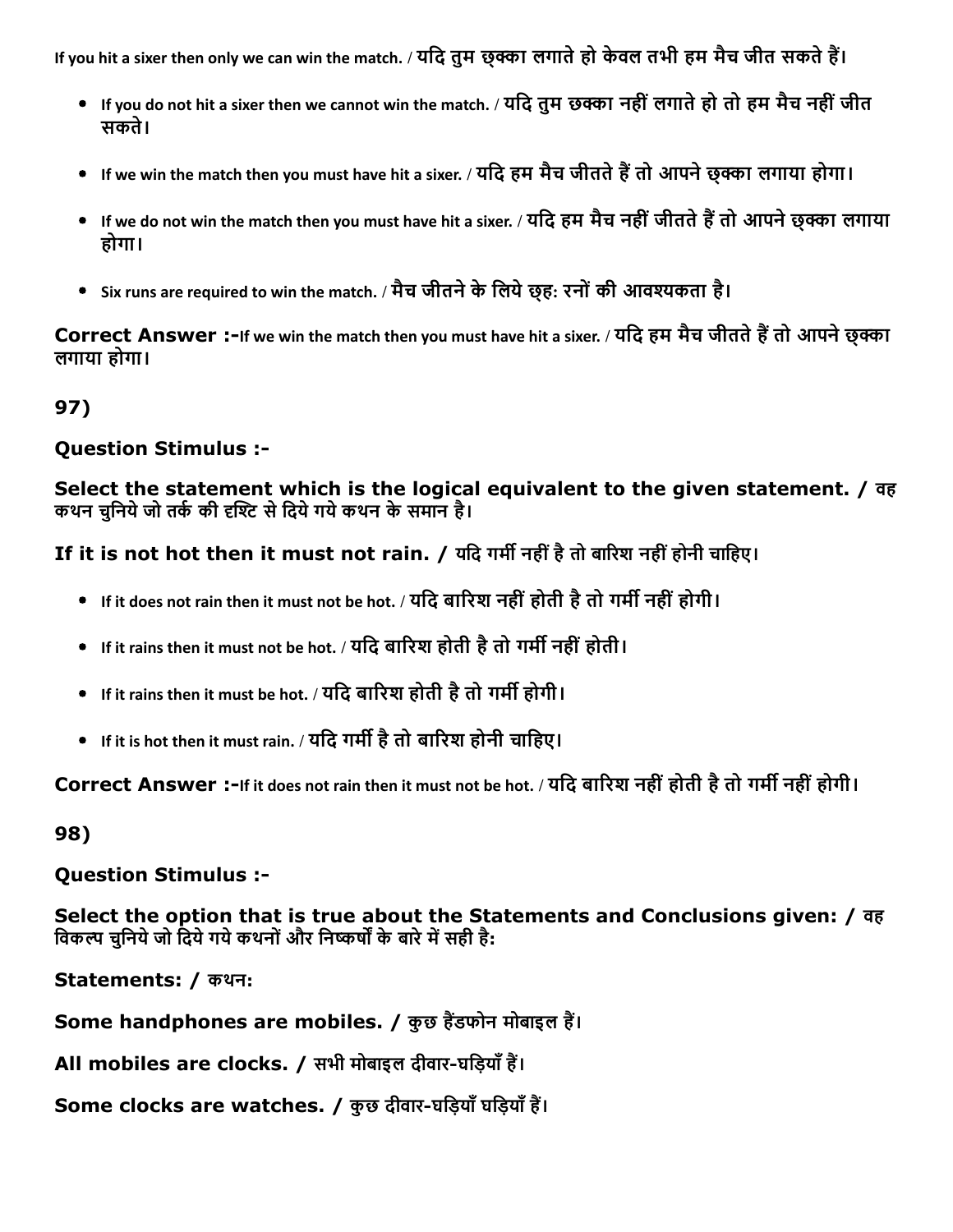Conclusions: / निष्कर्ष:

i. Definitely some handphones are watches. / निश्चित ही कुछ हैंडफोन घड़ियाँ हैं।

ii. Definitely some mobiles are watches. / निश्चित ही कुछ मोबाइल घड़ियाँ हैं।

- If only conclusion I follows / यदि केवल निष्कर्ष I निकलता है
- If only conclusion II follows / यदि केवल निष्कर्ष II निकलता है
- If both conclusion I and II follows / यदि निष्कर्ष I और II दोनों निकलते हैं
- If none of the conclusion I and II follows / यदि निष्कर्ष I और II में से कोई नहीं निकलता है

Correct Answer :-If none of the conclusion I and II follows / यदि निष्कर्ष I और II में से कोई नहीं निकलता है

99)

Question Stimulus :

Select the option that is true about the Statements and Conclusions given: / वह विकल्प चुनिये जो दिये गये कथनों और निष्कर्षों के बारे में सही है:

Statements: / कथन:

Some SOCKS are HTTP. / कुछ ज़ूराबें HTTP हैं।

Some HTTP are SSL. / कुछ HTTP, SSL हैं।

All SSL are HTTPS. / सभी SSL, HTTPS हैं।

Conclusions: / निष्कर्ष:

i. Some SOCKS might not be SSL. / हो सकता है कुछ ज़ुराबें SSL न हों।

ii. Definitely some HTTP are HTTPS. / निश्चित रूप से कुछ HTTP, HTTPS हैं।

- If only conclusion I follows / यदि केवल निष्कर्ष I निकलता है
- If only conclusion II follows / यदि केवल निष्कर्ष II निकलता है
- If both conclusion I and II follows / यदि निष्कर्ष I और II दोनों निकलते हैं
- If none of the conclusion I and II follows / यदि निष्कर्ष I और II में से कोई नहीं निकलता है